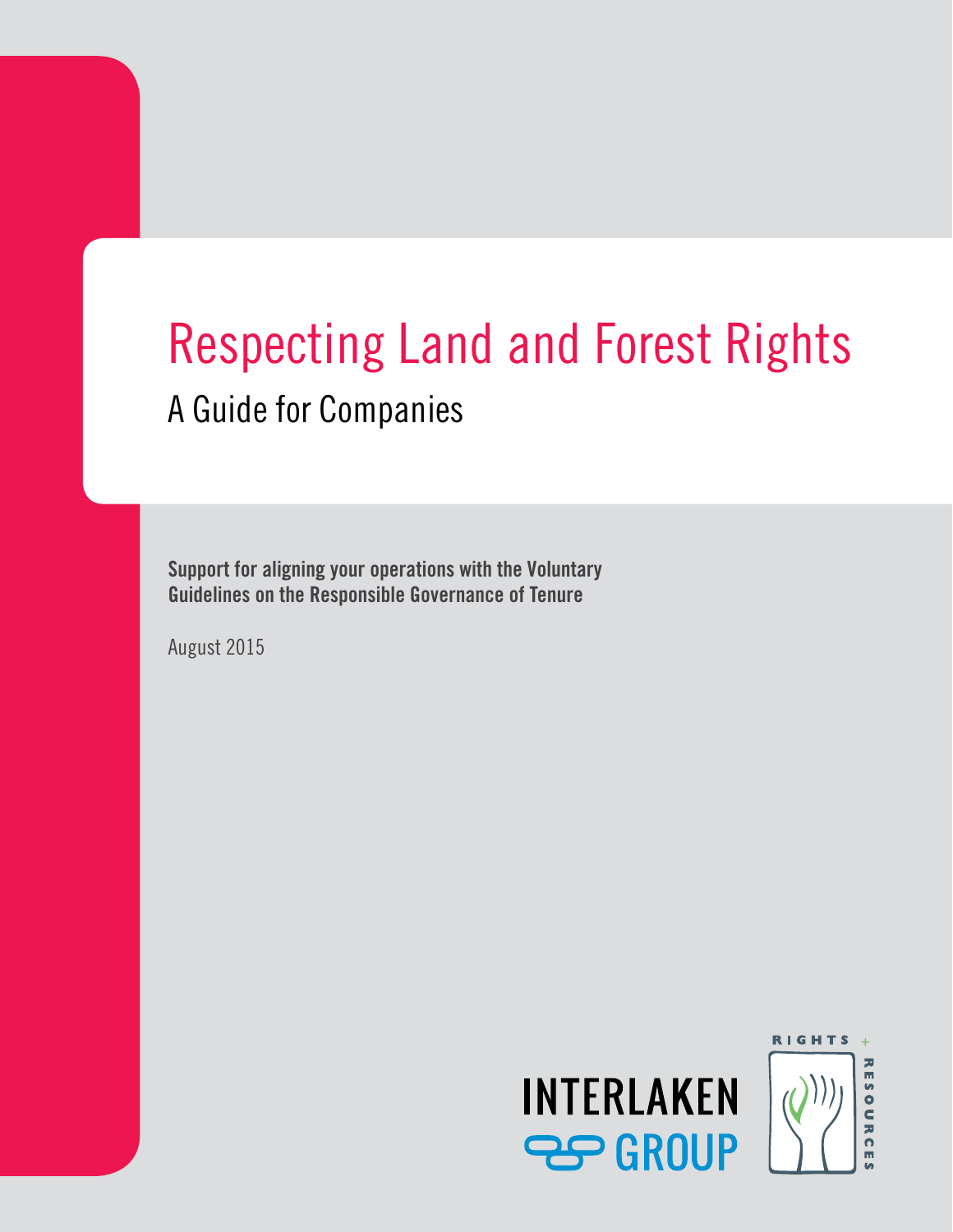

This Guide has been printed on 100% recycled paper.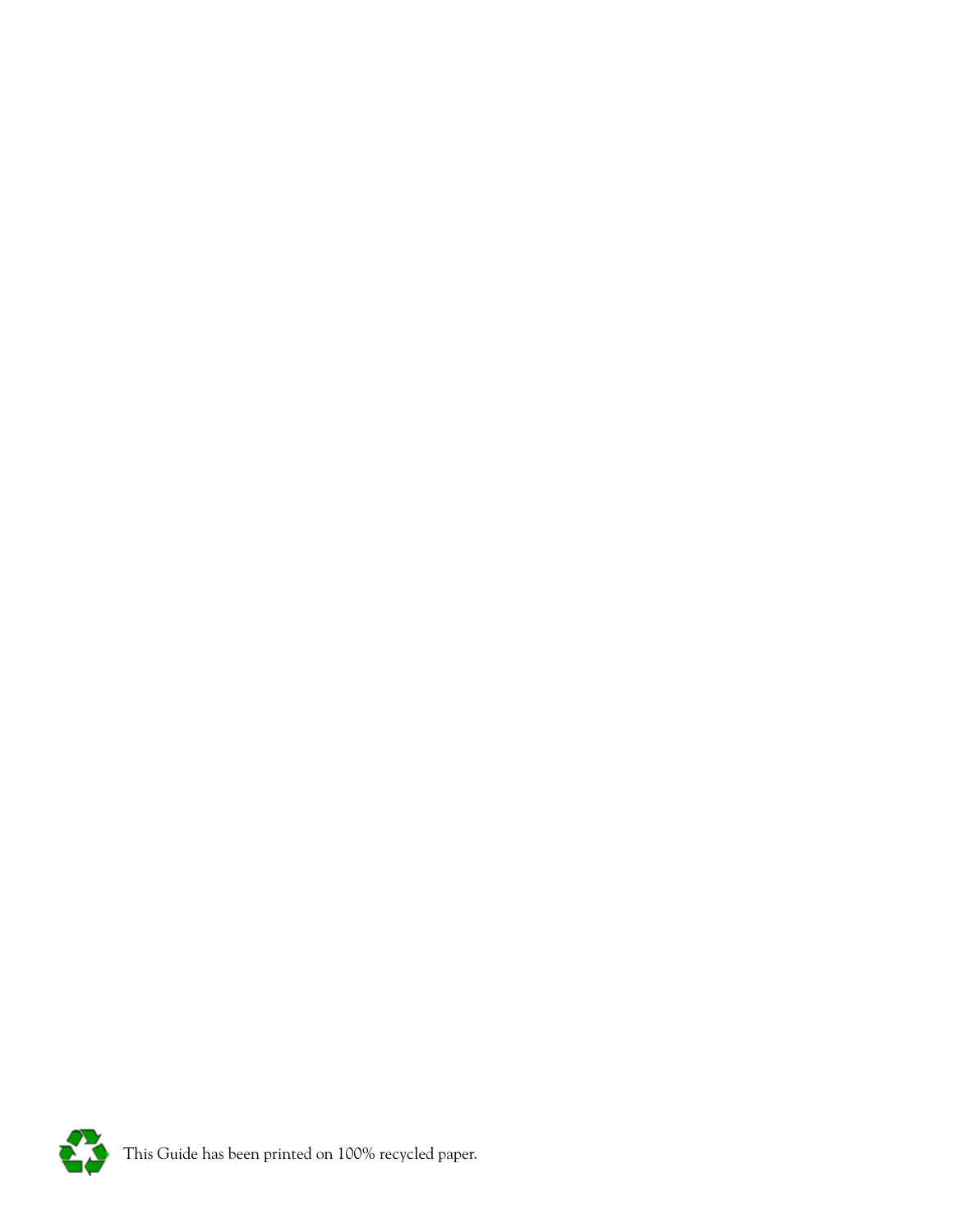# Respecting Land and Forest Rights

# A Guide for Companies

**Support for aligning your operations with the Voluntary Guidelines on the Responsible Governance of Tenure**

August 2015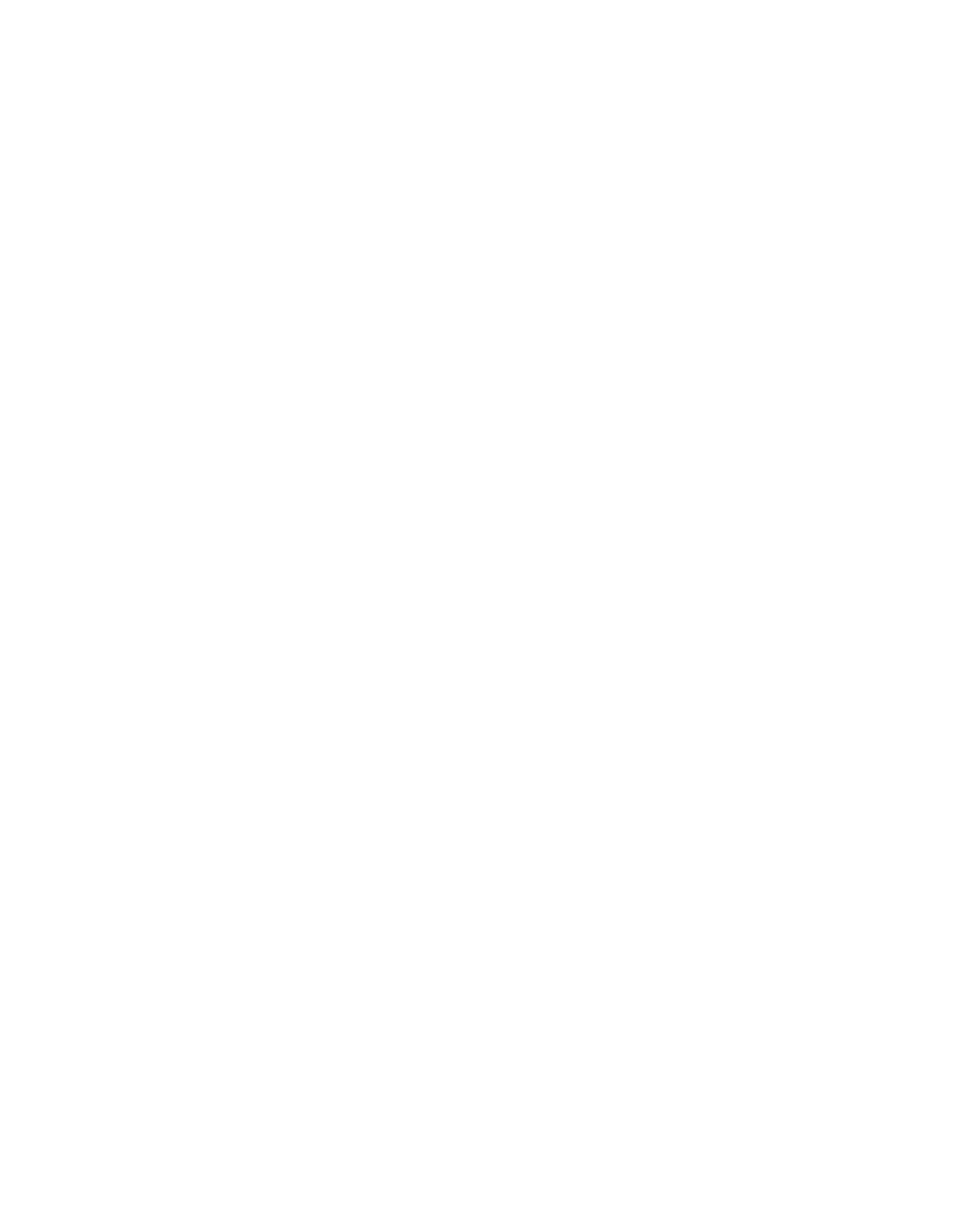# <span id="page-4-0"></span>**Acknowledgments**

The following individuals have participated in the Interlaken Group process:

- » Andy White (co-chair), Rights and Resources Initiative (RRI)
- » Mark Constantine (co-chair), International Finance Corporation (IFC)
- » Avrim Lazar (facilitator), independent consultant
- » Duncan Pollard, Nestlé
- » Megan MacInnes, Global Witness
- » Olaf Brugman, Rabobank and Round Table of Responsible Soy
- » Terhi Koipijarvi, Stora Enso
- » David Bledsoe and Darryl Vhugen, Landesa
- » Iris Krebber, Department for International Development UK
- » Chris Jochnick and Penny Fowler, Oxfam
- » Rachel Cowburn-Walden and Marcela Manubens, Unilever
- » John Nelson, Forest Peoples Programme
- » J. Chris Anderson, Yirri Global (formerly with Rio Tinto)
- » Stuart Kyle, Coca-Cola
- » Sunrita Sarkar, IFC
- » Lou Munden and Benedick Bowie, TMP Systems
- » Shahila Perumalpillai, Environmental Resources Management
- Peter Rabley, Omidyar Network
- » Chris Brett, Olam
- » Annie Thompson, RRI
- » Scott Poynton, The Forest Trust

This document was prepared with assistance from Jeffrey Hatcher, Indufor North America.

v

. . . . . . . . . .

# Acknowledgments

. . . . . . . . . .

#### **DISCLAIMER**

*The content presented here reflects the consensus from the Interlaken Group process, but it may not necessarily reflect the views, policies or commitments of the individual organizations represented in the Interlaken Group.*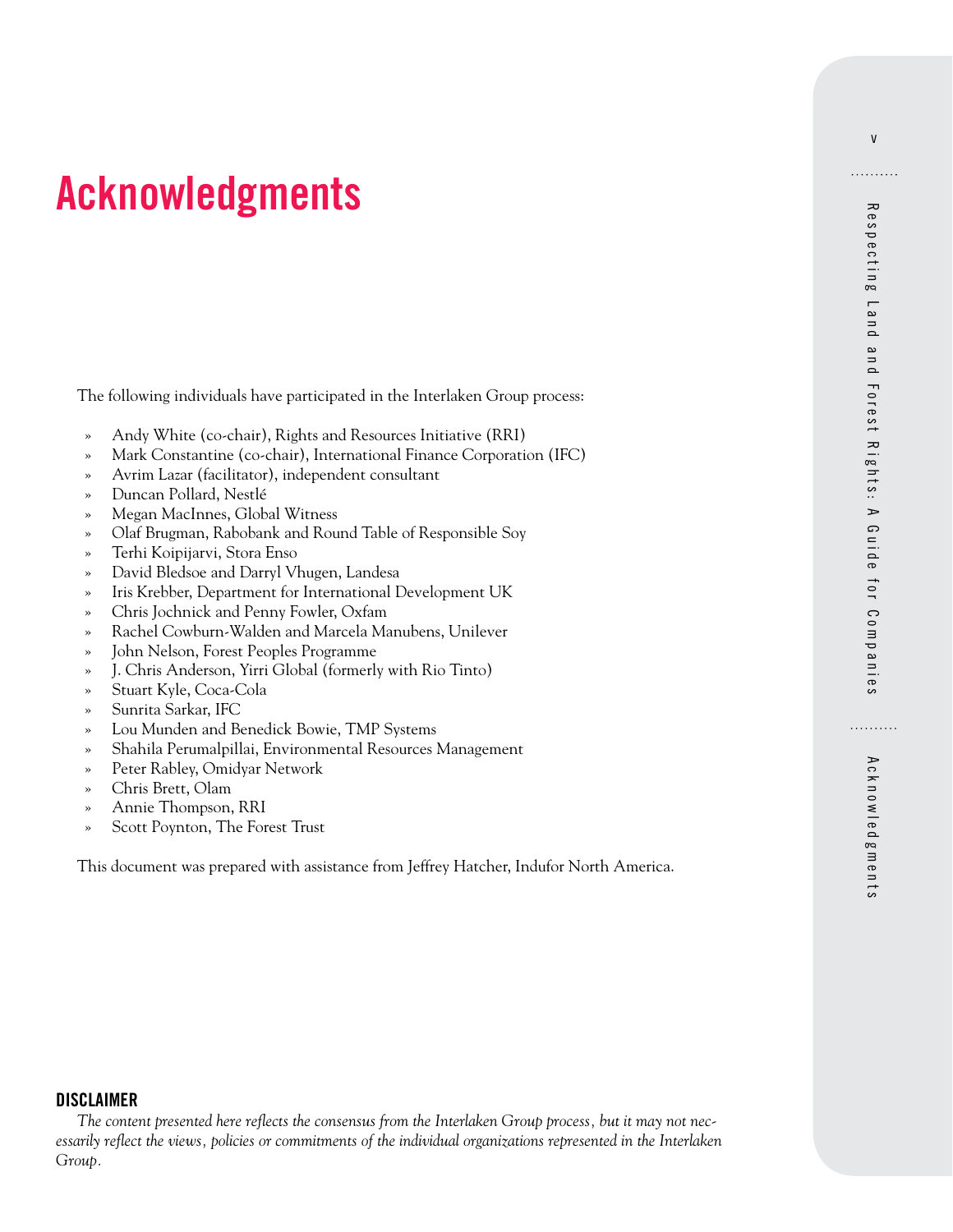# **About This Guide**

This guide has been produced by the Interlaken Group, with steering support from the Rights and Resources Initiative (RRI). The Interlaken Group is a multi-stakeholder forum composed of representatives from companies, investors, international organizations, and civil society groups. First convened in September 2013 during the *International Conference on Scaling-Up Strategies to Secure Community Land and Resource Rights*, the Interlaken Group has met regularly since then to identify practical ways in which companies and their investors can support improved land and forest governance and the tenure rights of rural populations. One outcome of their discussions was the recognition of the lack of clear, practical guidance for companies on the appropriate exercise of responsibilities in situations involving land acquisition processes to protect the tenure rights and livelihoods of existing rights-holders of land and forests.

To this end, the Interlaken Group developed this Guide to support companies aiming to align their operations with the Voluntary Guidelines on the Responsible Governance of Tenure of Land, Fisheries and Forests in the Context of National Food Security (VGGT).1 The objective of this project is to formulate practical and detailed guidance for companies to help them do their part to respect local land and forest tenure rights. The guidance provided within is applicable across land-based sectors, with special emphasis given to agribusiness and plantation forestry operations to reflect the particular expertise of Interlaken Group members.2 The document also covers relevant information to ensure that legitimate tenure rights to natural forests are respected.

<span id="page-5-0"></span>vi

<sup>1</sup> FAO. 2012. Voluntary Guidelines on the Responsible Governance of Tenure of Land, Fisheries and Forests in the Context of National Food Security. [http://www.fao.org/docrep/016/i2801e/i2801e.pdf.](http://www.fao.org/docrep/016/i2801e/i2801e.pdf)

<sup>2</sup> While the VGGT covers fisheries, this topic is beyond the competencies of the Interlaken Group and therefore not covered here.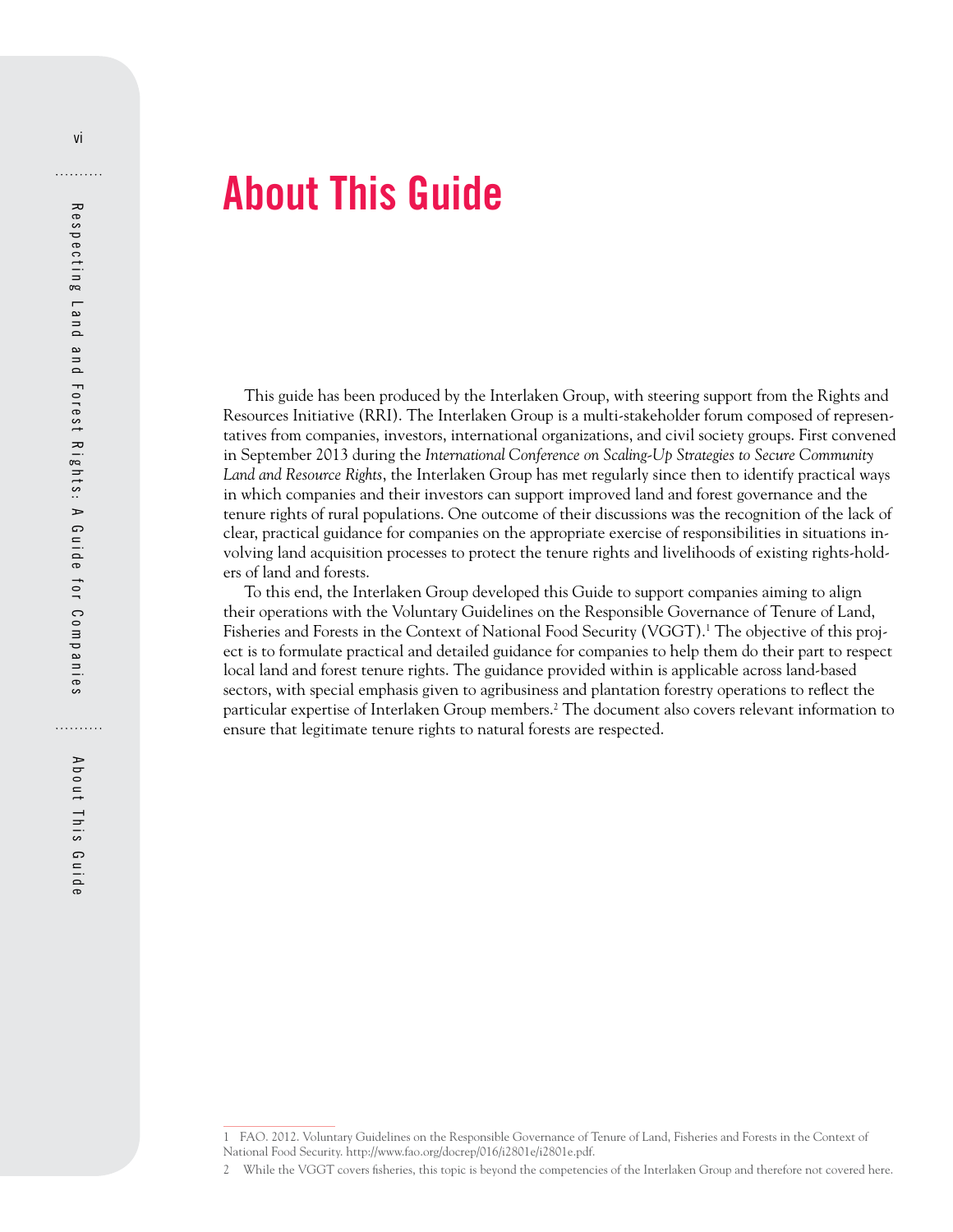# **Contents**

| <b>ACKNOWLEDGMENTS</b><br><b>ABOUT THIS GUIDE</b>                                        | V<br>٧İ      |
|------------------------------------------------------------------------------------------|--------------|
| PURPOSE OF THIS GUIDE                                                                    | $\mathbf{1}$ |
| THE VGGT AND BUSINESS RESPONSIBILITIES                                                   | 3            |
| BACKGROUND FOR UNDERSTANDING THE VGGT                                                    | 5            |
| What is Tenure?                                                                          | 5            |
| <b>Tenure Considerations</b>                                                             | 6            |
| CORPORATE- AND PROJECT-LEVEL GUIDANCE                                                    | 11           |
| Corporate-Level Guidance                                                                 | 11           |
| Project-Level Guidance                                                                   | 14           |
| <b>Greenfield Projects</b>                                                               | 15           |
| <b>Brownfield Projects</b>                                                               | 19           |
| <b>Reviewing Existing Holdings</b>                                                       | 21           |
| Joint Ventures and Mergers & Acquisitions                                                | 24           |
| <b>Procurement/Supply Chains</b>                                                         | 25           |
|                                                                                          |              |
| <b>ANNEX</b>                                                                             | 29           |
| 1. Company Commitments to Improving Tenure Governance                                    | 29           |
| 2. The VGGT and Other International Instruments                                          | 31           |
| 3. Additional Resources to Inform Company Efforts to Support the VGGT                    | 34           |
| 4. Examples of Key Tenure Distinctions Between Agricultural and Plantation Forestry Land | 34           |
| 5. Assessing Land and Forest Tenure Governance in the Areas Where a Company Operates     | 35           |
| 6. Essential Reading for Businesses and Investors: Selected Articles from the VGGT       | 36           |

Respecting Land and Forest Rights: A Guide for Companies Respecting Land and Forest Rights: A Guide for Companies

Contents Contents

. . . . . . . . .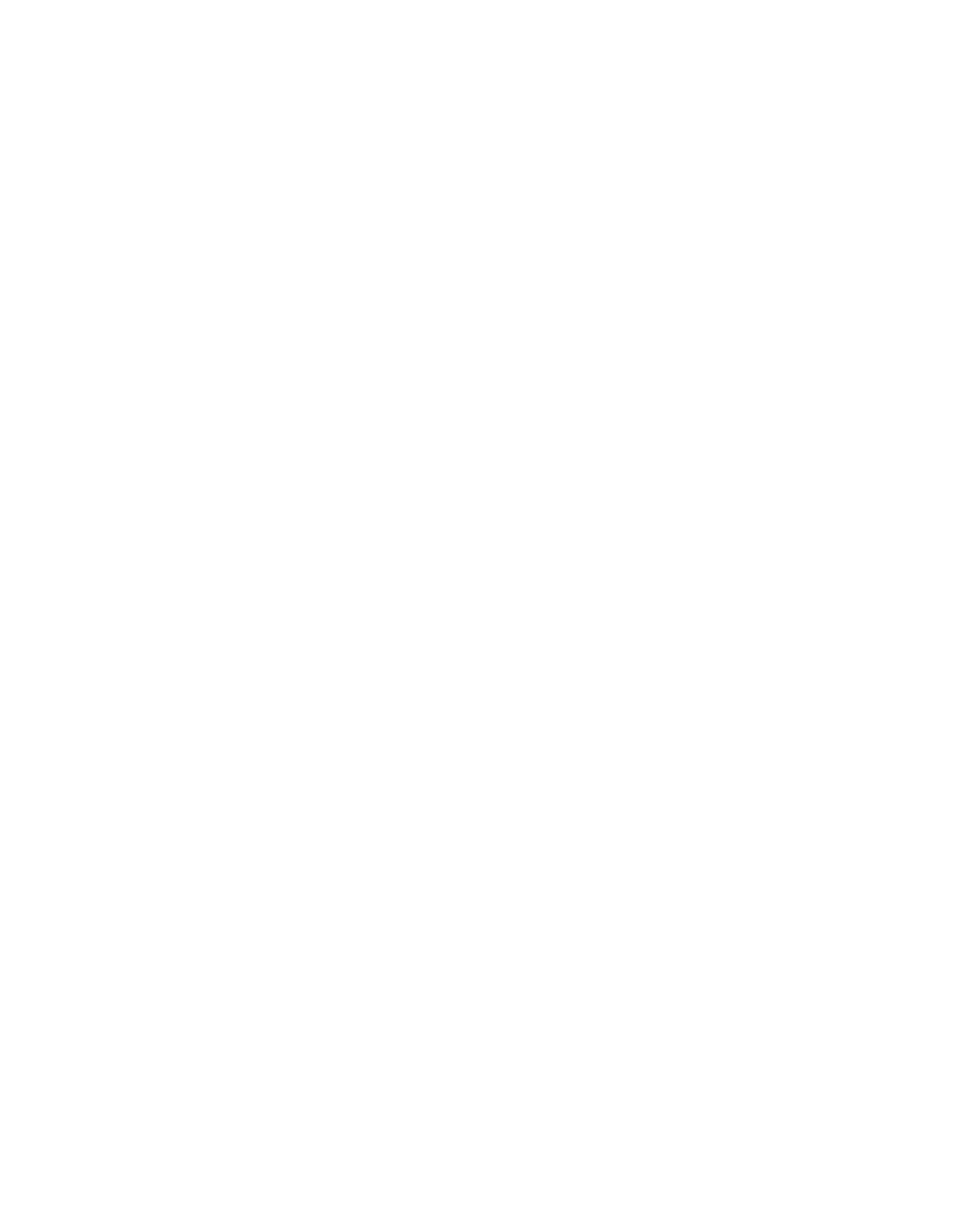# <span id="page-8-0"></span>**Purpose of this Guide**

In 2012, the 193 governments represented in the United Nations Committee on World Food Security (CFS) endorsed a document called the *Voluntary Guidelines on the Responsible Governance of Tenure of Land, Fisheries and Forestry in the Context of National Food Security* (VGGT). This document was the result of extensive consultation with government, private sector, and civil society representatives.

The VGGT represent the first inter-governmental consensus on the principles and accepted standards for the responsible governance of tenure for governments, international organizations, communities, and the private sector. While they provide a high-level framework within which companies can demonstrate support for better land and forest tenure governance, they might be difficult to interpret for those not expert in such concepts.

This Guide has been developed to provide senior-level and operational teams at leading companies an entry point to understanding and implementing the VGGT.

The intent is to provide a more manageable presentation of the VGGT, along with steps to ensure that a company acts consistently with them.

The guidance presented herein is not a step-by-step checklist of issues to consider or actions to take. Rather, it clarifies a company's basic role and key responsibilities under the VGGT, citing relevant text from the VGGT,<sup>3</sup> and also providing information on where to look for more detailed tools. The VGGT are an indivisible package. In other words, companies cannot pick certain articles with which to comply and ignore others. Every project will encounter site-specific land and forest tenure challenges that will require managers to use their judgment and integrate a variety of competencies into project operations. It is a company's responsibility to understand the requirements of the VGGT and integrate them into its operations.

1

. . . . . . . . . .

<sup>3</sup> The full text of the VGGT articles highlighted in this Guide is provided in Annex 6.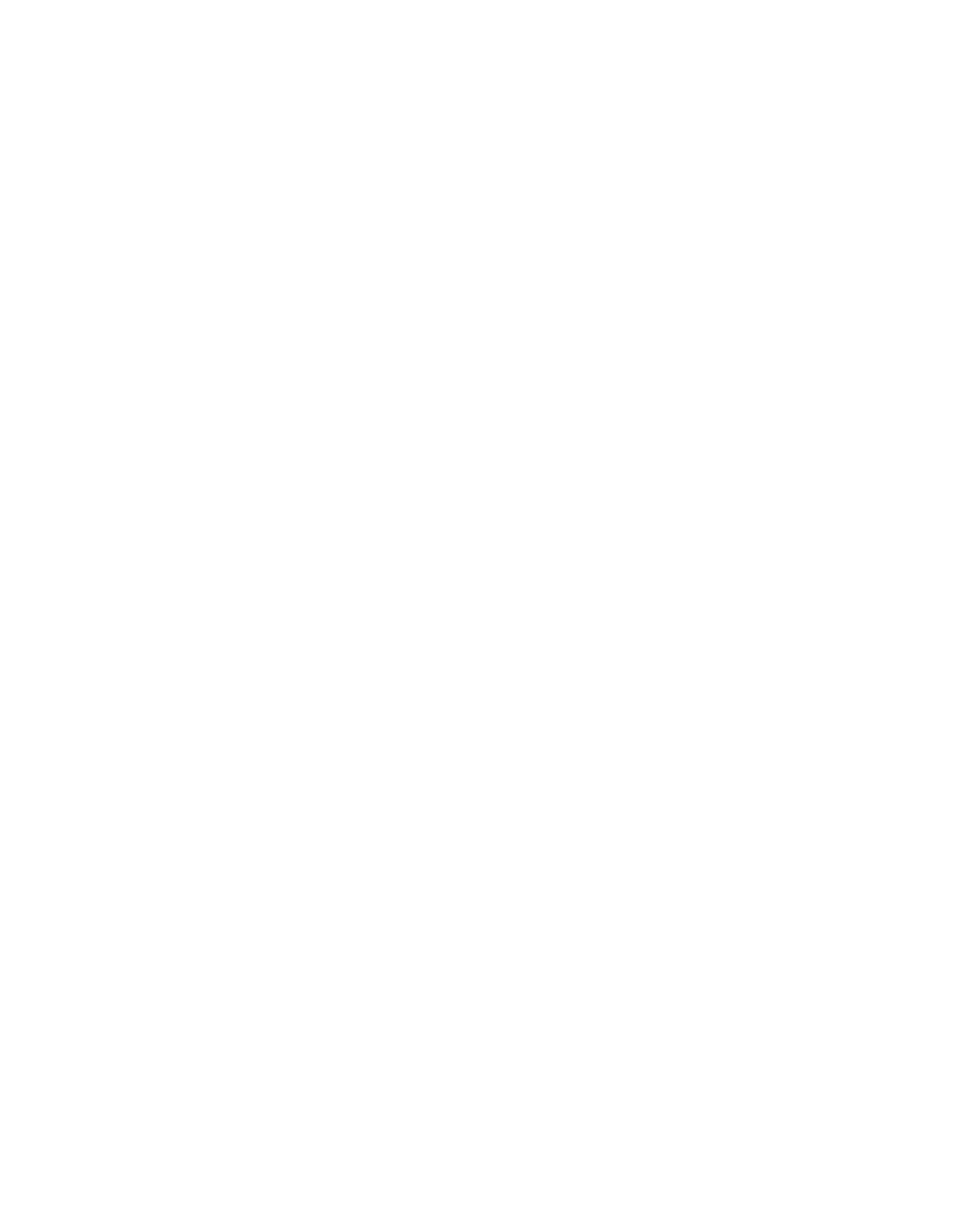# <span id="page-10-0"></span>**The VGGT and Business Responsibilities**

Thanks to the extensive consultation and negotiation process leading up to their endorsement in 2012, the VGGT represent generally agreed principles and standards for how states and non-state actors, such as companies and NGOs, should act to improve land and forest tenure governance. Their content is guided by an acknowledgement that tenure governance in much of the world fails to respect and protect the rights of some of the world's poorest and most marginalized citizens. In the broadest terms, the VGGT emphasize the following priorities for states and companies:

- » **Respect for legitimate land tenure rights:** States and companies have a responsibility to respect and protect the legitimate land and forest tenure rights held by communities and households (**Articles 3.2, 4.5, 7.1, 12.4, and 12.6**).
- » **Do no harm:** All actions by governments and companies should refrain from doing harm to local and national food security and environmental health (**Article 12.12**).
- » **Support for smallholders:** States should support smallholders, specifically the promotion of investment models that do not result in the transfer of tenure rights to investors (**Articles 12.2 and 12.6**).
- » **Broad based consultation:** Guaranteeing broad-based community consultation and participation, including provision for informing all impacted community members of their tenure rights, assisting in the development of community capacity, and provision of professional assistance in the consultation process, as might be required (**Article 12.9**). In the case of Indigenous Peoples, consultation and participation should include obtaining Free, Prior and Informed Consent from host communities (**Articles 12.7 and 9.9**).
- » **Land and forest tenure due diligence and impact assessments**: Companies should include thorough due diligence on the tenure rights existing in areas where they plan to operate or in areas where they already operate. Included in this due diligence, companies should hire independent experts to conduct social and environmental impact assessments that include an assessment of the positive and negative impacts that the investment will have on tenure rights, food security, livelihoods, and the environment (**Article 12.10**).
- » **Accountability, monitoring and enforcement**: States and companies should be held accountable for their actions that affect tenure rights and food security. Companies should take actions to prevent corruption in their business practices, especially related to the allocation of land tenure rights (**Article 8.9).** Providing effective monitoring and enforcement provisions, including appropriate dispute resolution and grievance mechanisms, is essential to upholding the intent of the VGGT (**Articles 3.2 and 12.14**).

Each application of the standards included in the VGGT will be shaped by the local realities present in a country or investment area. However, we can characterize the expected outcomes generated when companies act consistently with the VGGT as such:

» Companies have integrated the required skills and knowledge to assess land and forest tenure rights in areas where they or their suppliers operate.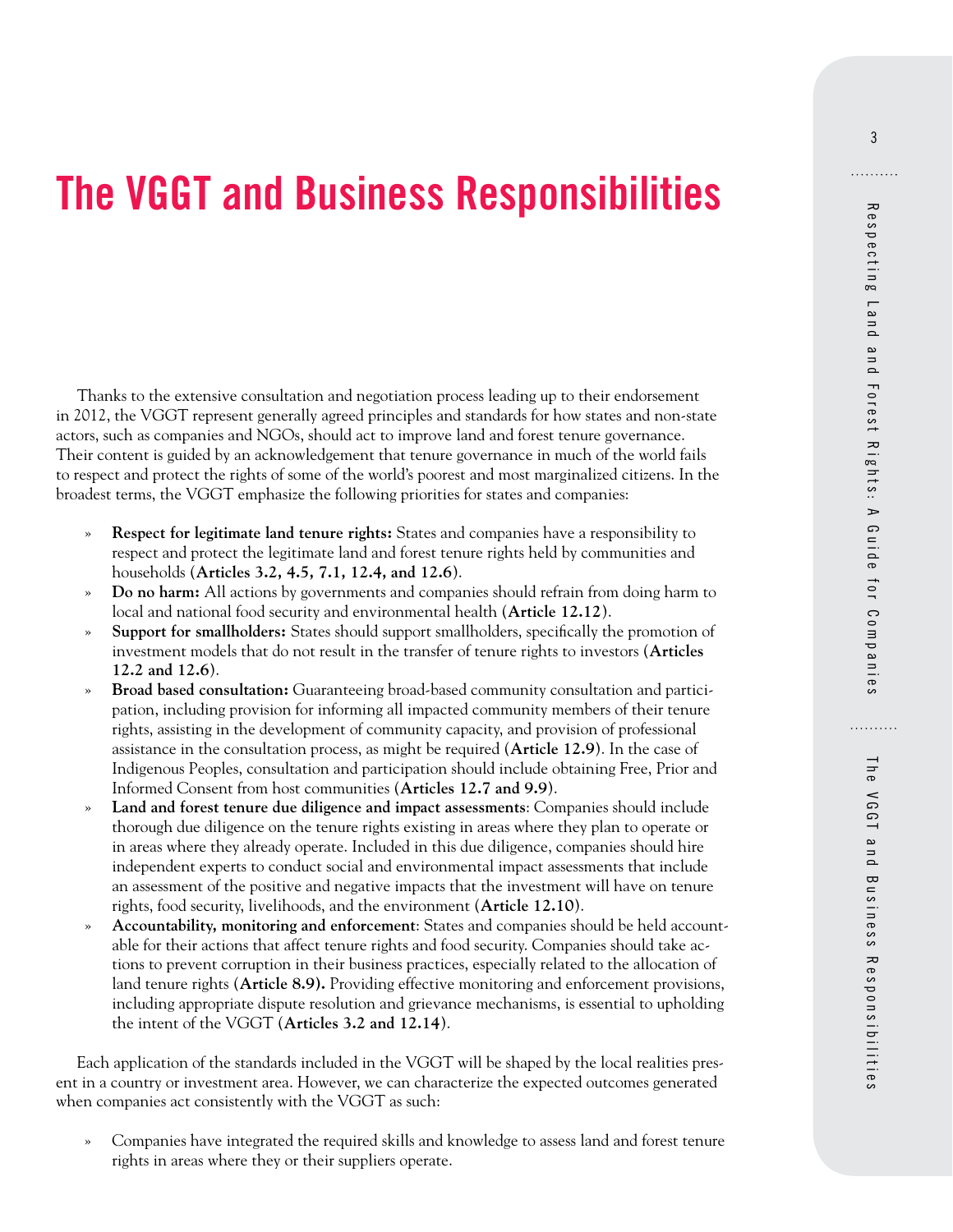- » Host communities have played an active role in negotiating land and forest use or sales with companies and governments.
- » Women's legitimate tenure rights are respected and strengthened. Women participate in decision-making and benefit-sharing related to land and forest use.
- » Local and national food security objectives are met with smallholders playing a key role.
- » Companies have played a constructive role in preventing environmental degradation.
- » Companies have engaged national and local governments to protect the legitimate tenure rights of host communities.
- » Grievances by host communities against companies or governments related to land and forest tenure rights or food security have been addressed speedily and equitably.

. . . . . . . . . .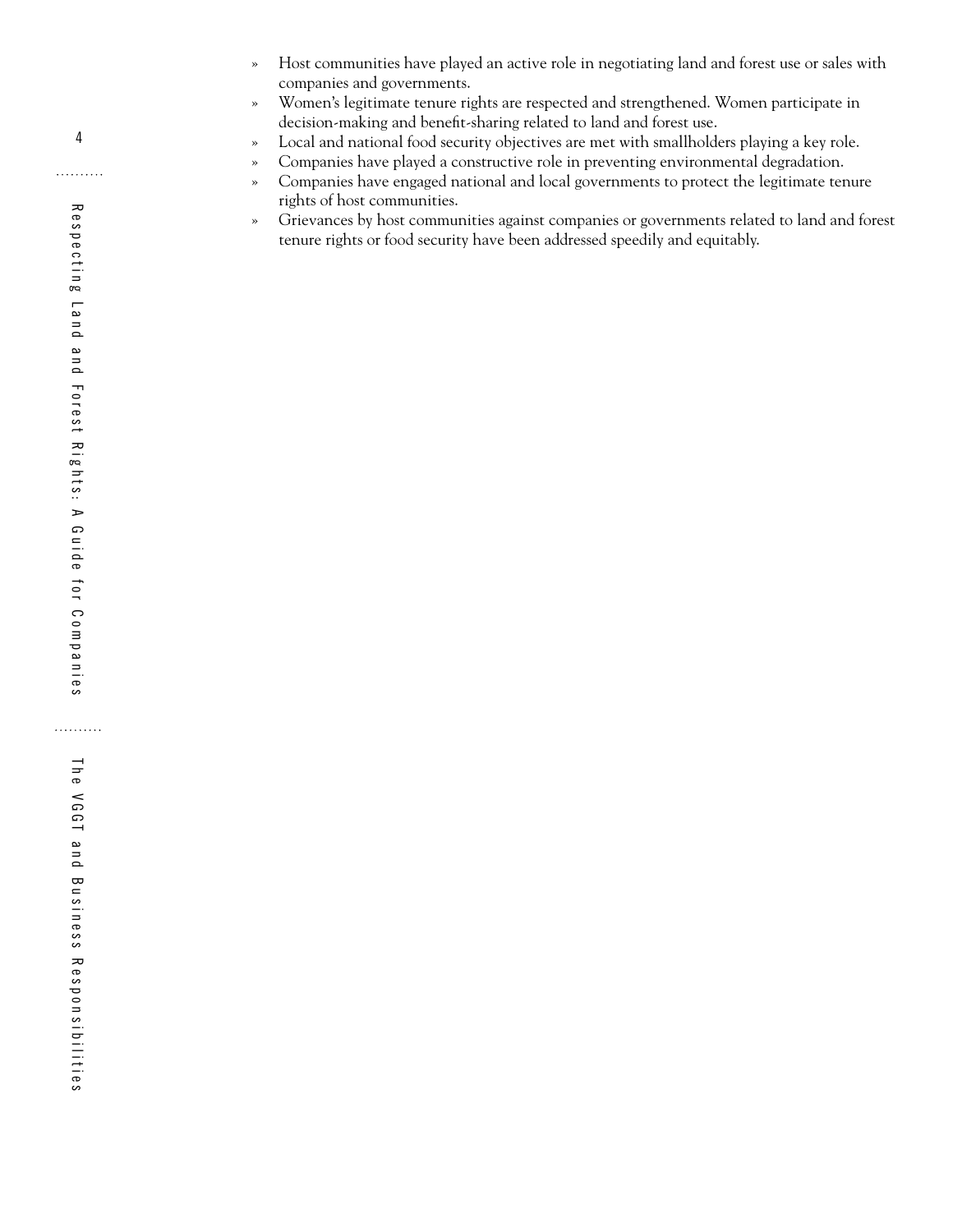# <span id="page-12-0"></span>**Background for Understanding the VGGT**

#### **WHAT IS TENURE?**

Tenure is the over-arching term used to describe the rules that regulate how people, communities and others gain rights to land, water, fisheries, and forests. These rights can include access rights, management rights, and alienation rights, among others. Tenure systems determine who can use which resources, for how long and under what conditions. The systems may be based on written policies and laws, as well as on unwritten customs and practices.

The VGGT state that "…business enterprises have a responsibility to respect human rights and legitimate tenure rights." (Article 3.2)

In many places, tenure rights are regulated by customary or informal systems that often remain undocumented but are widely recognized as legitimate. Customary tenure systems can be complex and difficult to understand for non-community members. They may reflect cultural beliefs, result from historic conflict resolution, or even map seasonal weather patterns in a given area. Legitimate tenure rights to land or forests held by settled or nomadic communities can include seasonal access to water, fodder, forest products, and food sources.

Legally, the responsibility of registering land claims and maintaining good land administration lies with governmental authorities. But in practice, national institutions often do not dedicate the financial and human resources required to provide high quality land administration, while local judiciaries are not able to effectively adjudicate competing claims.

Unfortunately, when companies express an interest to acquire long-term use or ownership rights over land and forests (or when a government solicits investments from companies in its country), they frequently negotiate and agree to terms with the same governmental agencies while overlooking the rights of local land users and owners. The communities that use land and forests are often left out of the negotiations between companies and the government, thus laying the basis for conflicts between communities and companies. In many cases, pre-existing grievances between communities or between the government and communities are re-ignited by the introduction of a new plantation or mine on their land.

In countries with weak national governance and poor land administration, companies are increasingly expected to hold themselves to the highest international standards in their operations. As governments move to implement the VGGT, companies can expect their existing land holdings to be subject to review by civil society organizations and national authorities. In some countries or regions where a "governance vacuum" exists, a company will be expected to hold itself to the highest international standards despite the lack of local or national government oversight in the area. **The VGGT provide companies with a reference point to help guide decision-making regarding the company's impact on tenure rights.**

Background for Understanding the VGGT

Background for Understanding the VGGT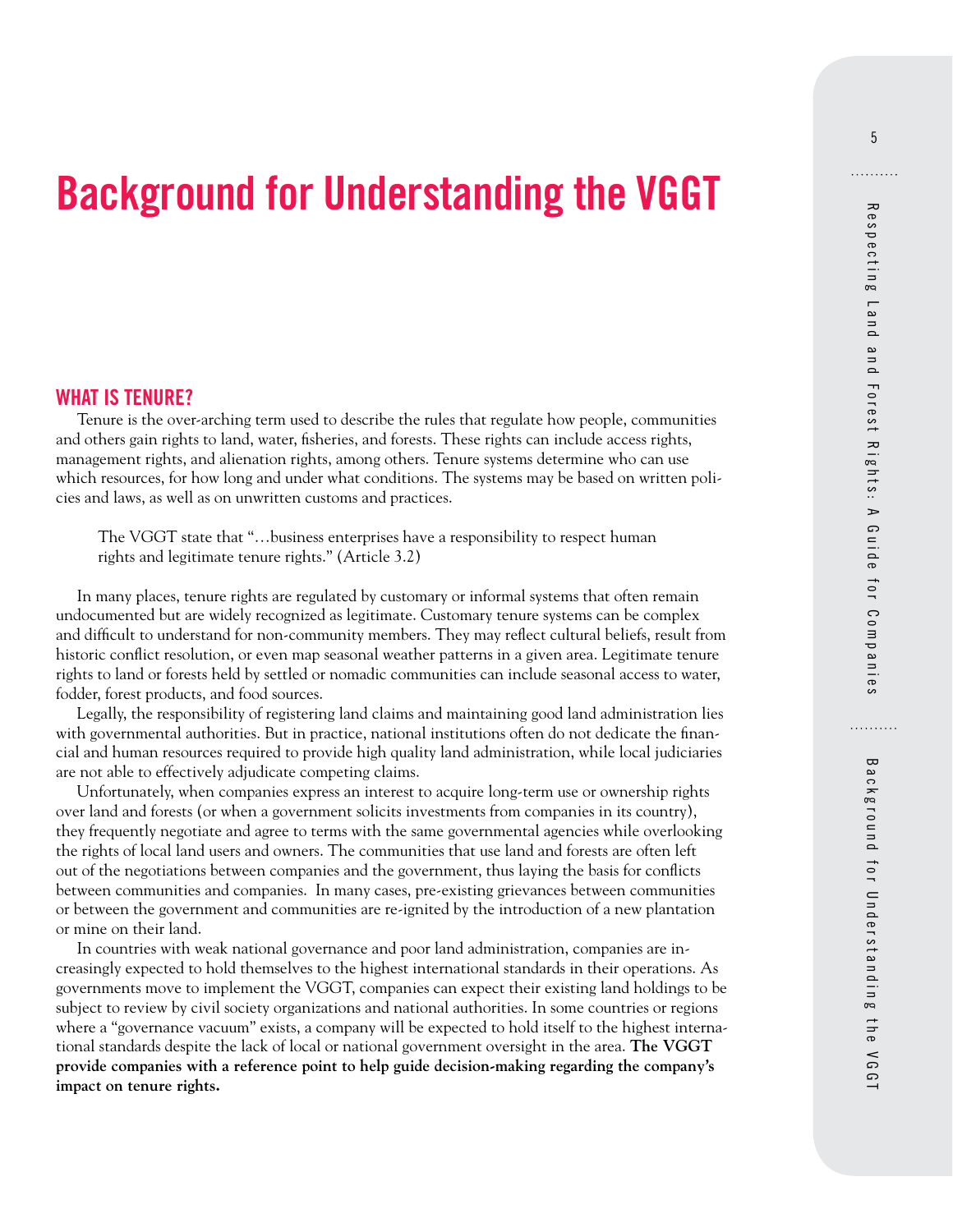## <span id="page-13-0"></span>**Current Tenure Realities**

- » There is almost no uninhabited land in developing economies. Failing to recognize this can lead a company to misjudge the feasibility of their projects.
- » Frequently, customary tenure systems are more widely understood than the statutory (or formal) tenure systems in countries.
- » Developing countries often have a multitude of customary tenure systems, with some legal systems recognizing customary tenure systems as legally valid.
- » Rural communities, often with the help of watchdog NGOs, are asserting more control over natural resources and are likely to demand higher compensation for the use of their lands than in the past.
- » In many developing countries, laws on land acquisition typically preserve strong state authority and leave little room for community and household rights to rural lands.
- » Land administrations in developing countries are often corrupt or mismanaged due in part to a lack of financial resources to reliably maintain and formalize land registries.
- » Governments expropriating lands for private purposes often do so without the knowledge or consent of the people who live or depend on that land.
- » In many places, poor communities and households are unable to legally register their tenure rights due to high costs or bureaucratic obstacles.
- » Land and forests in developing countries is often subject to a combination of individual and collective ownership and use rights.
- » Women's tenure rights are crucial for local food security, but are often the most vulnerable and least visible.
- » Rural communities use multiple livelihood strategies and often rely on a set of seasonal use rights.
- » Indigenous Peoples benefit from strong international legal protection for their territorial rights and a growing body of practice on Free, Prior and Informed Consent can guide companies engaging with Indigenous Peoples.
- » In post-conflict situations, the identification of the tenure rights of displaced populations poses challenges due to lack of documentation and counter-claims made by multiple parties.

Sources: TMP 2014; ERM 2014 (unpublished); and Transparency International 2011

## **TENURE CONSIDERATIONS**

Tenure cuts across many economic and social issues. Here we present a few of the key considerations that a company should internalize in order to act consistently with the intent of the VGGT.

| <b>Issue (Relevant VGGT articles)</b>         | <b>Discussion</b>                                                                                                                                                                                                                                                                                                                                                                                                                                                                                                                                                                                                                                                                                                                                                   |
|-----------------------------------------------|---------------------------------------------------------------------------------------------------------------------------------------------------------------------------------------------------------------------------------------------------------------------------------------------------------------------------------------------------------------------------------------------------------------------------------------------------------------------------------------------------------------------------------------------------------------------------------------------------------------------------------------------------------------------------------------------------------------------------------------------------------------------|
| Human Rights <sup>a</sup><br>(3.2, 4.8, 12.4) | "Whereas international legal instruments have not adequately considered the<br>considerable role that land plays in the international human rights framework<br>it is clear with even a brief analysis that land is a fundamental element in<br>access to numerous international human rights." <sup>b</sup>                                                                                                                                                                                                                                                                                                                                                                                                                                                        |
|                                               | Despite the importance of the VGGT and other international agreements<br>related to land and forest rights - such as the UN Declaration on the Rights<br>of Indigenous Peoples and ILO 169 - there is no international human right to<br>land. <sup>c</sup> Nonetheless, understanding the links between tenure rights and human<br>rights is vital for a company operating in the developing world. Tenure rights<br>are often the most important asset held by a community or household. Very<br>importantly, depriving a community or household of their right to access land<br>and forests can deprive them of their livelihood, as well as access to food and<br>shelter. It can also deprive them of access to clean water for consumption or<br>sanitation. |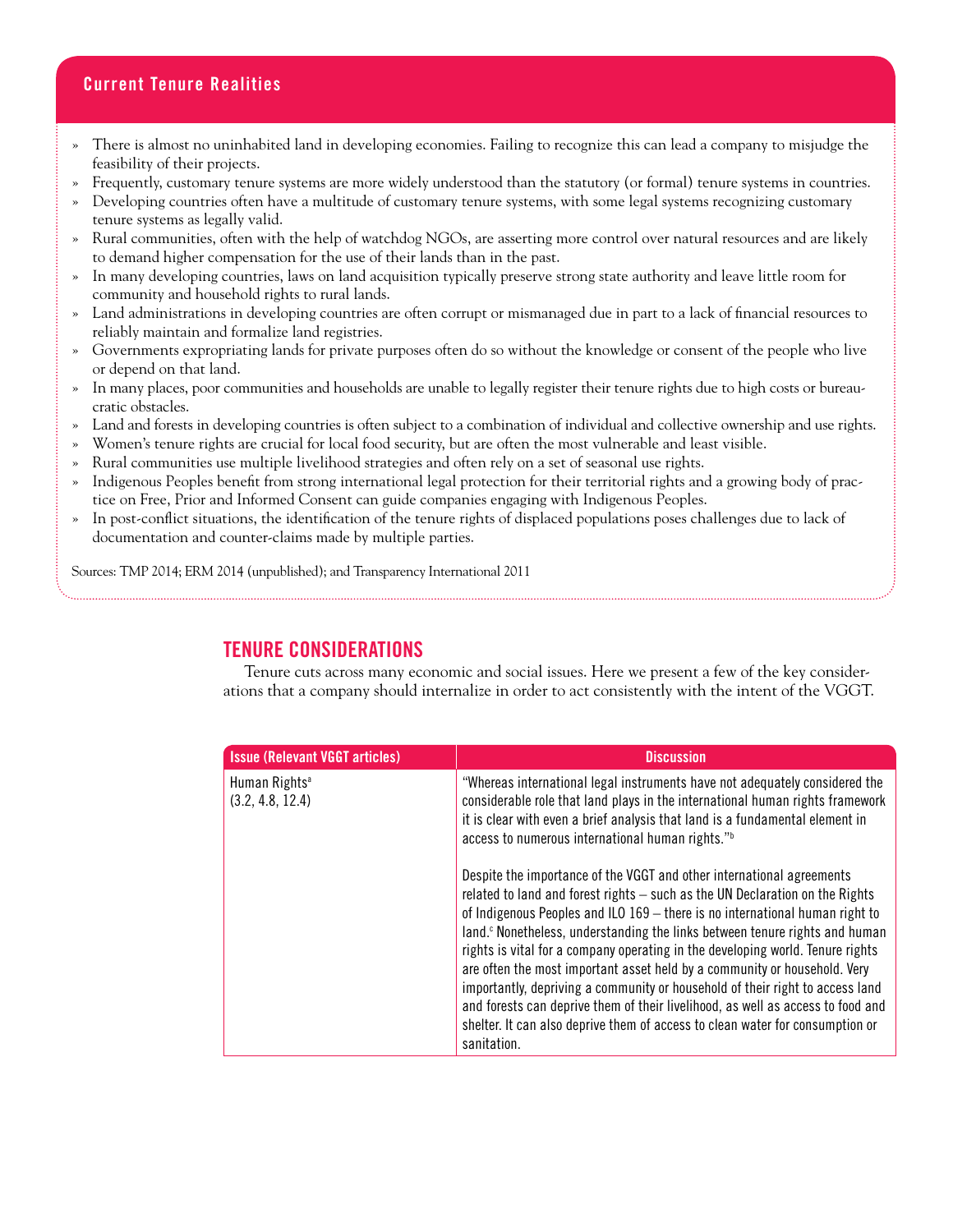| <b>Issue (Relevant VGGT articles)</b>                               | <b>Discussion</b>                                                                                                                                                                                                                                                                                                                                                                                                                                                                                                                                                                                                                                                                                                                                                                               |
|---------------------------------------------------------------------|-------------------------------------------------------------------------------------------------------------------------------------------------------------------------------------------------------------------------------------------------------------------------------------------------------------------------------------------------------------------------------------------------------------------------------------------------------------------------------------------------------------------------------------------------------------------------------------------------------------------------------------------------------------------------------------------------------------------------------------------------------------------------------------------------|
| Free, prior and informed consent <sup>d</sup><br>(3B.6, 9.9, 12.7)  | Free, prior and informed consent (FPIC) is the backbone of many policies<br>guiding how businesses interact with host communities. Originally developed<br>to guide consultation processes with Indigenous Peoples, FPIC is becoming<br>a useful tool to guide development projects and investments in developing<br>countries more broadly. Following FPIC principles will ensure host communities<br>have the opportunity "to make decisions through their own freely chosen<br>representatives and customary or other institutions and to give or withhold<br>their consent prior to the approval by government, industry or other outside<br>party of any project that may affect the lands, territories and resources that<br>they customarily own, occupy or otherwise use." <sup>e</sup> |
|                                                                     | Free means that there was no coercion or intimidation as part of the<br>consultation.<br>Prior means consent for the land acquisition is sought well in advance of any<br>deal closure or operations.<br>Informed means that all information relating to the deal or operations is<br>provided and the information is objective, accurate, and presented in a<br>manner or form that is understandable to local communities.<br><b>Consent</b> means that the local communities have agreed to the deal or<br>operations proceeding on lands where they hold legitimate tenure rights.<br>(Adapted from FAO 2014.)                                                                                                                                                                              |
| Women's rights to land and forests <sup>f</sup><br>(3B.4, 5.4, 7.1) | The VGGT highlight gender equality:<br>"Ensure the equal right of women and men to the enjoyment of all human rights,<br>while acknowledging differences between women and men and taking specific<br>measures aimed at accelerating de facto equality when necessary. States should<br>ensure that women and girls have equal tenure rights and access to land,<br>fisheries and forests independent of their civil and marital status." (3B.4)<br>The VGGT provides for safeguards to "protect women and the vulnerable who<br>hold subsidiary tenure rights, such as gathering rights." (Art. 7.1)                                                                                                                                                                                           |
|                                                                     | In many developing economies, women's tenure rights are crucial to household<br>food security. In many instances, these rights are secondary to men's rights<br>or go undocumented. Nonetheless, a company pursuing land and forests for<br>production must pay specific attention to the rights and interests of women in<br>affected communities. This also applies to companies interested in partnering<br>with communities in an outgrower scheme. Properly engaging with a community<br>through FPIC methods can help a company identify women's rights to land and<br>forests and the threat they are under due to project plans or community politics.                                                                                                                                  |
| Smallholders and food security <sup>g</sup><br>$(12.1 - 12.3)$      | In most of the developing world, smallholders play a vital role in providing<br>food security for their families and communities. In Africa and Asia,<br>smallholders provide up to 80 percent of the food supply with approximately<br>1.5 billion people living in smallholder households. <sup>h</sup> Companies interested in<br>acting consistently with the VGGT and improving local land and forest tenure<br>governance can play an important role in ensuring local food security by<br>supporting smallholder farmers.                                                                                                                                                                                                                                                                |
|                                                                     | In order for these families to provide food for their communities, they will<br>require continued access to land and forests. When a company is considering<br>a project (or procuring products) that might displace communities, it must<br>understand the impacts it will have on local food security. In many cases,<br>there are alternatives to outright displacement. Supply chains that incorporate<br>smallholder production and assist them with increasing yields can both<br>help communities and provide a company with the raw materials needed at<br>competitive costs (see Outgrower schemes below). As a company performs<br>its due diligence on new suppliers and acquisitions, it has an opportunity to<br>consider the role of smallholders as part of its business model.  |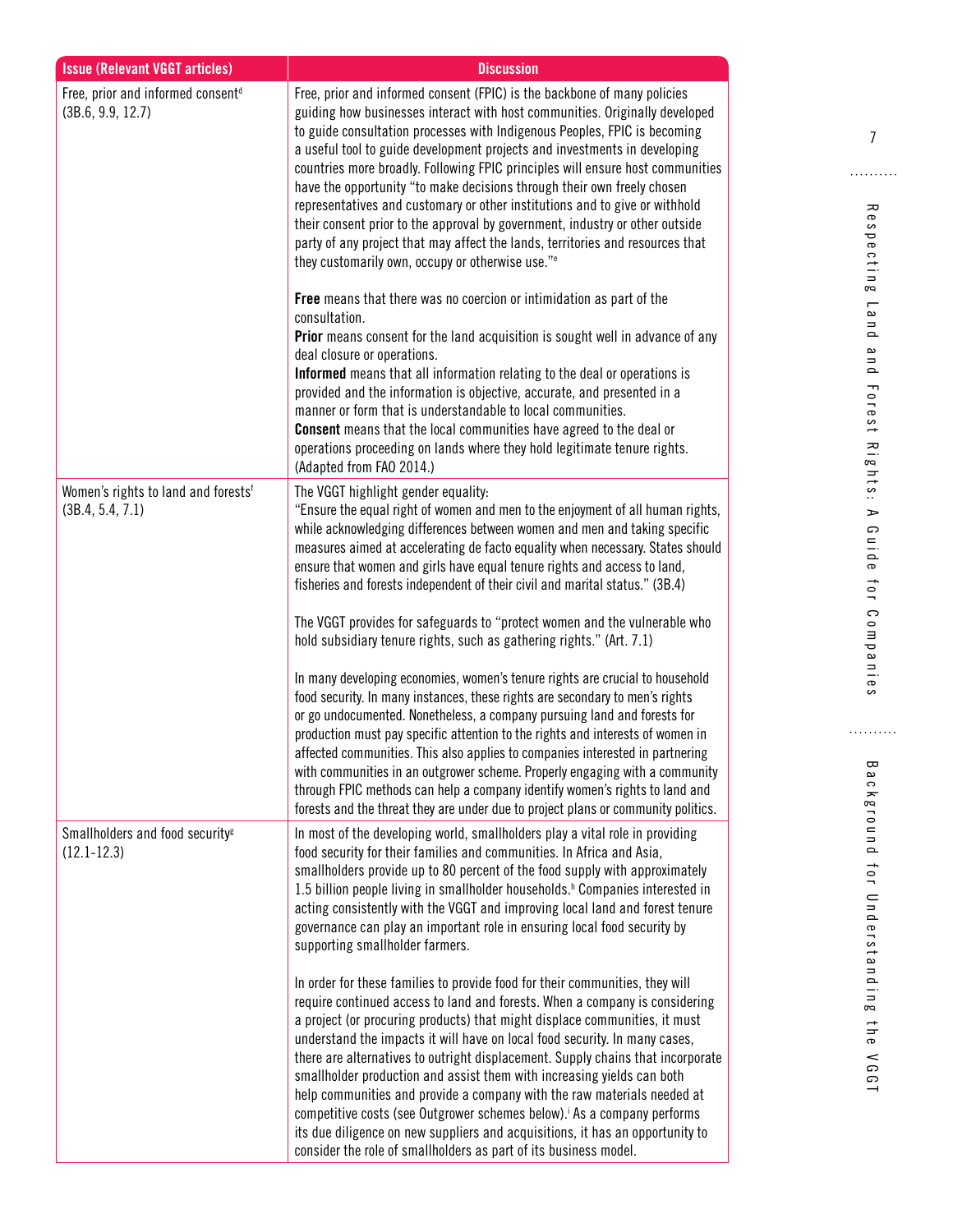| <b>Issue (Relevant VGGT articles)</b>                                                                    | <b>Discussion</b>                                                                                                                                                                                                                                                                                                                                                                                                                                                                                                                                                                                                                                                                                                                                                                                                                                                                                                                                     |
|----------------------------------------------------------------------------------------------------------|-------------------------------------------------------------------------------------------------------------------------------------------------------------------------------------------------------------------------------------------------------------------------------------------------------------------------------------------------------------------------------------------------------------------------------------------------------------------------------------------------------------------------------------------------------------------------------------------------------------------------------------------------------------------------------------------------------------------------------------------------------------------------------------------------------------------------------------------------------------------------------------------------------------------------------------------------------|
| Outgrower schemes (contract farming) <sup>j</sup><br>(12.2)                                              | The VGGT are explicit in their support for smallholder farming as a means<br>to ensure local food security. Companies in the agribusiness and plantation<br>forestry sectors have a special responsibility to support local smallholders,<br>because many large-scale plantation projects can displace local food<br>production. Outgrower schemes - also known as contract farming - are<br>methods to integrate smallholder production into larger production models.<br>Developing robust outgrower schemes is one way a company can secure<br>its raw materials without acquiring or leasing the land. In order to act in<br>a manner consistent with the VGGT, the company should ensure that the<br>smallholders forming part of its production model have the required access<br>to inputs, credit, and land. Producers using outgrower models will want to<br>ensure that tenure rights of the local communities are secure in order to avoid |
|                                                                                                          | disruptions and conflict in their supply chain.                                                                                                                                                                                                                                                                                                                                                                                                                                                                                                                                                                                                                                                                                                                                                                                                                                                                                                       |
| Forced evictions versus expropriation for<br>public purpose <sup>k</sup><br>(3.1, 4.4, 16.3, 16.6, 16.7) | According to the VGGT, a company has a responsibility to respect all human<br>rights. If the company's planned operations or investments are likely to cause<br>the forced evictions of any community or individual, the company may be<br>contributing to or inflicting human rights abuses. The company is required to<br>do sufficient due diligence to detect and address any risk of or actual forced<br>evictions.                                                                                                                                                                                                                                                                                                                                                                                                                                                                                                                              |
|                                                                                                          | Indigenous Peoples must not be forcibly evicted from their lands or territories. <sup>1</sup><br>They may be resettled in accordance with the law and compensated, but only<br>if their Free, Prior and Informed Consent has been obtained. Among other<br>forms, the compensation may include cash, rights to alternative areas, or a<br>combination.                                                                                                                                                                                                                                                                                                                                                                                                                                                                                                                                                                                                |
|                                                                                                          | Most countries grant the power of eminent domain to state authorities. This<br>gives them the ability to expropriate lands for public purpose (also known as<br>compulsory acquisition). Each country will define public purpose according<br>to their national laws and priorities. A company's project might be deemed to<br>have a public purpose for which expropriation can be permitted. Nonetheless,<br>the company must ensure that the process is handled according to the law<br>and does not infringe on the human rights of those affected. Compensation is<br>due to those that have been displaced.                                                                                                                                                                                                                                                                                                                                     |

a. For more on Land Rights and Human Rights see: Institute for Human Rights and Business. http://www.ihrb.org/publications/ reports/preventing-conflicts-over-land.html; OHCHR. 2014. Report of the United Nations High Commissioner for Human Rights E/2014/86. http://www.un.org/Docs/journal/asp/ws.asp?m=E/2014/86; http://www.ihrb.org/pdf/Land\_Rights\_Issues\_in\_International\_HRL.pdf; http://www.ihrb.org/pdf/Preventing\_Conflicts\_over\_Land-Draft\_Position\_Paper\_Nov09.pdf.

b. Wickeri and Kalhan. 2010. Land Rights Issues in International Human Rights Law. Malaysian Journal on Human Rights, Vol. 4, No. 10, 2010. http://ssrn.com/abstract=1921447.

c. See Annex 2.

d. See also: IFC. 2012. Guidance Note 7: Indigenous Peoples. http://www.ifc.org/wps/wcm/connect/50eed180498009f9a89bfa336b93d75f/Updated\_GN7-2012.pdf?MOD=AJPERES.

e. FAO. 2014. Respecting Free, Prior and Informed Consent: Practical guidance for governments, companies, NGOs, indigenous peoples and local communities in relation to land acquisition. http://www.fao.org/3/a-i3496e.pdf.

f. For more on women's rights to land see: FAO. 2013. Governing land for women and men: A technical guide to support the achievement of responsible gender-equitable governance of land tenure. http://www.fao.org/docrep/017/i3114e/i3114e.pdf; Landesa Center for Women's Land Rights. http://www.landesa.org/women-and-land; The FAO Gender and Land Rights Database. http:// www.fao.org/gender-landrights-database/en; and UN Women & OHCR. 2013. Realizing Women's Rights to Land and other Productive Resources. http://www.ohchr.org/Documents/Publications/RealizingWomensRightstoLand.pdf.

g. For more on smallholders and food security see: IFPRI. 2013. From Subsistence to Profit Transforming Smallholder Farms. http:// www.ifpri.org/sites/default/files/publications/pr26.pdf and Oxfam's Smallholder Supply Chain initiative. http://policy-practice.oxfam. org.uk/our-work/private-sector-markets/smallholder-supply-chains.

h. FAO. 2012. Smallholders and Family Farmers Factsheet. http://www.fao.org/fileadmin/templates/nr/sustainability\_pathways/docs/ Factsheet\_SMALLHOLDERS.pdf.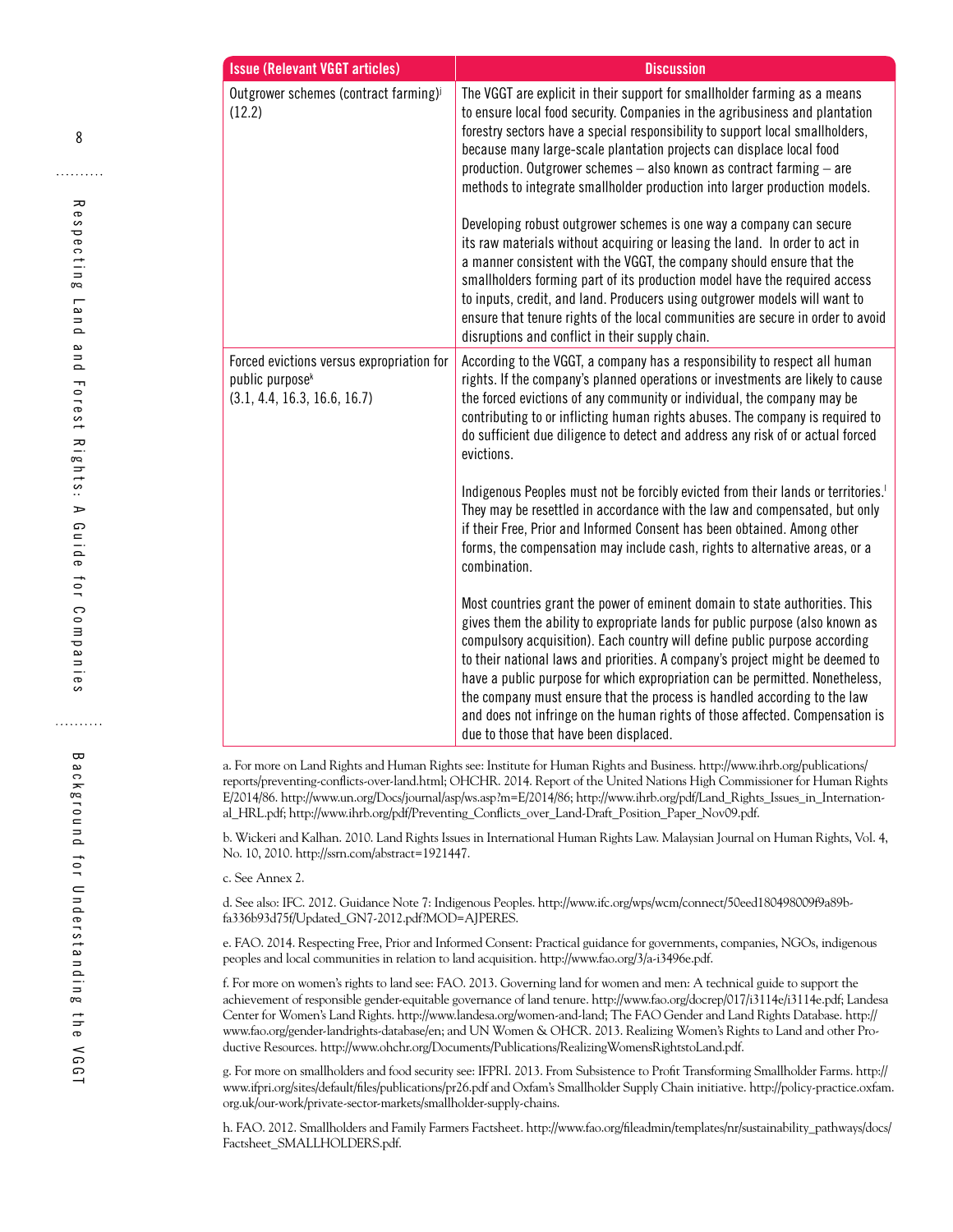i. Oxfam. 2010. Think big. Go small. Adapting business models to incorporate smallholders into supply chains. Briefings for Business No. 6. http://oxfamilibrary.openrepository.com/oxfam/bitstream/10546/114051/1/bfb06-think-big-go-small-010510-en.pdf.

j. For more information on outgrower production and resources a company can use to design outgrower schemes see: FAO's Contract Farming Resources Center. http://www.fao.org/ag/ags/contract-farming/index-cf/en/. To ensure a company's outgrower schemes are up to international standards see FAO. 2012. Guiding Principles for Responsible Contract Farming. http://www.fao.org/docrep/016/i2858e/i2858e.pdf.

k. For more on forced evictions and expropriation for public purpose see: UN-OHCHR. Basic Principles and Guidelines on Development-based Evictions And Displacement: Annex 1 of the report of the Special Rapporteur on adequate housing as a component of the right to an adequate standard of living A/HRC/4/18. http://www.ohchr.org/Documents/Issues/Housing/Guidelines\_en.pdf; IFC Performance Standards; International Bar Association. 2014. Business and Human Rights Guidance for Bar Associations. http://www.ibanet.org/Article/Detail.aspx?ArticleUid=c9bd50c6-c2b3-455b-b086-a7efbfe1f6a5; FAO. 2008. Land Tenure Study 10: Compulsory Acquisition of Land and Compensation. ftp://ftp.fao.org/docrep/fao/011/i0506e/i0506e00.pdf.

l. United Nations Declaration on the Rights of Indigenous Peoples (UNDRIP). 2008. http://www.un.org/esa/socdev/unpfii/documents/DRIPS\_en.pdf.

9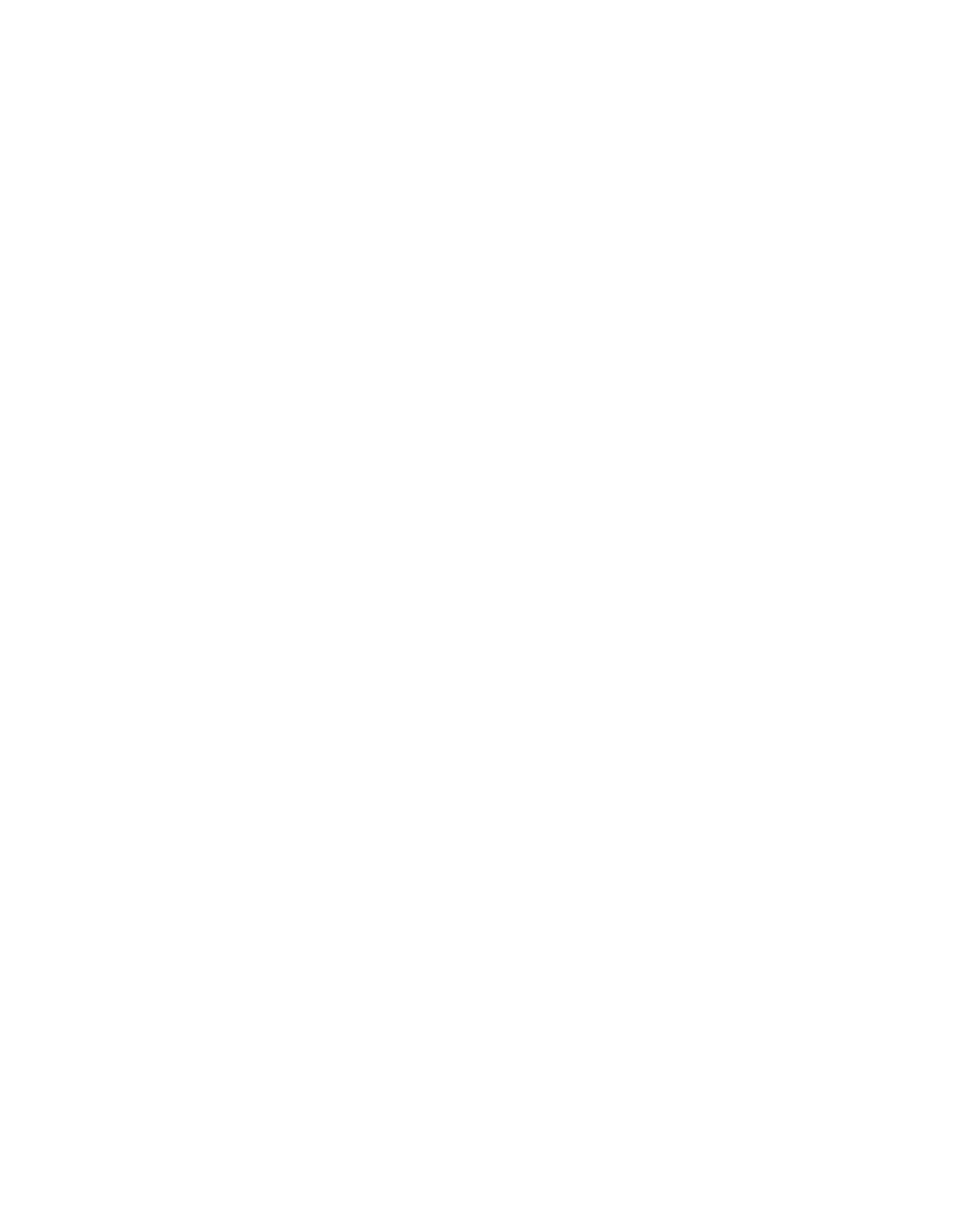# <span id="page-18-0"></span>**Corporate- and Project-Level Guidance**

The following guidance outlines the statements a company must be able to assert to reassure the public and markets that it is acting in a manner consistent with the VGGT. These statements reflect the Interlaken Group's understanding of a company's responsibilities under the VGGT. The relevant articles of the VGGT are identified for each statement, along with examples of indicators that can be used to verify each. When possible, useful resources to inform company actions are also provided.

The guidance contained here begins with high-level corporate commitments to the VGGT. Requisite responsibilities<sup>4</sup> that all companies must uphold, should they wish to act consistently with the VGGT, are then provided along five project types:

- » Greenfield Investments
- » Brownfield Investments
- » Existing Holdings
- » Joint Ventures or M&A
- » Procurement/Supply Chains

Additional statements are offered for companies that wish to set a standard of excellence by going beyond their requisite responsibilities under the VGGT. The guidance in this booklet is linked directly to the relevant articles from the VGGT. The full text of these articles may be found in Annex 6 of the Guide.

While this Guide does not provide specific guidance for all the ways a company acquires rights to land and forests, the general principles of respecting legitimate tenure rights, respecting human rights and preventing harm to the environment must be respected in all situations. Depending on the location of the project, the laws regulating land ownership and the type of crop being produced, a company may acquire a variety of use or ownership rights. We use the term "land acquisition" to refer both to outright purchase of land (i.e. freehold or fee simple) and lease. Companies can also enter into outgrower or sharecropping agreements with local communities that do not transfer land rights to the company.

Women make up the majority of the world's smallholder farmers. They are vital to ensuring local food security. Unfortunately, their rights to land and forests are often overlooked or abused. Companies must ensure that they are taking active steps to ensure that all legitimate tenure rights are respected – not just men's tenure rights. The following guidance puts some detail on the steps a company can take to respect women's rights to land and forests, but the guidance should be read with a view to understanding all the rights-holders in a project area and the potential impact that a company might have on their rights.

#### **CORPORATE-LEVEL GUIDANCE**

Making a corporate-level commitment to supporting the VGGT is a first step towards improving a company's performance on land and forest tenure rights. Supporting the VGGT also means taking actions to ensure a company's ethical behavior related to land acquisition, land use, and corporate

<sup>4</sup> The guidance is classified as "Requisite" and "Additional" responsibilities. Requisite responsibilities are those deriving directly from the text of the VGGT referring to "non-state actors," "other parties," "business enterprises," and "investors." Additional responsibilities are those identified by the Interlaken Group as markers of excellence.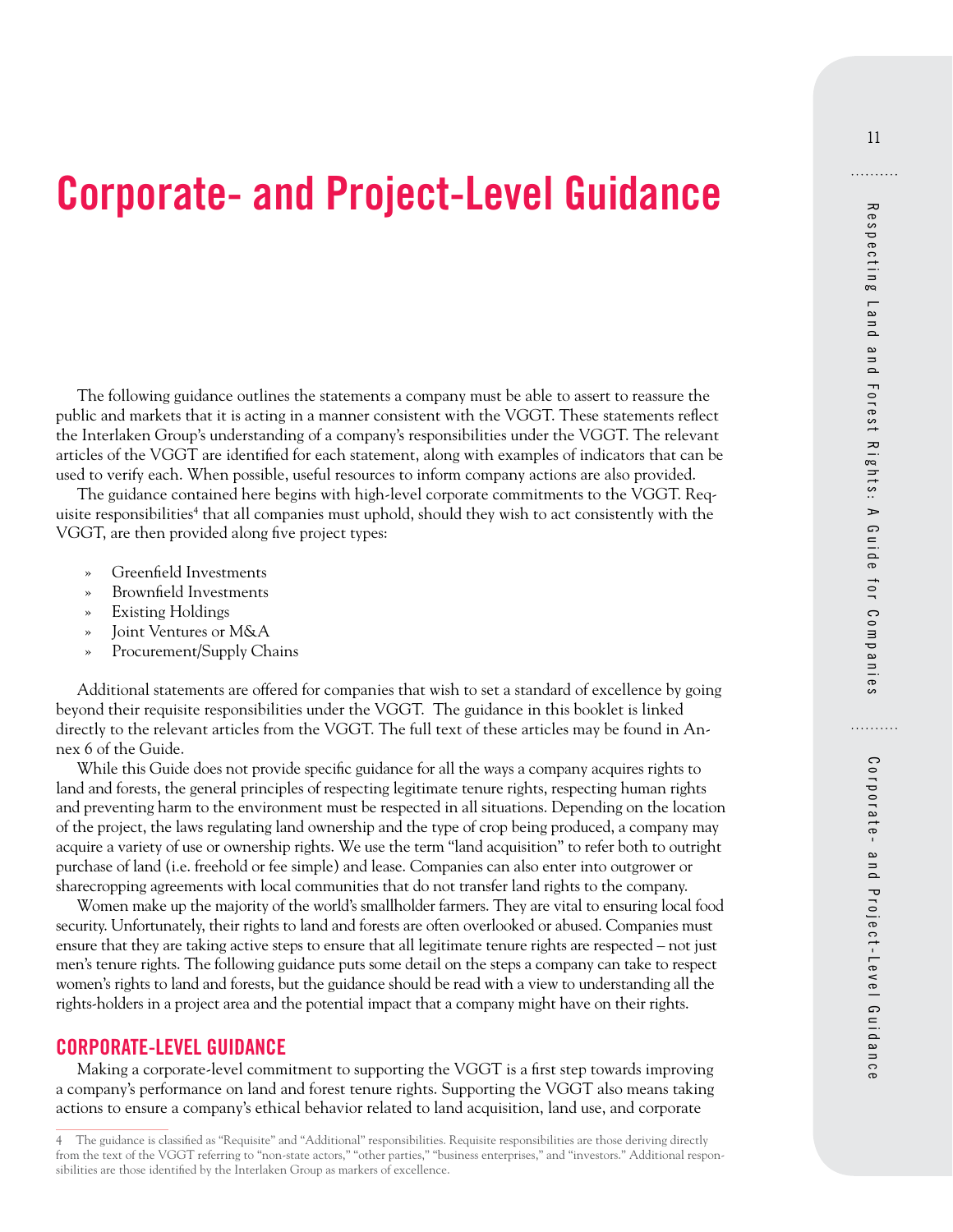relationships with local communities and authorities. Article 3.2 of the VGGT specifies that "Nonstate actors including business enterprises have responsibilities to respect human rights and legitimate tenure rights." A company has a duty to fully integrate systems and safeguards to prevent any violations of human rights or legitimate tenure rights.

| <b>Responsibilities</b> | <b>Statement</b>                                                                                                                                                                                                                                          | <b>VGGT</b><br><b>Article</b> | <b>Indicators</b>                                                                                                                                                                                                                                                                                                                                                                                  | <b>Resources</b>                                                                                                                     |
|-------------------------|-----------------------------------------------------------------------------------------------------------------------------------------------------------------------------------------------------------------------------------------------------------|-------------------------------|----------------------------------------------------------------------------------------------------------------------------------------------------------------------------------------------------------------------------------------------------------------------------------------------------------------------------------------------------------------------------------------------------|--------------------------------------------------------------------------------------------------------------------------------------|
| <b>REQUISITE</b>        | The company has a robust<br>understanding of the<br>international and national laws<br>(and other commitments) of the<br>company's home country and<br>project host countries related<br>to human rights and corporate<br>responsibility.                 | 2.2<br>3.2                    | Legal teams are well versed<br>$\rightarrow$<br>in international human<br>rights commitments and<br>understand land and forest<br>tenure related issues.                                                                                                                                                                                                                                           | Institute for<br><b>Business and</b><br>Human Rights<br><b>Business</b><br>for Social<br>Responsibility                              |
|                         | The company complies with<br>the international and national<br>laws related to human rights<br>and corporate responsibility<br>referenced in the VGGT.                                                                                                    | 2.2<br>9.9                    | Company policies<br>$\rightarrow$<br>incorporate the duties<br>contained in the UN Guiding<br>Principles on Business and<br>Human Rights.<br>Company reporting<br>$\gg$<br>includes human rights and<br>sustainability monitoring.                                                                                                                                                                 | Guidance by the<br>International<br><b>Bar Association</b><br>on the Guiding<br>Principles on<br><b>Business and</b><br>Human Rights |
|                         | The company has integrated<br>its responsibilities under the<br>VGGT into its company policies,<br>including company support for<br>local smallholders and food<br>security.                                                                              | 2.2<br>12.2<br>12.3           | Company land and forest<br>$\gg$<br>tenure policy has been<br>published and disseminated<br>to staff.<br>The company allocates<br>$\rightarrow$<br>sufficient resources to<br>ensure robust due diligence<br>and consultation processes<br>before making investment<br>decisions.<br>The company has actively<br>$\gg$<br>integrated the requirements<br>of the VGGT into their<br>corporate ESMS. | Example policies<br>from PepsiCo,<br>Coca-Cola,<br>Illovo, Nestlé,<br>and others. <sup>a</sup>                                       |
|                         | The company upholds its<br>responsibilities to provide remedy<br>in cases where its operations<br>led to (or contributed to) human<br>rights abuses or violations of<br>legitimate tenure rights, and<br>acts to address such issues of its<br>suppliers. | 3.2                           | The company's non-judicial<br>$\rightarrow$<br>grievance mechanisms<br>uphold the UNGPB<br>Effectiveness Criteria.<br>A company's supplier<br>$\gg$<br>code of conduct requires<br>suppliers to act consistently<br>with the UNGPB.                                                                                                                                                                | <b>UNGPB</b> (Principle<br>31)<br><b>Business and</b><br>Human Rights<br><b>Resource Centre</b>                                      |
|                         | The company does not engage in<br>corrupt practices related to land<br>and forest tenure rights.                                                                                                                                                          | 6.9                           | The company's interactions<br>$\gg$<br>with government officials<br>and communities<br>are documented and<br>transparent to the fullest<br>extent possible.<br>The company does not enter<br>$\gg$<br>into business ventures with<br>Politically Exposed Persons. <sup>b</sup>                                                                                                                     | <b>United Nations</b><br>Convention<br>against<br>Corruption                                                                         |

12

. . . . . . . . . .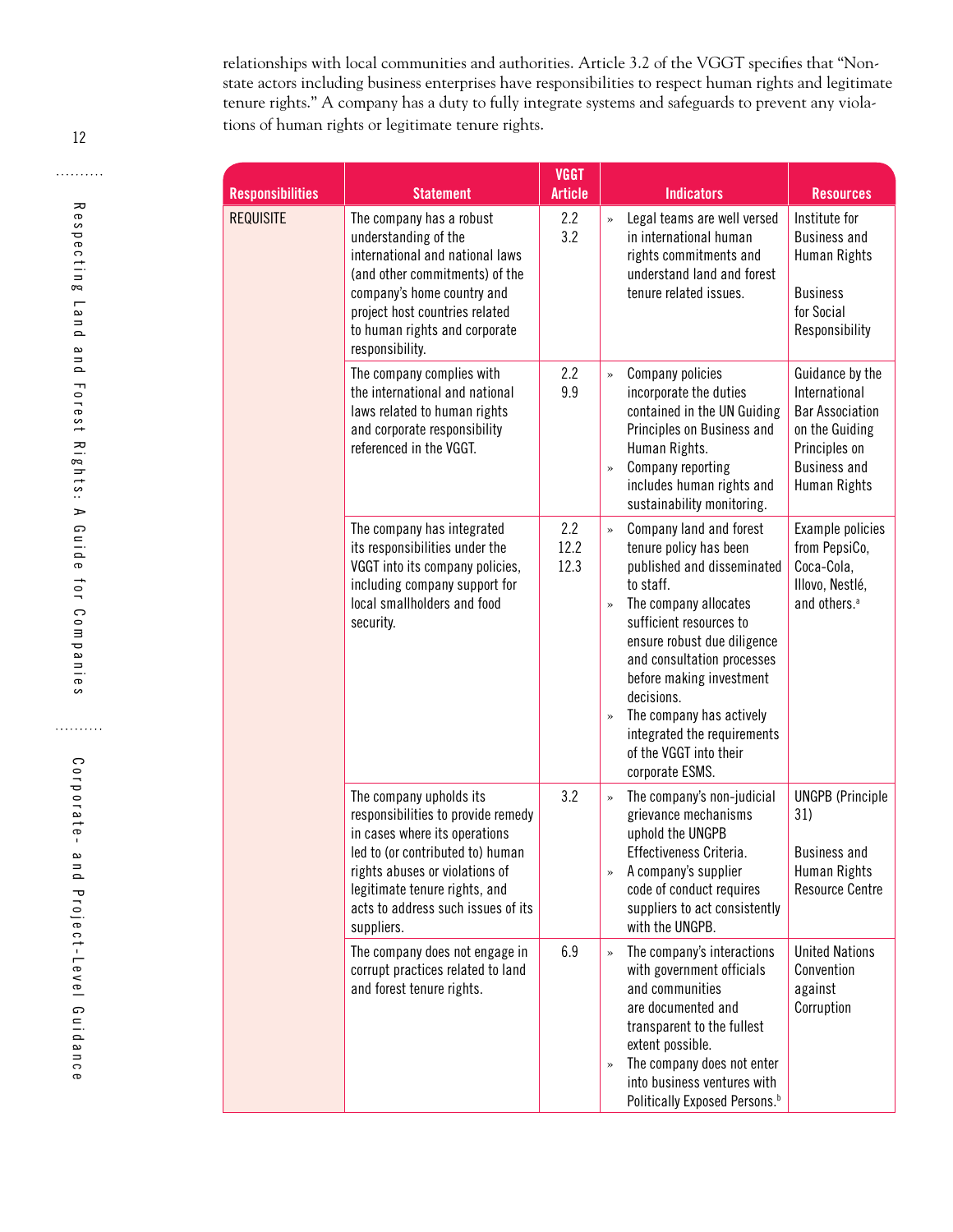|                         |                                                                                                                                                                                             | <b>VGGT</b>             |                                                                                                                                                                                                                                                                                                                                                                                                                              |                                                                                                          |
|-------------------------|---------------------------------------------------------------------------------------------------------------------------------------------------------------------------------------------|-------------------------|------------------------------------------------------------------------------------------------------------------------------------------------------------------------------------------------------------------------------------------------------------------------------------------------------------------------------------------------------------------------------------------------------------------------------|----------------------------------------------------------------------------------------------------------|
| <b>Responsibilities</b> | <b>Statement</b>                                                                                                                                                                            | <b>Article</b>          | <b>Indicators</b>                                                                                                                                                                                                                                                                                                                                                                                                            | <b>Resources</b>                                                                                         |
|                         | The company proactively<br>addresses tenure risks and seeks<br>to remedy abuses of legitimate<br>land and forest tenure rights<br>committed by its operations or<br>those of its suppliers. | 3.2                     | The company has instituted<br>»<br>a risk management system<br>to prevent and address<br>adverse impacts on human<br>rights and legitimate tenure<br>rights from its operations.<br>The risk management<br>$\rightarrow$<br>system includes regular<br>review of land and forest<br>holdings, land and forest<br>tenure conflicts in or around<br>project sites, and reviews of<br>community engagement by<br>project staff. | <b>UNGPB</b><br>(Principles<br>$17-21$                                                                   |
|                         | The company is not involved<br>in projects that infringe on<br>legitimate land and forest rights<br>or lead to forced evictions.                                                            | 4.5<br>$16.7 -$<br>16.9 | The company backs out of<br>$\rightarrow$<br>investments or operations<br>if they could lead to forced<br>evictions.                                                                                                                                                                                                                                                                                                         | <b>IFC Performance</b><br>Standards on<br>Environmental<br>and Social<br>Sustainability                  |
|                         |                                                                                                                                                                                             |                         |                                                                                                                                                                                                                                                                                                                                                                                                                              | <b>World Bank</b><br>Operational<br>Manual on<br>Involuntary<br>Resettlement                             |
|                         |                                                                                                                                                                                             |                         |                                                                                                                                                                                                                                                                                                                                                                                                                              | <b>OHCHR Fact</b><br>Sheet on Forced<br>Evictions                                                        |
|                         |                                                                                                                                                                                             |                         |                                                                                                                                                                                                                                                                                                                                                                                                                              | <b>UN Human</b><br><b>Rights Council</b><br>general comment<br>No. 4 and No. 7<br>(on the CESCR)         |
| ADDITIONAL              | All relevant employees are<br>knowledgeable about the VGGT<br>and their related responsibilities.                                                                                           | 26.5                    | The company has<br>$\rightarrow$<br>distributed the VGGT to<br>relevant staff in local<br>languages and has<br>conducted staff training on<br>company land policy as well<br>as company expectations for<br>ethical behavior.                                                                                                                                                                                                |                                                                                                          |
|                         | The company makes a public<br>commitment to implement the<br>VGGT.                                                                                                                          | 26.5                    | Press releases<br>$\rightarrow$<br>Company-wide notification<br>$\gg$                                                                                                                                                                                                                                                                                                                                                        | Example<br>commitments<br>from Cargill,<br>Pepsico, Coca-<br>Cola, Nestlé,<br>Illovo, Unilever,<br>etc.c |
|                         | The company actively encourages<br>other companies in its industry,<br>its suppliers, and host<br>governments to adhere to the<br>VGGT.                                                     | 26.5                    | Regular participation in<br>$\rightarrow$<br>forums, distribution of the<br>VGGT, etc.                                                                                                                                                                                                                                                                                                                                       |                                                                                                          |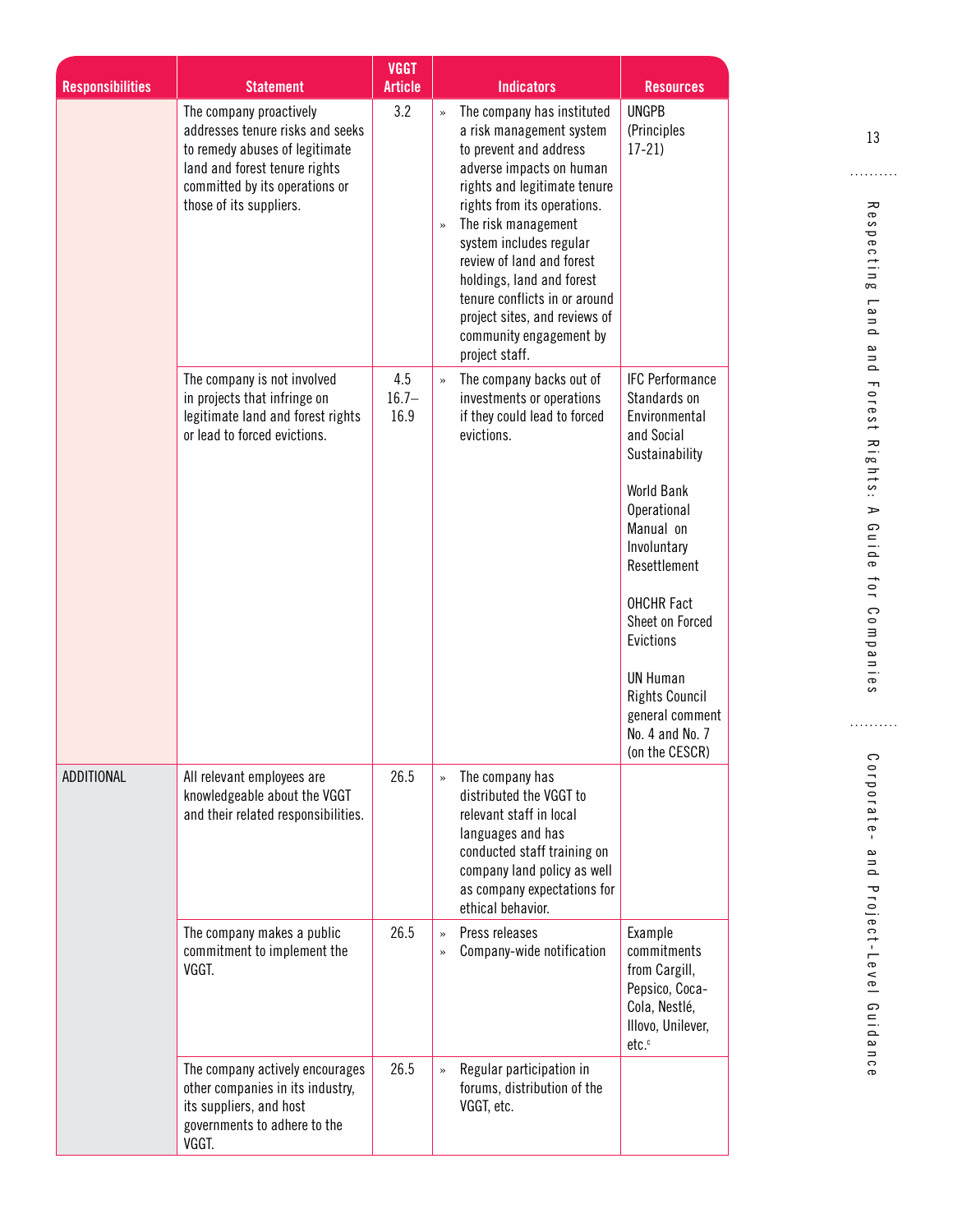| <b>Responsibilities</b> | <b>Statement</b>                                                                                             | <b>VGGT</b><br><b>Article</b> |               | <b>Indicators</b>                                                                 | <b>Resources</b> |
|-------------------------|--------------------------------------------------------------------------------------------------------------|-------------------------------|---------------|-----------------------------------------------------------------------------------|------------------|
|                         | The company monitors<br>compliance with the VGGT and<br>makes such monitoring reports<br>available publicly. | 26.5                          | $\rightarrow$ | Public presentation of land<br>and forest tenure record or<br>independent audits. |                  |

a. See Annex 1.

b. Refers to individuals who are, or have been, entrusted with prominent public functions, their family members, and close associates. Due to their influence, they are in positions that potentially can be abused for the purpose of committing such offences including corruption and bribery. http://www.fatf-gafi.org/media/fatf/documents/recommendations/guidance-pep-rec12-22.pdf.

c. See Annex 1.

#### **PROJECT-LEVEL GUIDANCE**

Land-based investment projects appear in many shapes and sizes. They are planned to produce agricultural, forestry, and mineral products, among others. Each sector presents special land and forest tenure characteristics<sup>5</sup> and each project will require a certain amount of land to produce the resource, house workers, and transport goods out of the project site. In all circumstances, land access, use rights, and management rights must be negotiated with a counterpart that holds those rights.

The Interlaken Group has developed guidance according to the five project types that are most likely to be initiated by a company making land-based investments. Each project type has certain characteristics that distinguish it from the others.

| <b>Project Type</b> | <b>Consideration</b>                                                                                                                                                                                                                                                                                                                                                                                                                                                                                                                                                                                                                                                                                                                                                                                                                                                                                                                                                                                                                                                                                                                                |
|---------------------|-----------------------------------------------------------------------------------------------------------------------------------------------------------------------------------------------------------------------------------------------------------------------------------------------------------------------------------------------------------------------------------------------------------------------------------------------------------------------------------------------------------------------------------------------------------------------------------------------------------------------------------------------------------------------------------------------------------------------------------------------------------------------------------------------------------------------------------------------------------------------------------------------------------------------------------------------------------------------------------------------------------------------------------------------------------------------------------------------------------------------------------------------------|
| Greenfield          | No prior due diligence:<br>In a greenfield project, no prior due diligence has been completed on land and forest<br>rights in the project area. A company's due diligence process must be thorough and<br>comprehensive to understand the legitimate tenure rights that exist in the project area.<br>Greenfield projects have the most freedom to find new ways to engage host communities<br>and the government in the site selection for a project and in the production model design.<br>At the same time, a greenfield project can be abandoned or moved to a new location where<br>the tenure situation is clearer or more equitable at less cost than other project types.<br>In some cases, government agencies will expropriate land from communities to make<br>it available for new investments. Companies must therefore complete a thorough due<br>diligence process to ensure that the land was expropriated according to international legal<br>standards and the VGGT.                                                                                                                                                              |
| <b>Brownfield</b>   | <b>Existing operational model:</b><br>Brownfield projects are implemented in an area where a previously operational production<br>model exists or existed. Generally, the previous operator has already negotiated land<br>and forest rights. In such a circumstance, the new operator interested in acquiring the<br>brownfield site must conduct its own due diligence related to tenure in the area. The<br>operator must also perform a retrospective analysis to understand what issues the<br>previous operator encountered related to land and forest tenure rights, who granted the<br>concession, and what types of compensation were provided to communities affected by<br>the project. In brownfield sites, local communities may hold longstanding grievances<br>against the previous operator that could affect the new operator's relationships with the<br>communities. Since the VGGT were published in 2012, it is likely that the previous operator<br>did not conduct due diligence that meets the standards of the VGGT. In this situation, the<br>new operator still has the option to look elsewhere for their project site. |

#### **KEY CONSIDERATIONS RELATED TO THE VGGT FOR THE FIVE PROJECT TYPES**

<span id="page-21-0"></span>14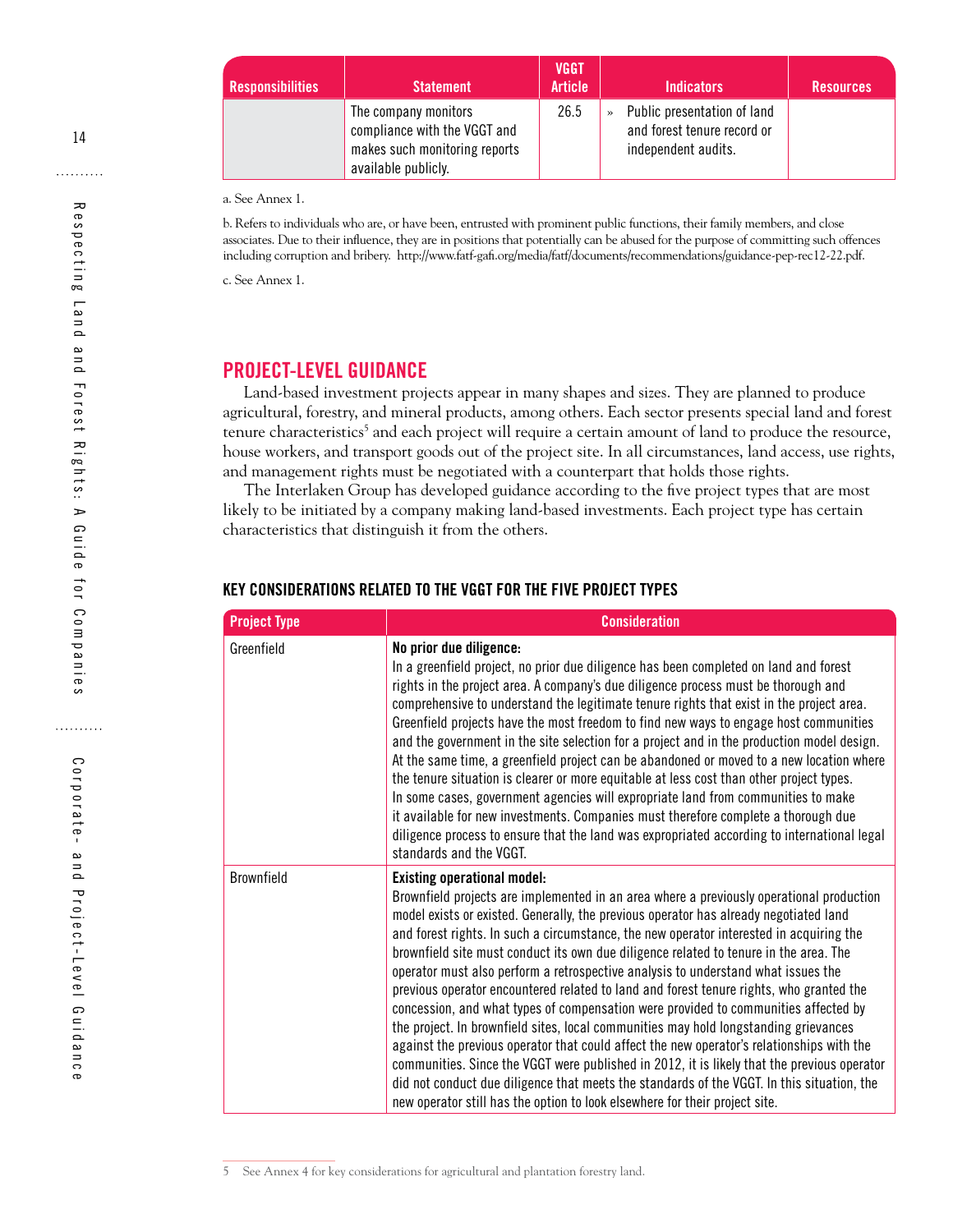<span id="page-22-0"></span>

| <b>Project Type</b>              | <b>Consideration</b>                                                                                                                                                                                                                                                                                                                                                                                                                                                                                                                                                                                                                                                                                                                                                                                                                                                                                                                                                                                                                                                                                |
|----------------------------------|-----------------------------------------------------------------------------------------------------------------------------------------------------------------------------------------------------------------------------------------------------------------------------------------------------------------------------------------------------------------------------------------------------------------------------------------------------------------------------------------------------------------------------------------------------------------------------------------------------------------------------------------------------------------------------------------------------------------------------------------------------------------------------------------------------------------------------------------------------------------------------------------------------------------------------------------------------------------------------------------------------------------------------------------------------------------------------------------------------|
| <b>Existing Holdings</b>         | Re-engaging communities:<br>When a company undertakes to implement the VGGT in its existing project, it is likely to<br>uncover land and forest rights issues that did not appear in the initial due diligence.<br>Companies are expected to thoroughly review prior Environmental and Social Impact<br>Assessments (ESIAs) and Human Rights Impacts Assessments (HRIAs), the contracts<br>they have in place granting their land access and the compensation they made to<br>host communities. Companies might use this process as an opportunity to re-engage<br>neighboring communities and identify new ways to augment their production through the<br>inclusion of local household/community production models. In this circumstance, it is<br>unlikely that the operator will move operations given the considerable cost it would face.<br>At the same time, the company must face the reality that the expenditures made to remedy<br>past mistakes related to land and forest rights might decrease the project's return on<br>invested capital.                                          |
| Joint Ventures or M&A            | Acquiring existing land holdings or working with local partners:<br>Gaining land and forest rights through a joint venture with a local company or through<br>a merger/acquisition where the acquired company had previously negotiated the tenure<br>rights poses particular challenges for a company aiming to act consistently with the VGGT.<br>In many developing economies, local partners can acquire land and forest rights through<br>political connections that do not respect the international standards for land acquisitions<br>reflected in the VGGT. Companies engaging in joint ventures with local partners or<br>acquiring companies with existing land holdings must therefore conduct retrospective<br>due diligence on the process used to acquire those rights. A company can choose to<br>abandon the joint venture or acquisition if it discovers especially egregious violations of<br>the VGGT, but it can also use the negotiation process to remedy past violations and put the<br>operations on a new footing that respect the tenure rights of the host communities. |
| <b>Procurement/Supply Chains</b> | Engaging suppliers who impact land and forest tenure rights:<br>For companies that purchase raw materials from suppliers that own or lease land<br>and forests, adhering to the VGGT will mean engaging their suppliers in a dialogue on<br>improving their respect for legitimate local tenure rights and human rights. In some<br>cases, the supplier will have taken steps to adhere to the VGGT independently; in other<br>cases, the supplier might require some assistance or encouragement. Large purchasers of<br>commodities can develop policies based on the VGGT for their procurement teams to audit<br>their suppliers. Suppliers might also be required to meet certain standards before entering<br>into contracts with the purchasing company. The multitude of suppliers makes compliance<br>more complex, but companies may want to change suppliers should the standards not be<br>met. Ensuring full traceability in a company's supply chain can help the company track<br>how its suppliers impact local tenure rights.                                                      |

# *Greenfield Projects*

| <b>Responsibilities</b> | <b>Statement</b>                                                                                                                 | <b>VGGT</b><br><b>Article</b> | <b>Indicators</b>                                                                                                                                                                                                                                                                                    | <b>Resources</b>                                                                                                   |
|-------------------------|----------------------------------------------------------------------------------------------------------------------------------|-------------------------------|------------------------------------------------------------------------------------------------------------------------------------------------------------------------------------------------------------------------------------------------------------------------------------------------------|--------------------------------------------------------------------------------------------------------------------|
| <b>REQUISITE</b>        | The company actively<br>considers a range of project<br>designs that do not include<br>the acquisition of land and<br>resources. | 12.6                          | Feasibility studies on<br>$\rightarrow$<br>outgrower schemes and other<br>smallholder production models<br>commissioned.<br>The project leases land directly<br>$\rightarrow$<br>from the host community for a<br>defined period of time that has<br>been openly negotiated and<br>equitably valued. | 0xfam<br>Smallholder<br><b>Supply Chain</b><br>program<br><b>FAO Contract</b><br>Farming<br><b>Resource Center</b> |

. . . . . . . . . .

Corporate- and Project-Level Guidance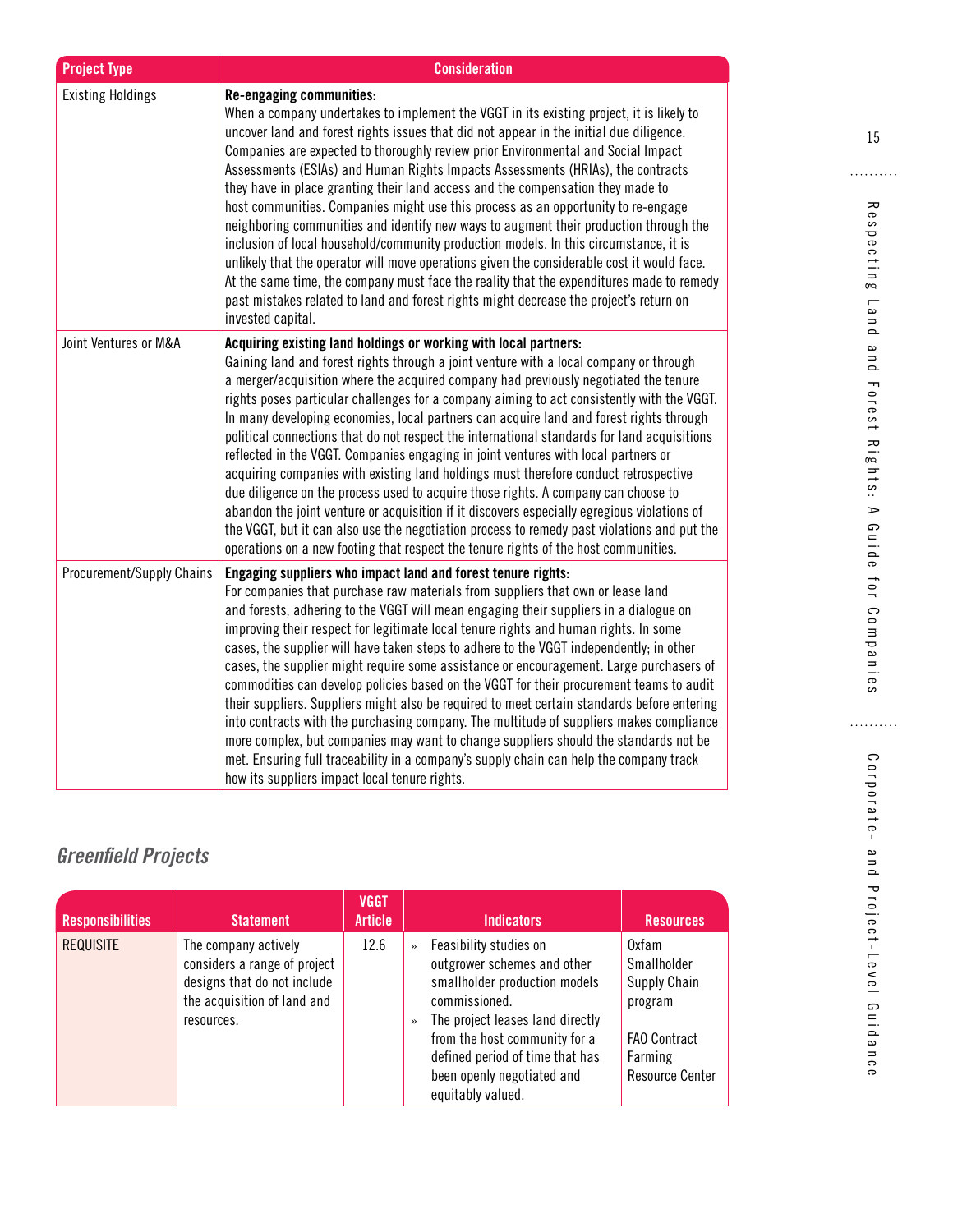| <b>Responsibilities</b> | <b>Statement</b>                                                                                                                                                                                                       | <b>VGGT</b><br><b>Article</b> | <b>Indicators</b>                                                                                                                                                                                                                                                                                                                                                                                                                                                                                                                                                                                                                                                                      | <b>Resources</b>                                                                                                                                                                   |
|-------------------------|------------------------------------------------------------------------------------------------------------------------------------------------------------------------------------------------------------------------|-------------------------------|----------------------------------------------------------------------------------------------------------------------------------------------------------------------------------------------------------------------------------------------------------------------------------------------------------------------------------------------------------------------------------------------------------------------------------------------------------------------------------------------------------------------------------------------------------------------------------------------------------------------------------------------------------------------------------------|------------------------------------------------------------------------------------------------------------------------------------------------------------------------------------|
|                         | The company conducts and<br>publicizes Environmental<br>and Social Impact<br>Assessment, Human Rights<br>Impact Assessment, and<br>food security analyses<br>before any investment<br>decisions are made.              | 3.2<br>12.4<br>12.5           | Independent impact assessment<br>$\rightarrow$<br>experts are contracted.<br><b>ESIAs and HRIAs are conducted</b><br>$\rightarrow$<br>prior to project implementation<br>and include assessments of<br>actual and potential impacts on<br>human rights, legitimate tenure<br>rights, dispossession of rights-<br>holders, and environmental<br>damage.<br>Assessments are made available<br>$\rightarrow$<br>in proposed project areas in local<br>languages and disseminated<br>to marginalized groups within<br>the community, such as women,<br>minorities, and the poor.<br>HRIAs include specific focus on<br>$\rightarrow$<br>the project's impacts on women's<br>tenure rights. | <b>UNGPB</b><br>(Principles 15,<br>17, 21<br><b>BSR</b> on<br>Conducting an<br><b>Effective HRIA</b><br><b>CEDAW 1979</b><br>article 14<br><b>Maputo Protocol</b><br>article 19.c. |
|                         | The company meaningfully<br>consults all neighboring/<br>host communities with<br>special attention paid<br>to women, as well as<br>pastoralist and migrant<br>communities prior to<br>making investment<br>decisions. | 9.9<br>12.10                  | Free, prior and informed consent<br>$\rightarrow$<br>of Indigenous Peoples affected<br>by the project has been secured<br>before proceeding.<br>Meaningful consultation with<br>$\rightarrow$<br>other local communities has been<br>accessible and carried out using<br>the highest standards.<br>Detailed land and forest tenure<br>$\rightarrow$<br>assessments conducted to<br>document existing legitimate<br>tenure rights in/around the<br>project site.<br>Comprehensive legal and<br>$\rightarrow$<br>customary gender assessment<br>conducted to establish gaps in<br>women's tenure rights.                                                                                 | FAO FPIC Guide<br><b>IFC Performance</b><br><b>Standards</b><br><b>CEDAW 1979</b><br>article 14<br><b>Maputo Protocol</b><br>article 19.c.                                         |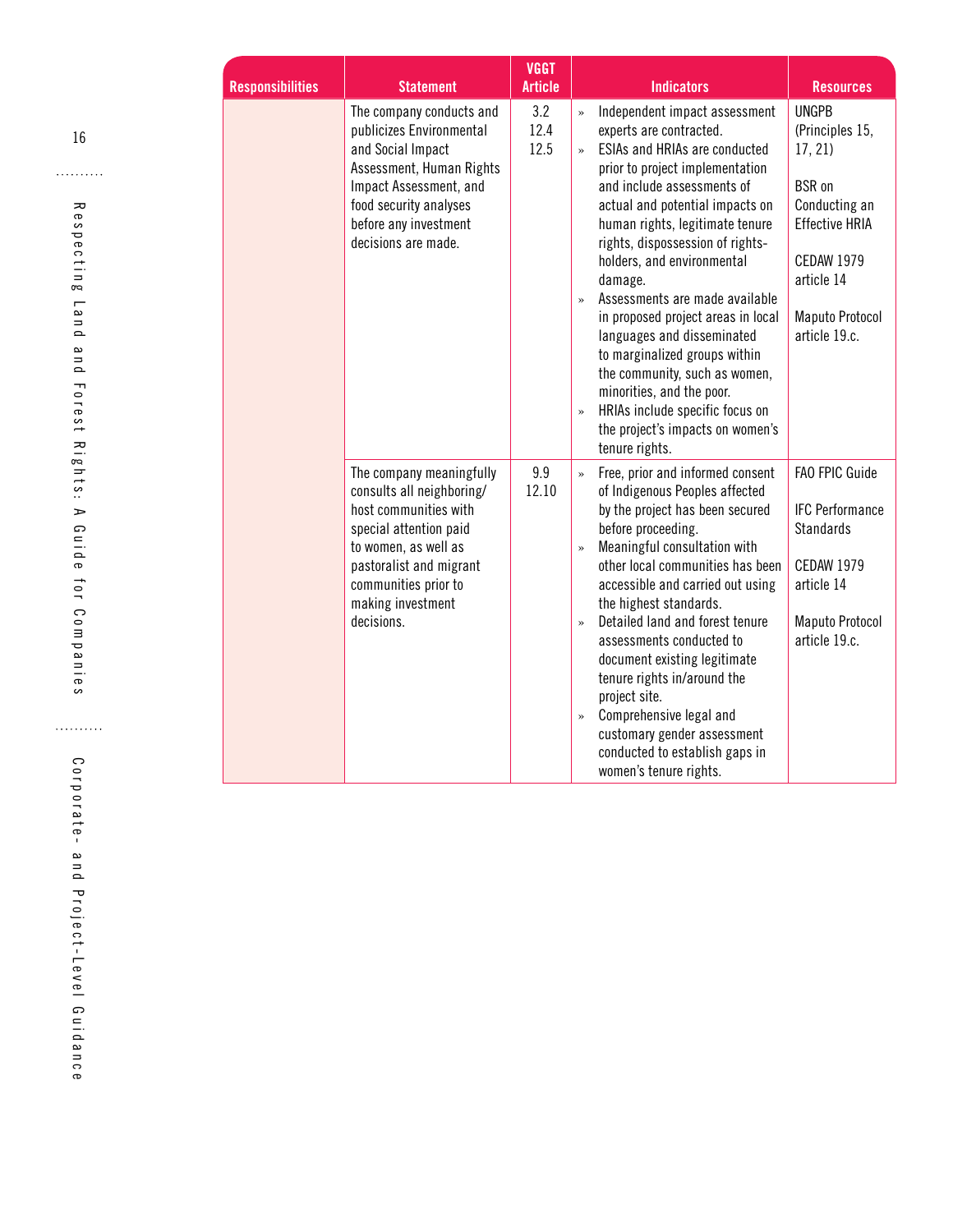|                         |                                                                                                                                                                                | <b>VGGT</b>                        |                                                                                                                                                                                                                                                                                                                                                                                                                                                                                                                                                                                                                                                                                                                                                                                                                                                                                                                                                                                                                                                                                                                                                                                                       |                                                                                                                                                                                                                                                 |                                                                                                                                                                          |
|-------------------------|--------------------------------------------------------------------------------------------------------------------------------------------------------------------------------|------------------------------------|-------------------------------------------------------------------------------------------------------------------------------------------------------------------------------------------------------------------------------------------------------------------------------------------------------------------------------------------------------------------------------------------------------------------------------------------------------------------------------------------------------------------------------------------------------------------------------------------------------------------------------------------------------------------------------------------------------------------------------------------------------------------------------------------------------------------------------------------------------------------------------------------------------------------------------------------------------------------------------------------------------------------------------------------------------------------------------------------------------------------------------------------------------------------------------------------------------|-------------------------------------------------------------------------------------------------------------------------------------------------------------------------------------------------------------------------------------------------|--------------------------------------------------------------------------------------------------------------------------------------------------------------------------|
| <b>Responsibilities</b> | <b>Statement</b>                                                                                                                                                               | <b>Article</b>                     | <b>Indicators</b>                                                                                                                                                                                                                                                                                                                                                                                                                                                                                                                                                                                                                                                                                                                                                                                                                                                                                                                                                                                                                                                                                                                                                                                     | <b>Resources</b>                                                                                                                                                                                                                                |                                                                                                                                                                          |
|                         | If the project proceeds, the<br>company actively ensures<br>that it does not infringe<br>upon the existing legitimate<br>land and forest tenure<br>rights present in the area. | 3.2<br>7.1<br>9.9<br>12.12<br>12.4 | The company hires knowledgeable<br>$\rightarrow$<br>tenure experts with experience<br>in the region to assess the land<br>and forest tenure situations<br>in potential project sites and<br>establishes systems to monitor<br>tenure abuses.<br>The company works with<br>$\rightarrow$<br>government authorities to<br>support rights formalization when<br>requested by the community.<br>Communities or households with<br>$\rightarrow$<br>legitimate seasonal tenure rights<br>to the company's operating area<br>are provided with rights of way<br>or negotiated seasonal access<br>that meets the communities'<br>requirements.<br>The company has budgeted<br>$\rightarrow$<br>time and resources to monitor<br>the impacts of its projects<br>on surrounding communities.<br>It actively participates in<br>monitoring exercises.<br>Integration of land and forest<br>$\rightarrow$<br>tenure related Key Performance<br>Indicators (KPIs) for key project<br>staff.<br>The company investigates the<br>counterparty selling or providing<br>land to ensure its rights were<br>acquired legitimately and without<br>infringing on the rights of other<br>legitimate tenure rights-holders. | USAID, AFD and<br>FAO guidance<br>documents<br>LGAF<br>RRI tenure data                                                                                                                                                                          | 17<br>Res<br>pectin<br>œ<br>$\blacksquare$<br>$\bf{c}$<br>$\equiv$<br>$\Omega$<br>$\bf{c}$<br>$\overline{a}$<br>Forest<br>Rights:<br>⋗<br>G<br>iuide<br>101<br>Companies |
|                         | The company's investment<br>did not lead to forced<br>evictions.                                                                                                               | $16.7 -$<br>16.9                   | The company abided by the highest<br>international standards related to<br>displacement and expropriation.<br>Indigenous Peoples are not<br>forcibly removed from their land<br>and territories. No relocation<br>has occurred without the Free,<br>Prior and Informed Consent of<br>Indigenous Peoples.<br>The company has budgeted<br>adequate resources for<br>compensation to households and<br>communities that will be affected<br>by the project.<br>The company monitored the<br>$\rightarrow$<br>expropriation and resettlement<br>processes to ensure that the<br>process respected the human<br>rights of the affected communities.<br>If it did not, the company<br>abandoned the project and paid<br>appropriate compensation to the<br>affected communities.                                                                                                                                                                                                                                                                                                                                                                                                                            | <b>IFC Performance</b><br><b>Standards</b><br><b>World Bank</b><br>Operational<br>Manual on<br>Involuntary<br>Resettlement<br><b>UNDRIP</b><br><b>UN Human</b><br><b>Rights Council</b><br>general comment<br>No. 4 and No. 7<br>(on the CESCR) | ິ<br>orporate<br>$\bf \omega$<br>u q<br>Project-Level<br>Guidance                                                                                                        |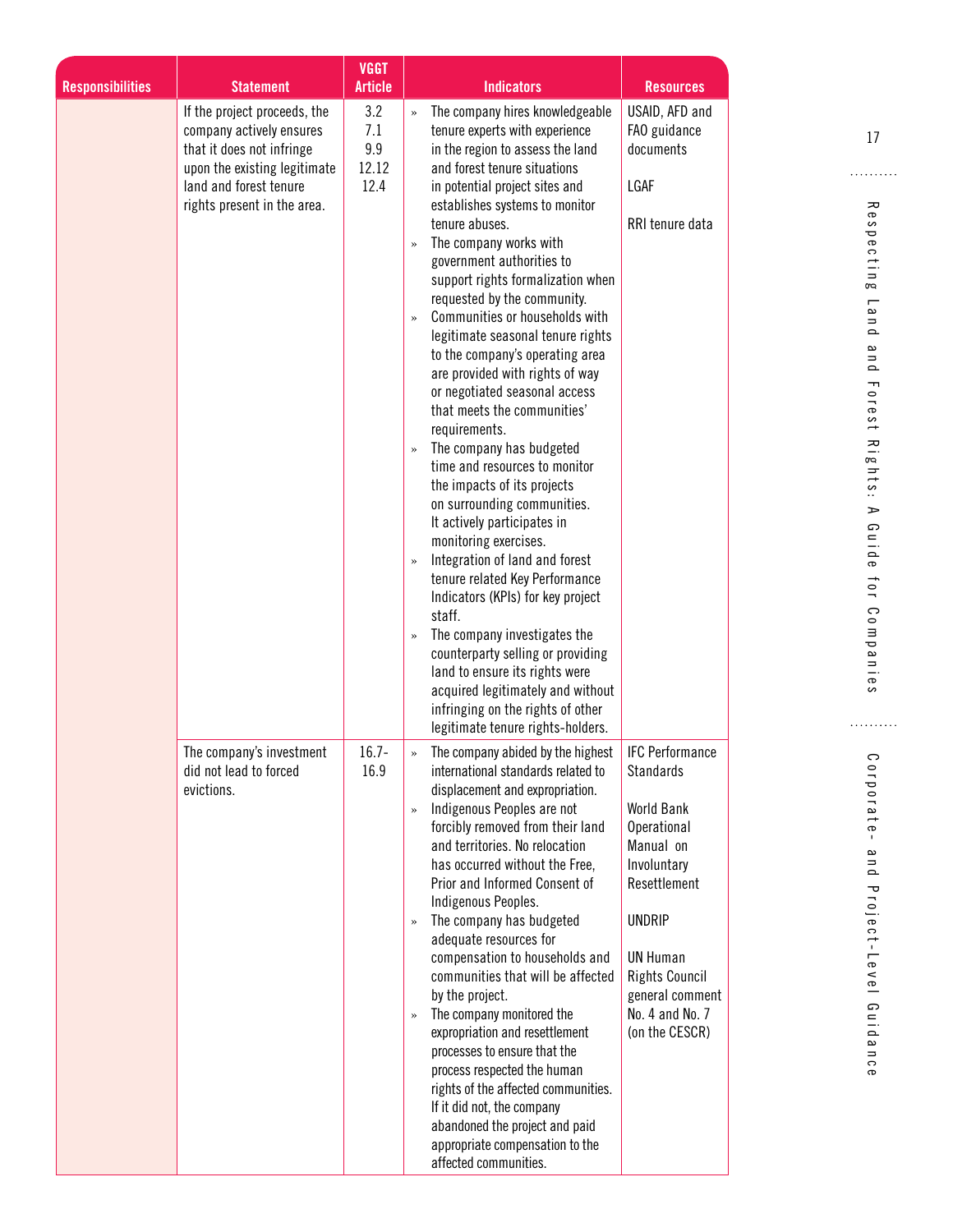| <b>Responsibilities</b> | <b>Statement</b>                                                                                                                                                                                                                      | <b>VGGT</b><br><b>Article</b> |                        | <b>Indicators</b>                                                                                                                                                                                                                                 | <b>Resources</b>                                                                                                                             |
|-------------------------|---------------------------------------------------------------------------------------------------------------------------------------------------------------------------------------------------------------------------------------|-------------------------------|------------------------|---------------------------------------------------------------------------------------------------------------------------------------------------------------------------------------------------------------------------------------------------|----------------------------------------------------------------------------------------------------------------------------------------------|
|                         | The company engages with<br>communities to create<br>accessible operational-level<br>grievance mechanisms<br>so as to quickly remedy<br>conflicts when/if they<br>arise and provide just and<br>prompt compensation when<br>relevant. | 3.2<br>16.1<br>16.3<br>16.5   | $\rightarrow$          | The company's non-judicial<br>grievance mechanisms uphold<br>the UNGPB Effectiveness Criteria<br>and are accessible to all affected<br>parties including women and<br>minorities.                                                                 | <b>UNGPB</b> (Principle<br>31)<br><b>Business and</b><br>Human Rights<br><b>Resource Centre</b>                                              |
|                         | The company acts<br>transparently in all its<br>dealings related to the<br>project.                                                                                                                                                   | 11.4                          | $\rightarrow$<br>$\gg$ | The company makes details of<br>the project available to the host<br>community in local languages.<br>The company holds regular<br>meetings with host<br>communities to update them on<br>project performance.                                    | <b>UNGPB</b><br>(Principles 15,<br>17, 21)                                                                                                   |
|                         | The company does not<br>engage in corrupt practices.                                                                                                                                                                                  | 6.9                           | $\rightarrow$          | The company has a zero tolerance<br>policy on corruption.                                                                                                                                                                                         | <b>United Nations</b><br>Convention<br>against<br>Corruption<br>Transparency<br>International<br><b>Business</b><br><b>Integrity Toolkit</b> |
|                         | The company addresses<br>local economic<br>development, food<br>security, and the rights of<br>smallholders in the design<br>of greenfield projects.                                                                                  | $12.1 -$<br>12.4              | $\rightarrow$          | <b>Based on consultations</b><br>with local communities and<br>government authorities,<br>independent experts provide<br>analysis and advice to the<br>company regarding how to<br>support food security and<br>smallholders in the project area. |                                                                                                                                              |
|                         | The company's projects<br>contribute to local food<br>security and smallholder<br>productivity.                                                                                                                                       | 12.2                          | $\gg$<br>$\gg$         | Public-private partnerships<br>to enhance the productivity of<br>smallholders.<br>The company does not acquire<br>land for speculation and develops<br>its projects in reasonable time<br>periods.                                                |                                                                                                                                              |
| ADDITIONAL              | The company supports<br>communities and<br>individuals to register their<br>land and forest rights in or<br>around the project site to<br>the extent feasible.                                                                        | 6.6                           | $\gg$                  | The company provides funds or<br>legal support for communities<br>and individuals to register their<br>claims.                                                                                                                                    | Namati<br>Paralegals<br>Program                                                                                                              |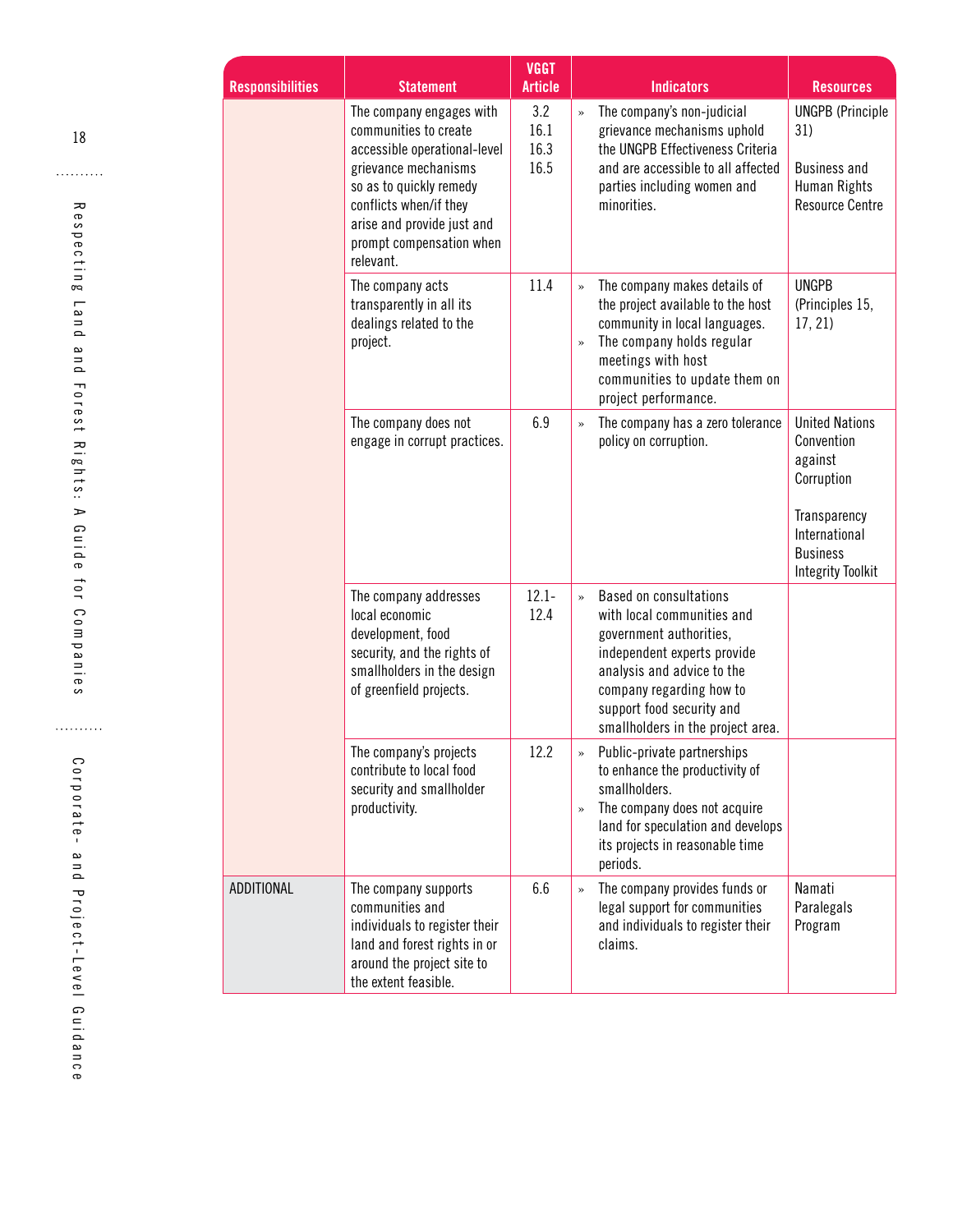## <span id="page-26-0"></span>*Brownfield Projects6*

| <b>Responsibilities</b> | <b>Statement</b>                                                                                                                                                | <b>VGGT</b><br><b>Article</b> | <b>Indicators</b>                                                                                                                                                                                                                                                                                                                                                                                                                                                                                                                                                                                                                                                                                                                                             | <b>Resources</b>                                                                                                                                                                                                                                                                                                                                                         |
|-------------------------|-----------------------------------------------------------------------------------------------------------------------------------------------------------------|-------------------------------|---------------------------------------------------------------------------------------------------------------------------------------------------------------------------------------------------------------------------------------------------------------------------------------------------------------------------------------------------------------------------------------------------------------------------------------------------------------------------------------------------------------------------------------------------------------------------------------------------------------------------------------------------------------------------------------------------------------------------------------------------------------|--------------------------------------------------------------------------------------------------------------------------------------------------------------------------------------------------------------------------------------------------------------------------------------------------------------------------------------------------------------------------|
| <b>REQUISITE</b>        | The company investigates<br>production options that<br>do not require the transfer<br>of land and forest tenure<br>rights to the company.                       | 12.6                          | The company consults authorities<br>$\mathbf{v}$<br>and communities on leasing and<br>outgrower models.<br>The company commissions<br>$\rightarrow$<br>feasibility studies on production<br>models based on smallholder<br>production.                                                                                                                                                                                                                                                                                                                                                                                                                                                                                                                        | <b>FAO Contract</b><br>Farming<br><b>Resource Center</b>                                                                                                                                                                                                                                                                                                                 |
|                         | The land holdings in the<br>current site are reviewed<br>to ascertain that the<br>project actually requires<br>the amount of land in the<br>current concession. | 12.6                          | Project modified to reduce<br>$\rightarrow$<br>footprint.                                                                                                                                                                                                                                                                                                                                                                                                                                                                                                                                                                                                                                                                                                     |                                                                                                                                                                                                                                                                                                                                                                          |
|                         | The company conducts<br>thorough due diligence on<br>existing and historic land<br>and forest tenure rights in<br>the brownfield site.                          | 3.2<br>$16.7 -$<br>16.9       | The company hires independent<br>$\rightarrow$<br>tenure experts to review the<br>tenure situation in the area,<br>including the history of how the<br>site was acquired by the current<br>seller.<br>The company maps secondary,<br>»<br>informal, and customary rights to<br>land and forests in or around the<br>project site with due care given<br>to rights held by women.<br>Due diligence is conducted on the<br>$\rightarrow$<br>beneficiaries of the land lease or<br>sale. The project is abandoned if<br>Politically Exposed Persons are<br>included as beneficiaries.<br>Retrospective analyses are<br>$\rightarrow$<br>completed to determine whether<br>forced evictions took place during<br>the original acquisition of the<br>project site. | Land and forest<br>tenure experts<br>Participatory<br>mapping experts<br>with local<br>expertise<br><b>UNGPB</b><br>(Principles 15,<br>17, 21<br><b>IFC Performance</b><br><b>Standards</b><br>World Bank<br>Operational<br>Manual on<br>Involuntary<br>Resettlement<br><b>UN Human</b><br><b>Rights Council</b><br>general comment<br>No. 4 and No. 7<br>(on the CESCR) |

19

<sup>6</sup> While the VGGT do not require a company to correct injustices or infringements on the human rights and legitimate tenure rights of communities and households that live or lived in the area of the brownfield project, a company must understand its operating environment. Legacy issues related to past injustices can impede a company from operating sustainably, and the new operator can exacerbate past injustices. The company has a responsibility to act according to the highest international standards of redress and accountability (see the UNGPB).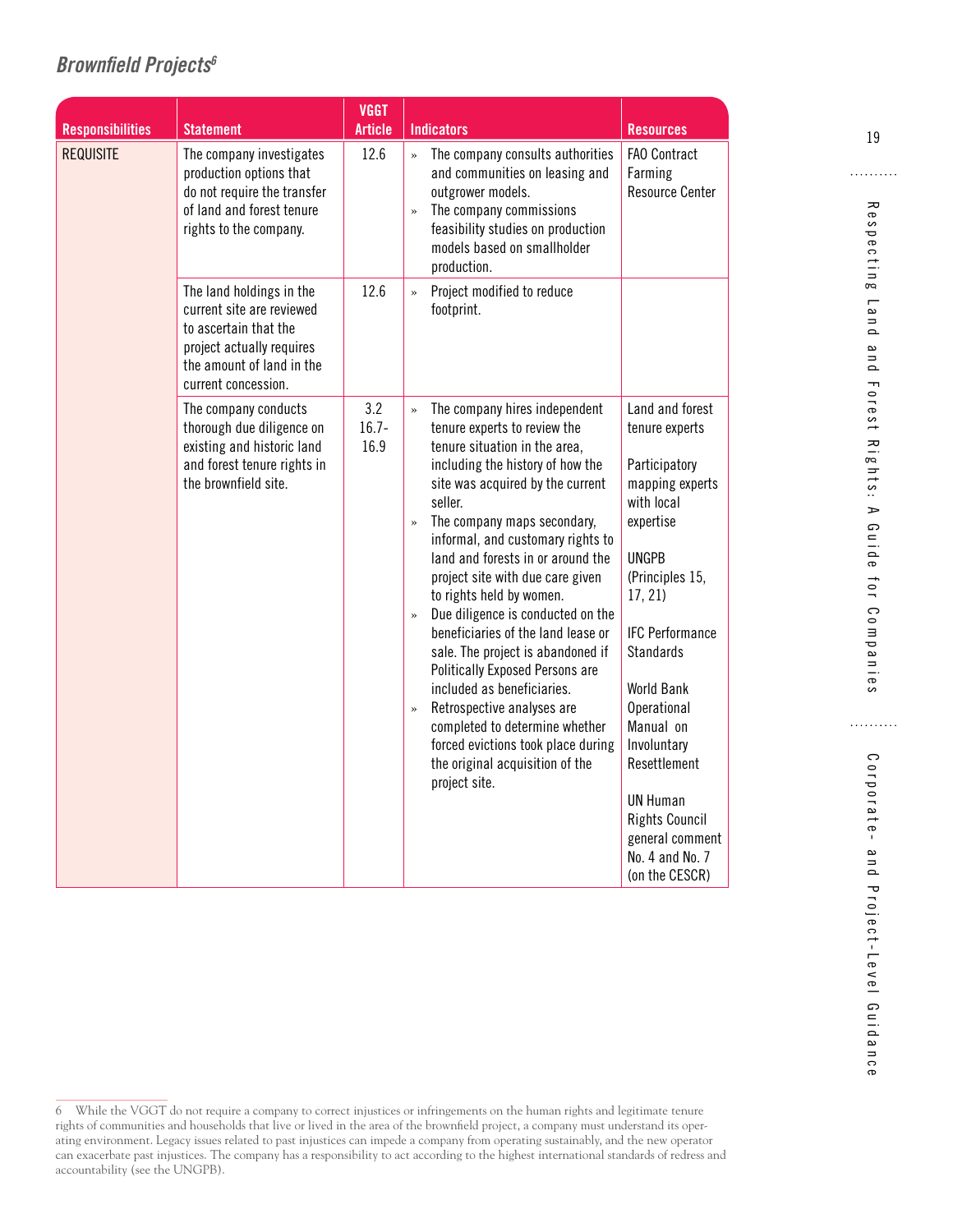| <b>onsibilities</b> |                                                                                                                                                                                                                                 | <b>VGGT</b><br><b>Article</b> | <b>Indicators</b>                                                                                                                                                                                                                                                                                                                                                                                                                                                                                                                                           |                                                                                                                                                                                                        |
|---------------------|---------------------------------------------------------------------------------------------------------------------------------------------------------------------------------------------------------------------------------|-------------------------------|-------------------------------------------------------------------------------------------------------------------------------------------------------------------------------------------------------------------------------------------------------------------------------------------------------------------------------------------------------------------------------------------------------------------------------------------------------------------------------------------------------------------------------------------------------------|--------------------------------------------------------------------------------------------------------------------------------------------------------------------------------------------------------|
|                     | <b>Statement</b><br>The company conducts and<br>publicizes Environmental<br>and Social Impact<br>Assessment, Human Rights<br>Impact Assessment, and<br>food security analyses<br>before any investment<br>decisions are made.   | 3.2<br>12.4<br>12.5           | Independent impact assessment<br>$\gg$<br>experts are contracted.<br>ESIAs and HRIAs are conducted<br>$\rightarrow$<br>prior to project implementation<br>and made public.<br>Assessments are made<br>$\rightarrow$<br>available in the proposed project<br>areas in local languages and<br>disseminated to marginalized<br>groups within the community like<br>women, minorities, and the poor.<br>HRIAs include specific focus on<br>$\gg$<br>the project's impacts on women's<br>tenure rights.                                                          | <b>Resources</b><br><b>UNGPB</b><br>(Principles 15,<br>17, 21<br><b>BSR</b> on<br>Conducting an<br><b>Effective HRIA</b><br><b>CEDAW 1979</b><br>article 14<br><b>Maputo Protocol</b><br>article 19.c. |
|                     | The company meaningfully<br>consults all neighboring/<br>host communities with<br>special attention paid<br>to women, as well as<br>pastoralist and migrant<br>communities prior to making<br>investment decisions.             | 3.2<br>9.9                    | Free, prior and informed consent<br>$\gg$<br>of Indigenous Peoples affected<br>by the project has been secured<br>before proceeding.<br>Meaningful consultation with<br>$\gg$<br>other local communities has been<br>accessible and carried out using<br>the highest standards.                                                                                                                                                                                                                                                                             | <b>UNDRIP</b>                                                                                                                                                                                          |
|                     | The company establishes<br>a process to evaluate<br>grievances and land claims<br>before deciding to proceed<br>with the acquisition of<br>the brownfield site and<br>provide just and prompt<br>compensation when<br>relevant. | 3.2                           | The company has engaged with<br>$\rightarrow$<br>communities to create accessible<br>operational-level grievance<br>mechanisms so as to quickly<br>remedy conflicts when/if they arise.<br>Grievance mechanisms are<br>$\gg$<br>accessible to all affected parties<br>including women and minorities.<br>Indigenous Peoples' right to<br>$\gg$<br>redress is upheld for land<br>previously acquired without their<br>Free, Prior and Informed Consent.<br>Company non-judicial grievance<br>$\gg$<br>mechanisms uphold the UNGPB<br>Effectiveness Criteria. | <b>UNGPB</b><br>(Principle 31)<br><b>Business and</b><br>Human Rights<br><b>Resource Centre</b><br><b>UNDRIP</b>                                                                                       |
|                     | The company establishes<br>a tenure risk management<br>system to monitor, prevent,<br>and address land tenure<br>and forest rights abuses in<br>the project area.                                                               | 3.2                           | Employees use the risk<br>$\gg$<br>management system to review<br>changes to land and forest<br>tenure rights in the area as a<br>means to engage with the local<br>community, and as a way to<br>hold the company accountable<br>for commitments it has made<br>regarding land use.<br>Integration of land and forest tenure<br>$\gg$<br>related KPIs for key project staff.                                                                                                                                                                               | <b>UNGPB</b><br>(Principles<br>$17-21)$                                                                                                                                                                |
|                     | The company acts<br>transparently in all its<br>dealings related to the<br>project.                                                                                                                                             | 11.4                          | The company makes the details of<br>$\gg$<br>the project available to the host<br>community in local languages.<br>The company holds regular<br>$\gg$<br>meetings with host communities<br>to update them on project<br>performance.                                                                                                                                                                                                                                                                                                                        | <b>UNGPB</b><br>(Principles 15,<br>17, 21                                                                                                                                                              |

. . . . . . . . . .

**Resp**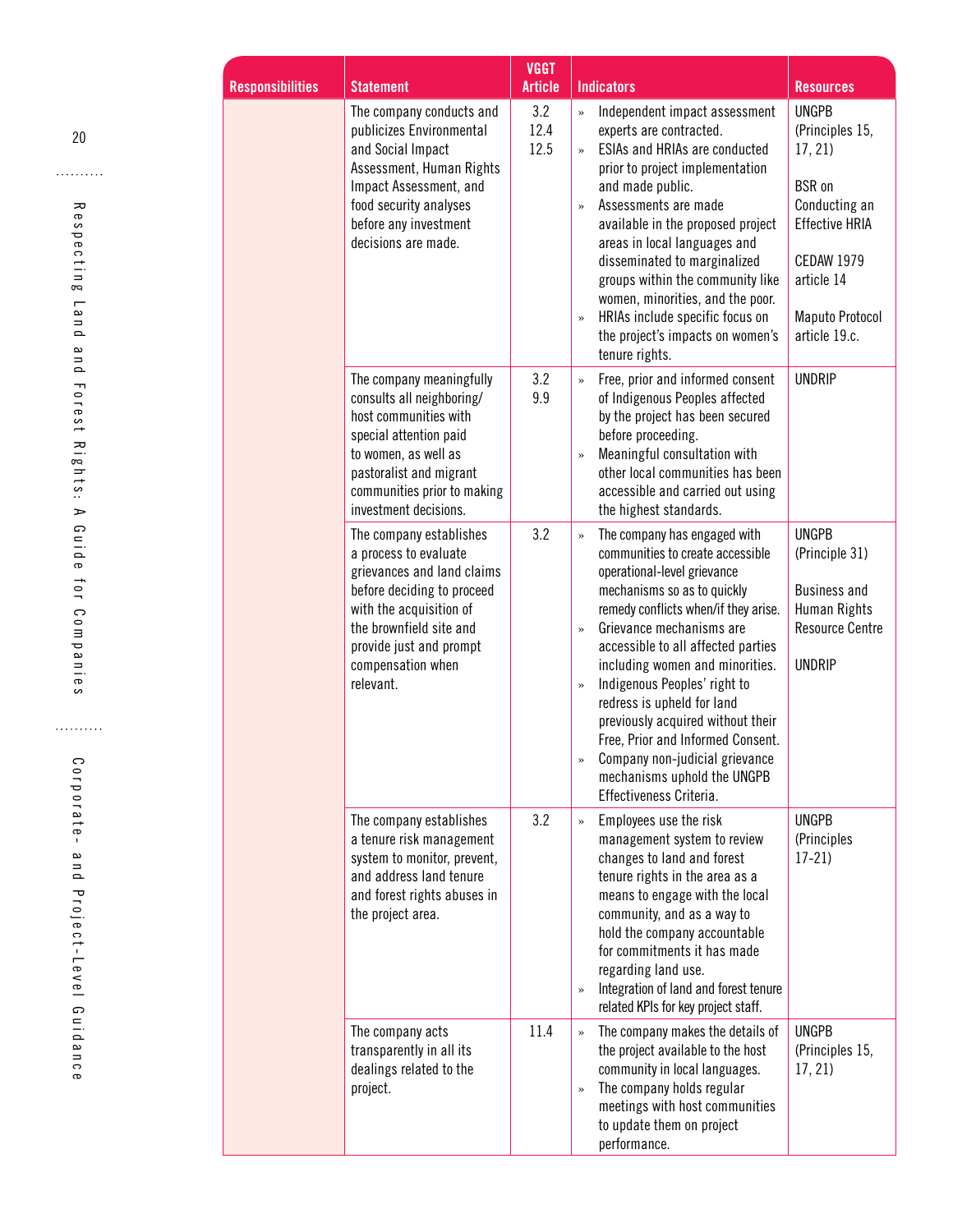| <b>Responsibilities</b> | <b>Statement</b>                                                                                                                                                                         | <b>VGGT</b><br><b>Article</b> | <b>Indicators</b>                                                                                                                                                                                                                                                                                                     | <b>Resources</b>                                                                                                                             |
|-------------------------|------------------------------------------------------------------------------------------------------------------------------------------------------------------------------------------|-------------------------------|-----------------------------------------------------------------------------------------------------------------------------------------------------------------------------------------------------------------------------------------------------------------------------------------------------------------------|----------------------------------------------------------------------------------------------------------------------------------------------|
|                         | The company does not<br>engage in corrupt practices.                                                                                                                                     | 6.9                           | The company has a zero<br>$\rightarrow$<br>tolerance policy on corruption.<br>If legacy issues remain due to<br>corrupt practices of the previous<br>operator, the company proactively<br>addresses the issue.                                                                                                        | <b>United Nations</b><br>Convention<br>Against<br>Corruption<br>Transparency<br>International<br><b>Business</b><br><b>Integrity Toolkit</b> |
|                         | The company supports local<br>food security and local<br>development.                                                                                                                    | 12.1                          | The company provides jobs and<br>$\rightarrow$<br>training to host communities.<br>The company provides training<br>$\rightarrow$<br>and supplies to help improve<br>smallholder productivity in the<br>project area.                                                                                                 |                                                                                                                                              |
| <b>ADDITIONAL</b>       | The company provides<br>independent legal support<br>to communities during<br>the negotiation for the<br>brownfield site.                                                                | 6.6                           | Legal teams provided to defend<br>$\rightarrow$<br>the rights and interests of the<br>communities/households affected<br>by the project.                                                                                                                                                                              | Namati Paralegal<br>Program                                                                                                                  |
|                         | The company attempts<br>in good faith to provide<br>redress for past injustices<br>in the brownfield site<br>related to legitimate land<br>and forest tenure rights and<br>human rights. |                               | Compensation is made to<br>$\rightarrow$<br>communities originally displaced<br>if the project proceeds.<br>The project is abandoned if<br>$\rightarrow$<br>previously forcibly evicted<br>community/households wish<br>to return to the area unless<br>agreement is reached on a<br>mutually acceptable alternative. |                                                                                                                                              |

# *Reviewing Existing Holdings*

| <b>Responsibilities</b> | <b>Statement</b>                                                                                                                                                                                                          | <b>VGGT</b><br><b>Article</b> | <b>Indicators</b>                                                                                                                                                                                                                                                                                                                                                                                                                                                                                                                            | <b>Resources</b>                                                                                                                                             |
|-------------------------|---------------------------------------------------------------------------------------------------------------------------------------------------------------------------------------------------------------------------|-------------------------------|----------------------------------------------------------------------------------------------------------------------------------------------------------------------------------------------------------------------------------------------------------------------------------------------------------------------------------------------------------------------------------------------------------------------------------------------------------------------------------------------------------------------------------------------|--------------------------------------------------------------------------------------------------------------------------------------------------------------|
| <b>REQUISITE</b>        | The company reviews its<br>existing holdings against<br>the requirements of the<br>VGGT to ensure that they<br>respect the legitimate<br>tenure rights of the host<br>communities (especially<br>women and smallholders). | 3.2                           | Due diligence is conducted<br>$\rightarrow$<br>on the tenure situation in the<br>project area including the rights<br>of women and secondary users<br>whose rights might have been<br>overlooked previously.<br>Retrospective analysis of how the<br>$\rightarrow$<br>land for the project was acquired<br>is conducted.<br>New ESIAs and HRIAs that<br>$\rightarrow$<br>integrate land and forest tenure<br>considerations are conducted.<br>HRIAs include specific focus on<br>$\gg$<br>the project's impacts on women's<br>tenure rights. | Independent<br>tenure experts<br><b>UNGPB</b><br>(Principles 15,<br>17 and 21)<br><b>CEDAW 1979</b><br>article 14<br><b>Maputo Protocol</b><br>article 19.c. |

21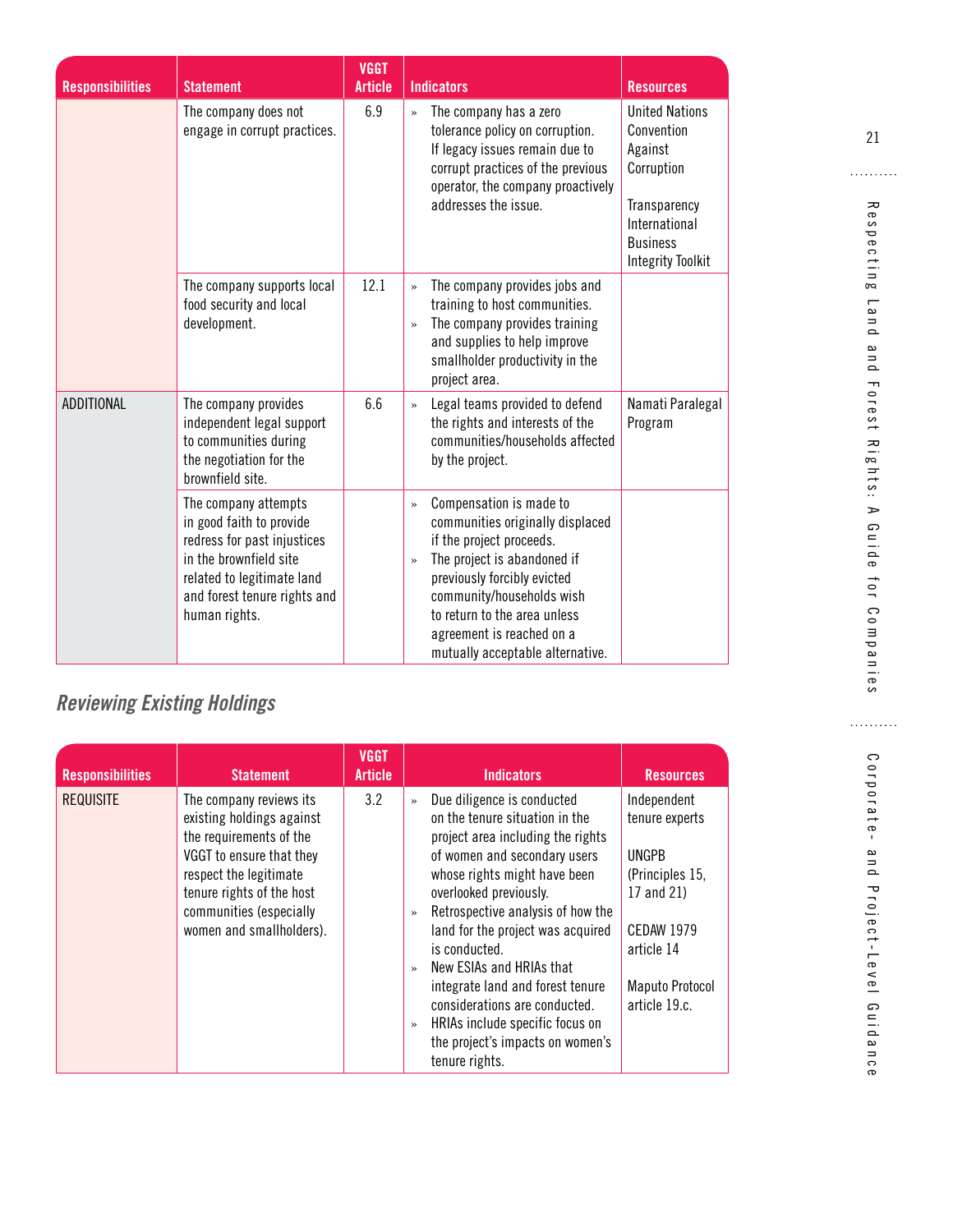| <b>Responsibilities</b> | <b>Statement</b>                                                                                                                                                                                                 | <b>VGGT</b><br><b>Article</b> | <b>Indicators</b>                                                                                                                                                                                                                                                                                                                                                                                                                                 | <b>Resources</b>                                                                                                                             |
|-------------------------|------------------------------------------------------------------------------------------------------------------------------------------------------------------------------------------------------------------|-------------------------------|---------------------------------------------------------------------------------------------------------------------------------------------------------------------------------------------------------------------------------------------------------------------------------------------------------------------------------------------------------------------------------------------------------------------------------------------------|----------------------------------------------------------------------------------------------------------------------------------------------|
|                         | The company produces<br>a roadmap based on the<br>findings from the review<br>and impact assessments<br>to mitigate infringements<br>of existing rights and to<br>compensate for previously<br>infringed rights. | 3.2                           | Findings from the review are<br>$\rightarrow$<br>made public in local languages.<br>Roadmap developed in close<br>$\rightarrow$<br>consultation with affected<br>communities and households.<br>Integration of land and forest<br>$\gg$<br>tenure related KPIs for key project<br>staff.                                                                                                                                                          |                                                                                                                                              |
|                         | The company establishes a<br>risk management system<br>to ensure its operations<br>are not violating the<br>tenure or human rights<br>of neighboring/host<br>communities.                                        | 3.2                           | Employees use the risk<br>$\rightarrow$<br>management system to review<br>changes to land and forest<br>tenure rights in the area as a<br>means to engage with the local<br>community, and as a way to<br>hold the company accountable<br>for commitments it has made<br>regarding land use.<br>Any project expansion or<br>$\rightarrow$<br>reduction plans incorporate<br>community consultation before<br>decisions are made.                  | <b>UNGPB (Articles</b><br>$17-21$                                                                                                            |
|                         | The company establishes<br>a process to evaluate<br>grievances and historic<br>land claims within or<br>around the site and<br>provide just and prompt<br>compensation when<br>relevant.                         | 3.2                           | The company has engaged with<br>communities to create accessible<br>operational-level grievance<br>mechanisms so as to quickly<br>remedy conflicts when/if they<br>arise.<br>Grievance mechanisms are<br>$\rightarrow$<br>accessible to all affected parties<br>including women and minorities.                                                                                                                                                   | <b>UNGP</b> (Principle<br>31)<br><b>Business and</b><br><b>Human Rights</b><br><b>Resource Centre</b>                                        |
|                         | The company acts<br>transparently in all its<br>dealings related to the<br>project.                                                                                                                              | 11.4                          | The company makes the details<br>$\rightarrow$<br>of the project available to<br>the host community in local<br>languages.<br><b>ESIAs and HRIAs are conducted</b><br>»<br>and made public in local<br>languages and disseminated<br>to marginalized groups within<br>the community like women,<br>minorities, and the poor.<br>The company holds regular<br>$\gg$<br>meetings with host communities<br>to update them on project<br>performance. | <b>UNGPB</b><br>(Principles 15,<br>17, 21                                                                                                    |
|                         | The company re-evaluates<br>its corruption policies and<br>its relationship with land<br>administration agencies<br>to ensure there is no<br>corruption.                                                         | 6.9                           | New statement on zero tolerance<br>for corruption issued.<br>Staff trained to report corruption.<br>»                                                                                                                                                                                                                                                                                                                                             | <b>United Nations</b><br>Convention<br>Against<br>Corruption<br>Transparency<br>International<br><b>Business</b><br><b>Integrity Toolkit</b> |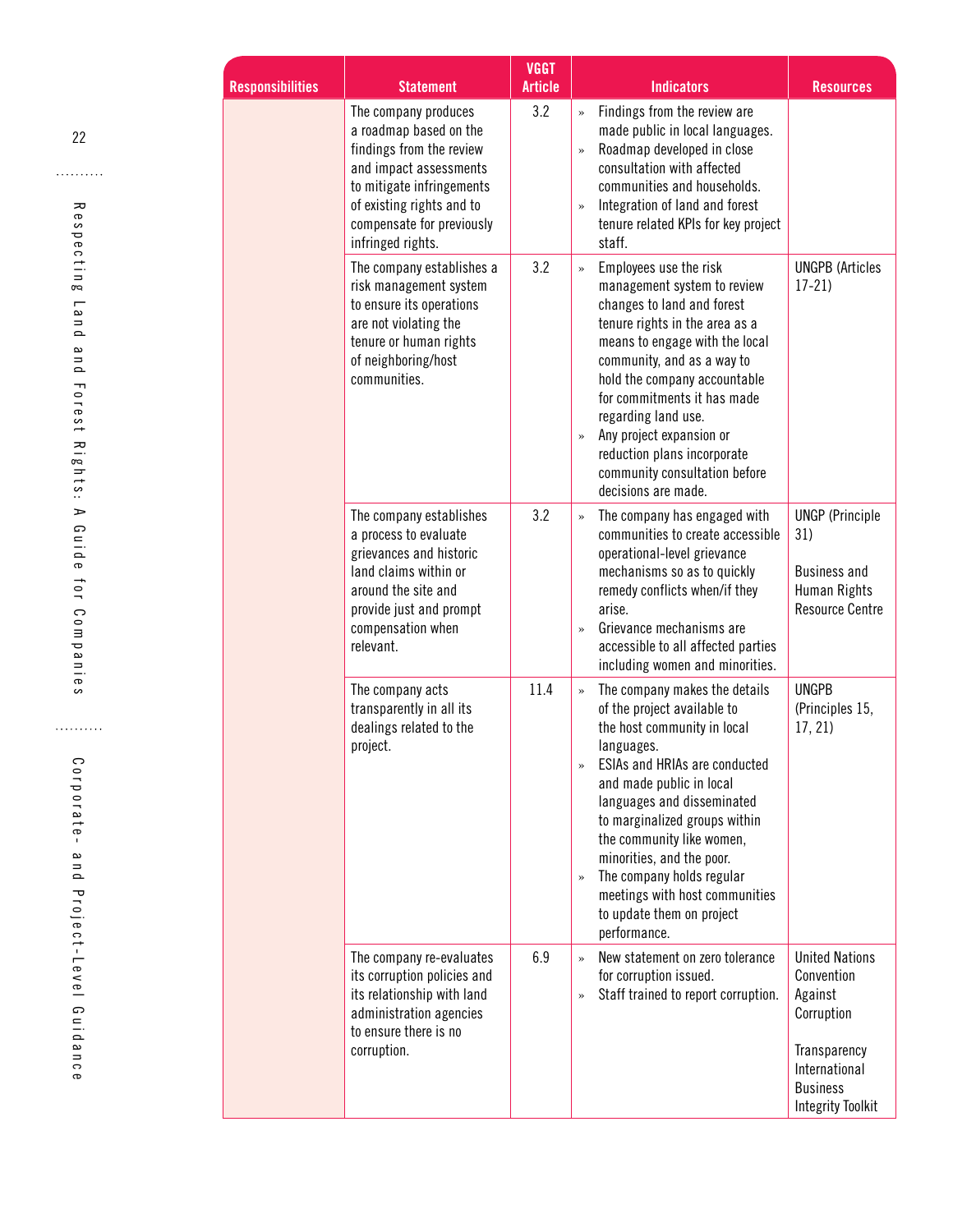|                         |                                                                                                                                                                                                                                   | <b>VGGT</b>                               |                                                                                                                                                                                                                                                                                                                                                                                                                                                                                                                                                                                                                                                                                                                                                                                                                                                 |
|-------------------------|-----------------------------------------------------------------------------------------------------------------------------------------------------------------------------------------------------------------------------------|-------------------------------------------|-------------------------------------------------------------------------------------------------------------------------------------------------------------------------------------------------------------------------------------------------------------------------------------------------------------------------------------------------------------------------------------------------------------------------------------------------------------------------------------------------------------------------------------------------------------------------------------------------------------------------------------------------------------------------------------------------------------------------------------------------------------------------------------------------------------------------------------------------|
| <b>Responsibilities</b> | <b>Statement</b><br>In the event that the<br>existing holding was<br>acquired through corruption<br>or forced eviction, the<br>company establishes a<br>process to remedy past<br>wrongs.                                         | <b>Article</b><br>3.2<br>$16.7 -$<br>16.9 | <b>Indicators</b><br><b>Resources</b><br>Non-judicial grievance<br><b>UNGPB</b> (Principle<br>$\rightarrow$<br>mechanism established<br>31)<br>(upholding the UNGPB criteria).<br>Indigenous Peoples' right to<br><b>Business and</b><br>$\rightarrow$<br>redress is upheld for land<br>Human Rights<br>previously acquired without their<br><b>Resource Centre</b><br>Free, Prior and Informed Consent.<br><b>UNDRIP</b><br>The project is abandoned if<br>$\rightarrow$<br>previously forcibly evicted<br>community/households wish to<br><b>IFC Performance</b><br>return to the area.<br><b>Standards</b><br>World Bank<br>Operational<br>Manual on<br>Involuntary<br>Resettlement<br><b>OHCHR Fact</b><br>Sheet on Forced<br>Evictions<br><b>UN Human</b><br><b>Rights Council</b><br>general comment<br>No. 4 and No. 7<br>(on the CESCR) |
|                         | The company verifies that<br>its operations contribute to<br>the national food security<br>strategy of the host country<br>and does no harm to local<br>food security.                                                            | $12.1 -$<br>12.4                          | <b>Oxfam</b><br>Where possible the business<br>$\rightarrow$<br>Smallholder<br>model is changed to incorporate<br>smallholders.<br>Supply Chain<br>Benefit sharing arrangements<br>program<br>$\rightarrow$<br>modified to ensure local food<br>security.                                                                                                                                                                                                                                                                                                                                                                                                                                                                                                                                                                                       |
| ADDITIONAL              | The company modifies or<br>abandons projects if the<br>company acquired the land<br>illegally or through means<br>that negatively impacted<br>local food security and the<br>legitimate tenure rights of<br>the host communities. | 3.2<br>12.1                               | New production model or<br>$\rightarrow$<br>compensation system put in<br>place.                                                                                                                                                                                                                                                                                                                                                                                                                                                                                                                                                                                                                                                                                                                                                                |
|                         | The company provides legal<br>and technical assistance<br>to communities to secure<br>their land and forest tenure<br>rights.                                                                                                     | 6.6                                       | Paralegals and the fees to<br>Namati Paralegal<br>$\rightarrow$<br>register community land and<br>Program<br>forest rights are furnished by the<br>company.                                                                                                                                                                                                                                                                                                                                                                                                                                                                                                                                                                                                                                                                                     |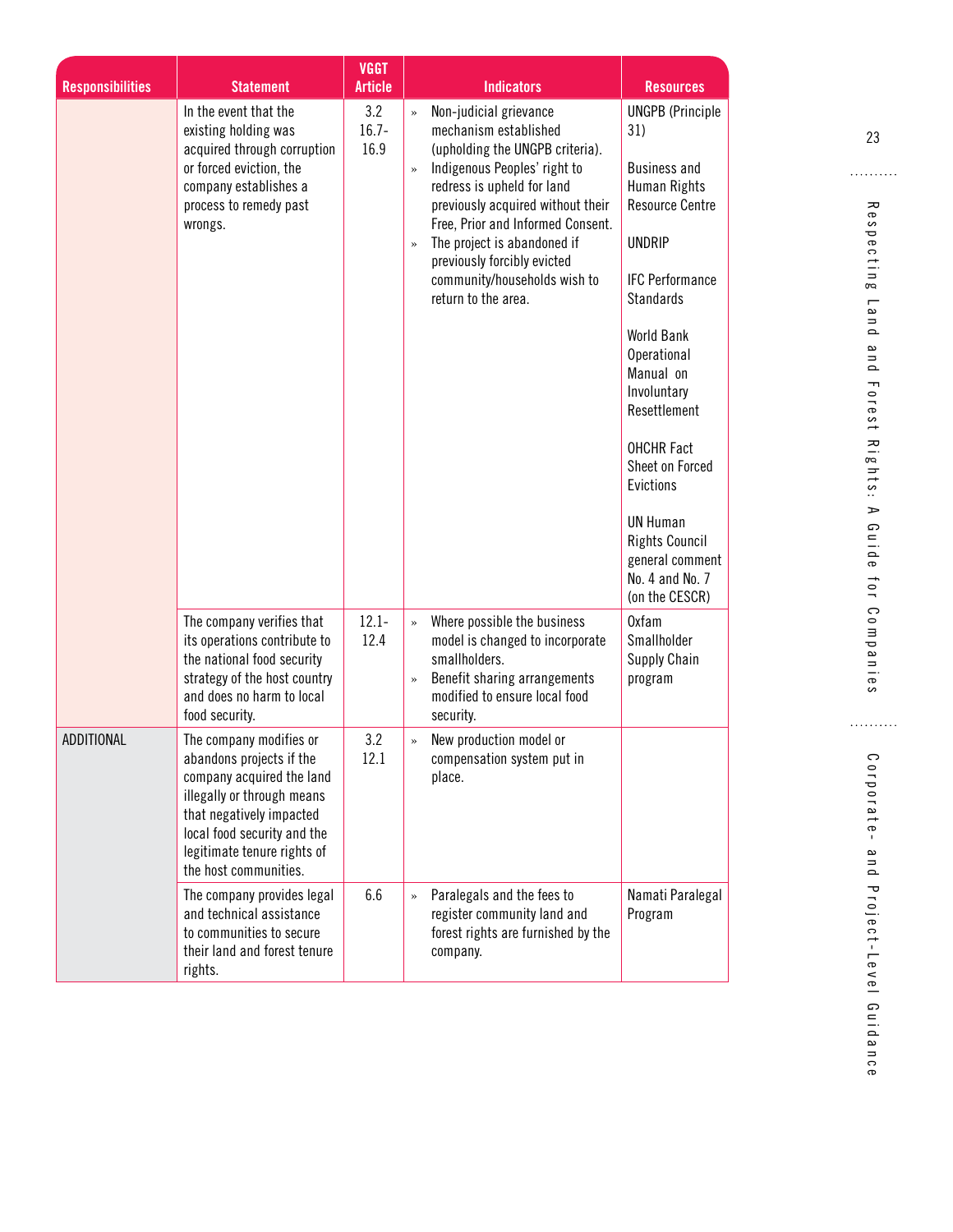# *Joint Ventures and Mergers & Acquisitions*

| <b>Responsibilities</b> | <b>Statement</b>                                                                                                                                                                                                       | <b>VGGT</b><br><b>Article</b> | <b>Indicators</b>                                                                                                                                                                                                                                                                                                                                                                                                                                         | <b>Resources</b>                                                                                                                           |
|-------------------------|------------------------------------------------------------------------------------------------------------------------------------------------------------------------------------------------------------------------|-------------------------------|-----------------------------------------------------------------------------------------------------------------------------------------------------------------------------------------------------------------------------------------------------------------------------------------------------------------------------------------------------------------------------------------------------------------------------------------------------------|--------------------------------------------------------------------------------------------------------------------------------------------|
| <b>REQUISITE</b>        | Before proceeding with<br>its projects, the company<br>conducts thorough due<br>diligence on its local<br>investment partners and<br>the land and forest tenure<br>situation in the area.                              | 3.2<br>6.9                    | Background research performed<br>$\rightarrow$<br>on local investment partners to<br>ensure that they did not illegally<br>or illegitimately acquire the land<br>and that they are not alleged<br>(or proven) to be involved in<br>corruption and human rights<br>abuses.<br>Land and forest tenure analyses<br>$\rightarrow$<br>conducted in greenfield project<br>area.                                                                                 | <b>United Nations</b><br>Convention<br>Against<br>Corruption                                                                               |
|                         | The company meaningfully<br>consults all neighboring/<br>host communities with<br>special attention paid<br>to women, as well as<br>pastoralist and migrant<br>communities prior to<br>making investment<br>decisions. | 3.2<br>9.9                    | Free, prior and informed consent<br>$\rightarrow$<br>of Indigenous Peoples affected<br>by the project has been secured<br>before proceeding.<br>Consultation in accordance<br>$\rightarrow$<br>with the highest standards<br>has been conducted to identify<br>the communities' development<br>priorities, land and forest tenure<br>rights, and concerns with the<br>project.                                                                            | FAO FPIC Guide<br><b>IFC Performance</b><br><b>Standards</b><br><b>CEDAW 1979</b><br>article 14<br><b>Maputo Protocol</b><br>article 19.c. |
|                         | In the event that the<br>project proceeds, the<br>company establishes a risk<br>monitoring system to ensure<br>that its actions do not<br>infringe on the tenure rights<br>of host communities.                        | 3.2                           | Employees use the risk<br>$\rightarrow$<br>monitoring system to review<br>changes to land and forest<br>tenure rights in the area as a<br>means to engage with the local<br>community, and as a way to<br>hold the company accountable<br>for commitments it has made<br>regarding land use.<br>Staff trained to engage with<br>$\rightarrow$<br>communities and monitor<br>the company's impact on the<br>land and forest rights of host<br>communities. | <b>UNGPB</b><br>(Principles<br>$17-21$                                                                                                     |
|                         | The company ensures that<br>the project does not lead to<br>the forced eviction of host<br>communities.                                                                                                                | $16.7 -$<br>16.9              | The company provides funding<br>$\rightarrow$<br>and support to ensure that any<br>expropriation or resettlement<br>process is consistent with the<br>highest international standards.                                                                                                                                                                                                                                                                    | <b>IFC Performance</b><br><b>Standards</b><br><b>World Bank</b><br>Operational<br>Manual on<br>Involuntary<br>Resettlement                 |
|                         | The company establishes<br>a process to evaluate<br>grievances and historic<br>land claims within or<br>around the site and<br>provide just and prompt<br>compensation when<br>relevant.                               | 3.2                           | The company has engaged with<br>communities to create accessible<br>operational-level grievance<br>mechanisms so as to quickly<br>remedy conflicts when/if they<br>arise.<br>Grievance mechanisms are<br>»<br>accessible to all affected parties<br>including women and minorities.                                                                                                                                                                       | <b>UNGP</b> (Principle<br>31)<br><b>Business and</b><br>Human Rights<br><b>Resource Centre</b>                                             |

<span id="page-31-0"></span>24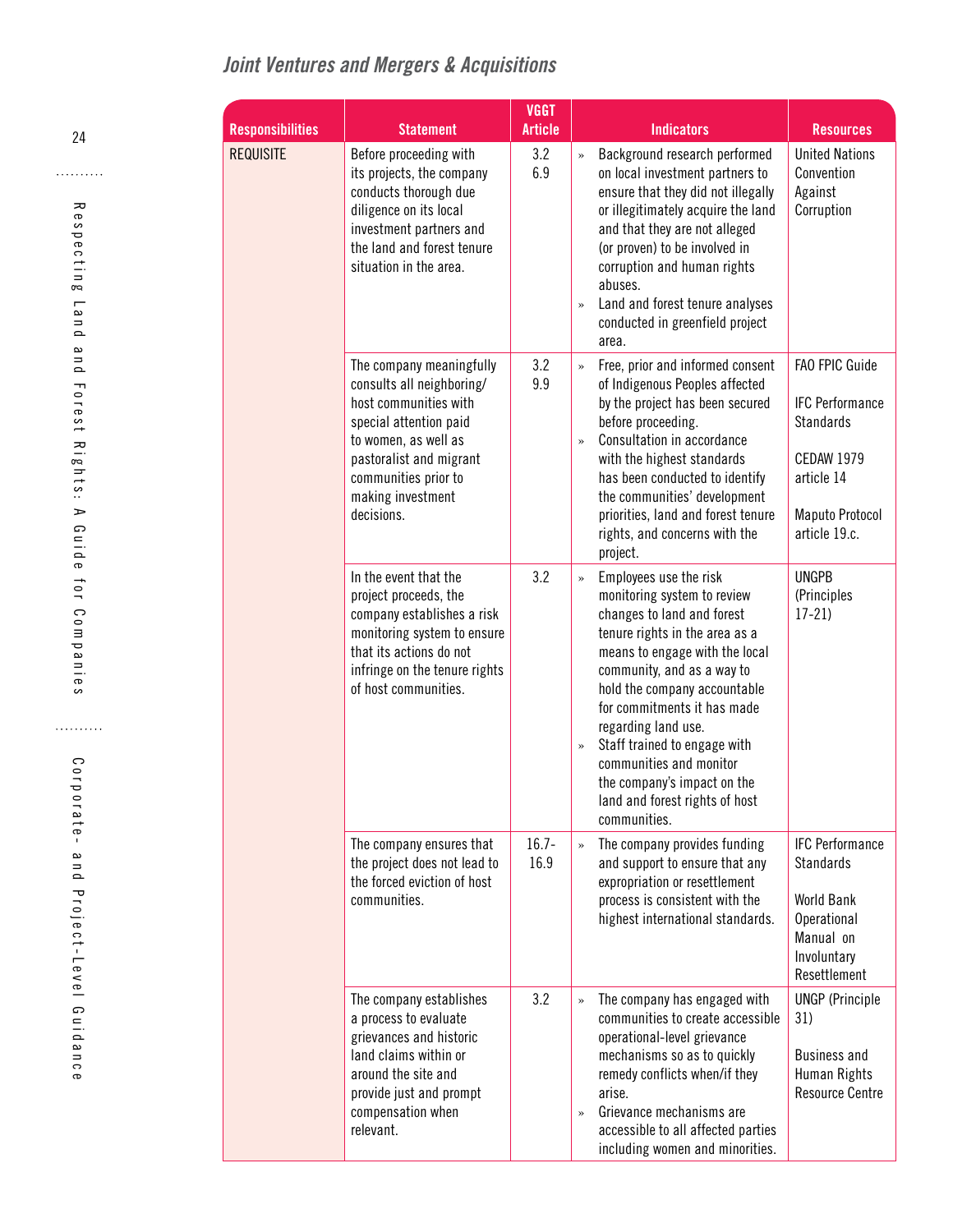<span id="page-32-0"></span>

| <b>Responsibilities</b> | <b>Statement</b>                                                                        | <b>VGGT</b><br><b>Article</b> | <b>Indicators</b><br><b>Resources</b>                                                                                                                                                                                                                                                                                                                                                                                                                                                                                                                                                                                                          |
|-------------------------|-----------------------------------------------------------------------------------------|-------------------------------|------------------------------------------------------------------------------------------------------------------------------------------------------------------------------------------------------------------------------------------------------------------------------------------------------------------------------------------------------------------------------------------------------------------------------------------------------------------------------------------------------------------------------------------------------------------------------------------------------------------------------------------------|
|                         | The company acts<br>transparently in all its<br>dealings related to the<br>project.     | 11.4                          | <b>UNGPB</b><br>The company makes the details<br>$\rightarrow$<br>of the project available to<br>(Principles 15,<br>the host community in local<br>17, 21<br>languages.<br>Company holds regular meetings<br>$\rightarrow$<br>with host communities to update<br>them on project performance.<br>ESIAs and HRIAs are conducted<br>$\mathcal{P}$<br>prior to project implementation<br>and made public in local<br>languages and disseminated<br>to marginalized groups in<br>the community, like women,<br>minorities, and the poor.<br>HRIAs include specific focus on<br>$\rightarrow$<br>the project's impacts on women's<br>tenure rights. |
|                         | The company supports<br>local food security and<br>smallholders through the<br>project. | $12.1 -$<br>12.4              | The company adjusts the project<br>$\rightarrow$<br>to ensure that it promotes local<br>development and food security.<br>The company provides more<br>$\rightarrow$<br>employment opportunities<br>or training to smallholder<br>producers.                                                                                                                                                                                                                                                                                                                                                                                                   |

# *Procurement / Supply Chains*

| <b>Responsibilities</b> | <b>Statement</b>                                                                                                              | <b>VGGT</b><br>Article | <b>Indicators</b>                                                                                                                   | <b>Resources</b>                                             |
|-------------------------|-------------------------------------------------------------------------------------------------------------------------------|------------------------|-------------------------------------------------------------------------------------------------------------------------------------|--------------------------------------------------------------|
| <b>REQUISITE</b>        | The company codifies the<br>expectations that suppliers<br>will act in a manner<br>consistent with VGGT.                      | 3.2<br>26.5            | Supplier code of conduct<br>$\rightarrow$                                                                                           | Coca-Cola<br>supplier code of<br>conduct                     |
|                         | The company audits its<br>suppliers for compliance<br>with the VGGT and makes<br>audit reports available to<br>the suppliers. | 3.2                    | Independent tenure experts<br>$\rightarrow$<br>review the land and forest<br>tenure impacts of the company's<br>suppliers.          | Land and forest<br>tenure experts<br>LGAF<br>RRI tenure data |
|                         | The company establishes a<br>roadmap with its suppliers<br>to ensure they uphold their<br>responsibilities under the<br>VGGT. | 3.2                    | The roadmap is developed by<br>$\gg$<br>the company, the supplier, and<br>the communities affected by the<br>supplier's operations. | Landesa<br>playbooks                                         |

25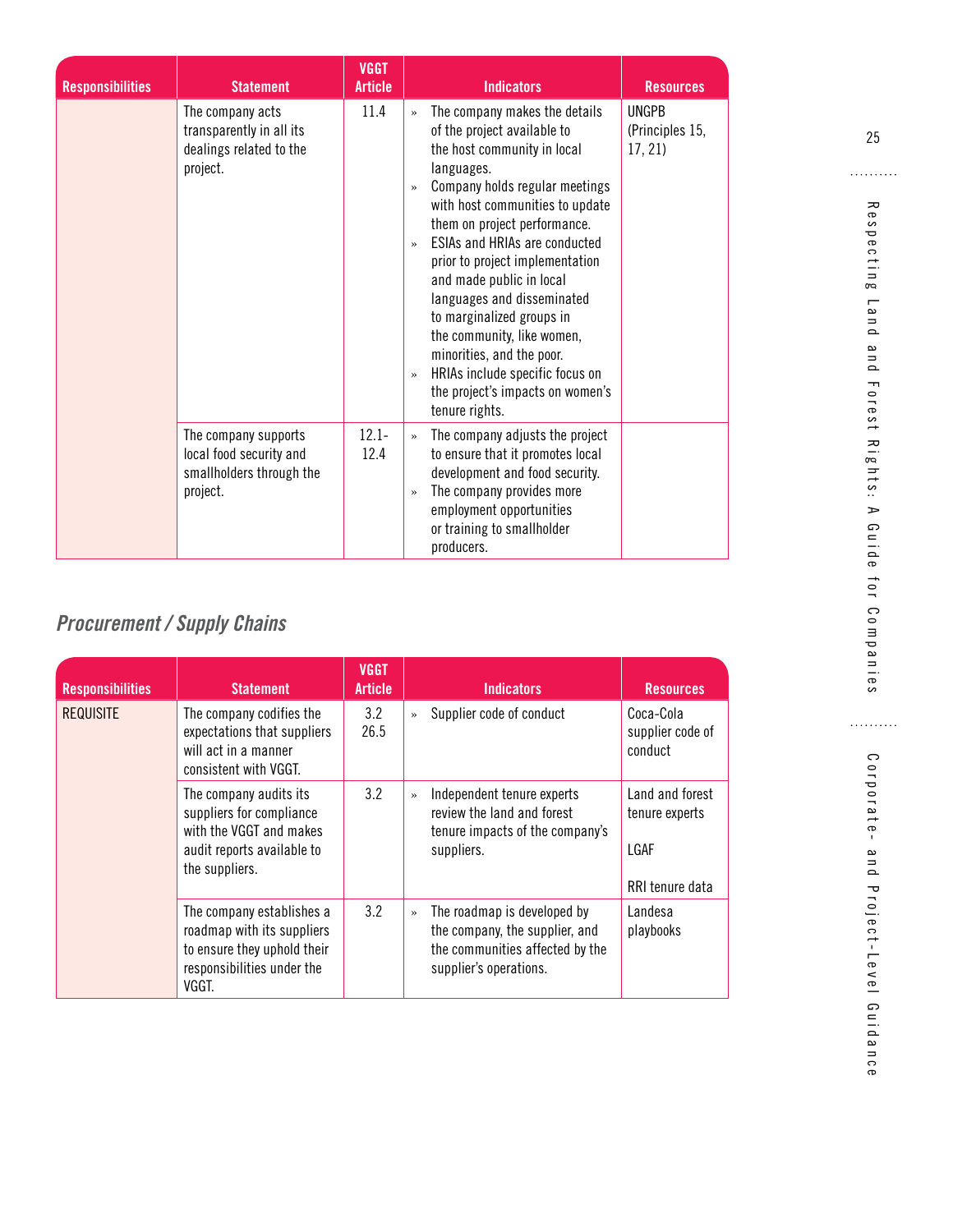| <b>Responsibilities</b> | <b>Statement</b>                                                                                                                                                                                                    | <b>VGGT</b><br><b>Article</b>   |                                  | <b>Indicators</b>                                                                                                                                                                                                                                                                                                                                                              | <b>Resources</b>                                                                                                                             |
|-------------------------|---------------------------------------------------------------------------------------------------------------------------------------------------------------------------------------------------------------------|---------------------------------|----------------------------------|--------------------------------------------------------------------------------------------------------------------------------------------------------------------------------------------------------------------------------------------------------------------------------------------------------------------------------------------------------------------------------|----------------------------------------------------------------------------------------------------------------------------------------------|
|                         | The company offers training<br>for suppliers who are<br>found to have violated<br>the land and forest rights<br>of neighboring/host<br>communities.<br>In parallel, the company<br>enacts an escalation             | 3.2<br>9.10<br>$12.1 -$<br>12.4 | company.                         | Training sessions with suppliers.<br>Documented targets that the<br>supplier must reach in order to<br>continue doing business with the                                                                                                                                                                                                                                        | <b>UN Global</b><br>Compact:<br>Supply Chain<br>Sustainability                                                                               |
|                         | plan including reducing,<br>suspending, and ultimately,<br>ceasing business if the<br>supplier fails to comply<br>within a predetermined<br>period.                                                                 |                                 |                                  |                                                                                                                                                                                                                                                                                                                                                                                |                                                                                                                                              |
|                         | As part of a company's due<br>diligence and monitoring<br>of its supply chain, it<br>monitors and assesses<br>new and existing suppliers<br>for corrupt practices, with<br>special emphasis on land<br>and forests. | 6.9                             |                                  | A company's due diligence<br>reports specify investigation of<br>corruption in its supply chain.                                                                                                                                                                                                                                                                               | <b>United Nations</b><br>Convention<br>Against<br>Corruption<br>Transparency<br>International<br><b>Business</b><br><b>Integrity Toolkit</b> |
|                         | The company establishes a<br>grievance mechanism for<br>violations of legitimate land<br>and forest tenure rights by<br>its suppliers                                                                               | 3.2                             | supply chain.<br>and minorities. | The company takes actions to<br>address infringements in its<br>The grievance mechanism<br>meets the effectiveness criteria<br>established by UNGPB. Grievance<br>mechanisms are accessible to all<br>affected parties including women<br>Indigenous Peoples' right to<br>redress is upheld for land<br>previously acquired without their<br>Free, Prior and Informed Consent. | <b>UNGPB</b> (Principle<br>31)<br><b>Business and</b><br>Human Rights<br><b>Resource Centre</b><br><b>UNDRIP</b>                             |
|                         | The company provides<br>training to its procurement/<br>sourcing teams on the steps<br>they must take to perform<br>land and forest tenure due<br>diligence on existing or<br>prospective suppliers.                | 3.2                             | VGGT.                            | Training sessions with<br>procurement/sourcing teams on<br>their responsibilities under the<br>Integration of land and<br>forest tenure related KPIs for<br>procurement teams.                                                                                                                                                                                                 | <b>CERES</b><br>Sustainable<br><b>Supply Chains</b>                                                                                          |
|                         | The company carries<br>out transparent and<br>independent third party<br><b>ESIAs and HRIAs on</b><br>material suppliers.                                                                                           | 3.2<br>11.2                     | community.                       | ESIAs and HRIAs are shared with<br>suppliers and made public in<br>accessible language for the local<br>HRIAs include specific focus<br>on the suppliers' impacts on<br>women's rights to land.                                                                                                                                                                                | <b>UNGPB</b><br>(Principles 15,<br>17 and 21)                                                                                                |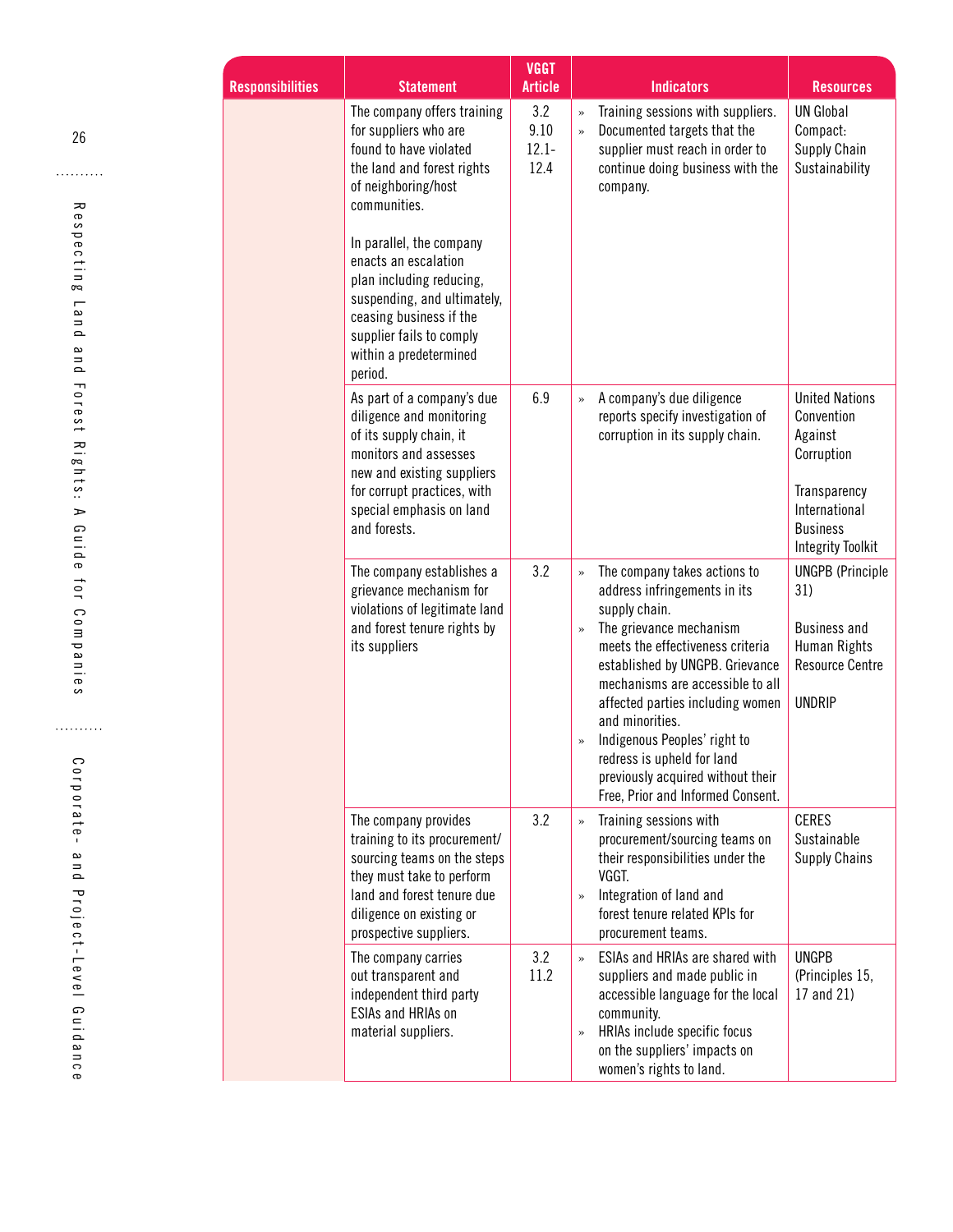| <b>Responsibilities</b> | <b>Statement</b>                                                                                                                                          | <b>VGGT</b><br><b>Article</b> | <b>Indicators</b><br><b>Resources</b>                                                                                                                                                                                                        |
|-------------------------|-----------------------------------------------------------------------------------------------------------------------------------------------------------|-------------------------------|----------------------------------------------------------------------------------------------------------------------------------------------------------------------------------------------------------------------------------------------|
|                         | The company actively<br>integrates smallholders<br>into its supply chain, where<br>appropriate.                                                           | $12.1 -$<br>12.4              | Number of smallholders and the<br>Oxfam<br>$\rightarrow$<br>Smallholder<br>volume of product they contribute<br>to the company's supply chain<br>Supply Chain<br>are reported annually and<br>program<br>differences explained.              |
| ADDITIONAL              | The company initiates full<br>traceability of the raw<br>materials in its supply<br>chain to monitor its impact<br>on land and forest tenure<br>rights.   | 3.2                           | The company can identify the<br>$\rightarrow$<br>origin of the raw materials that<br>it uses to make its products.<br>The origin identifies where the<br>commodity was produced and<br>is linked to the company's risk<br>management system. |
|                         | The company maps the land<br>and forest tenure rights<br>of its suppliers and the<br>legitimate tenure rights<br>of their suppliers' host<br>communities. | 3.2                           | The map is used as part of the<br>$\rightarrow$<br>company's risk management<br>system to monitor its impacts<br>on land and forest tenure rights<br>throughout the supply chain.                                                            |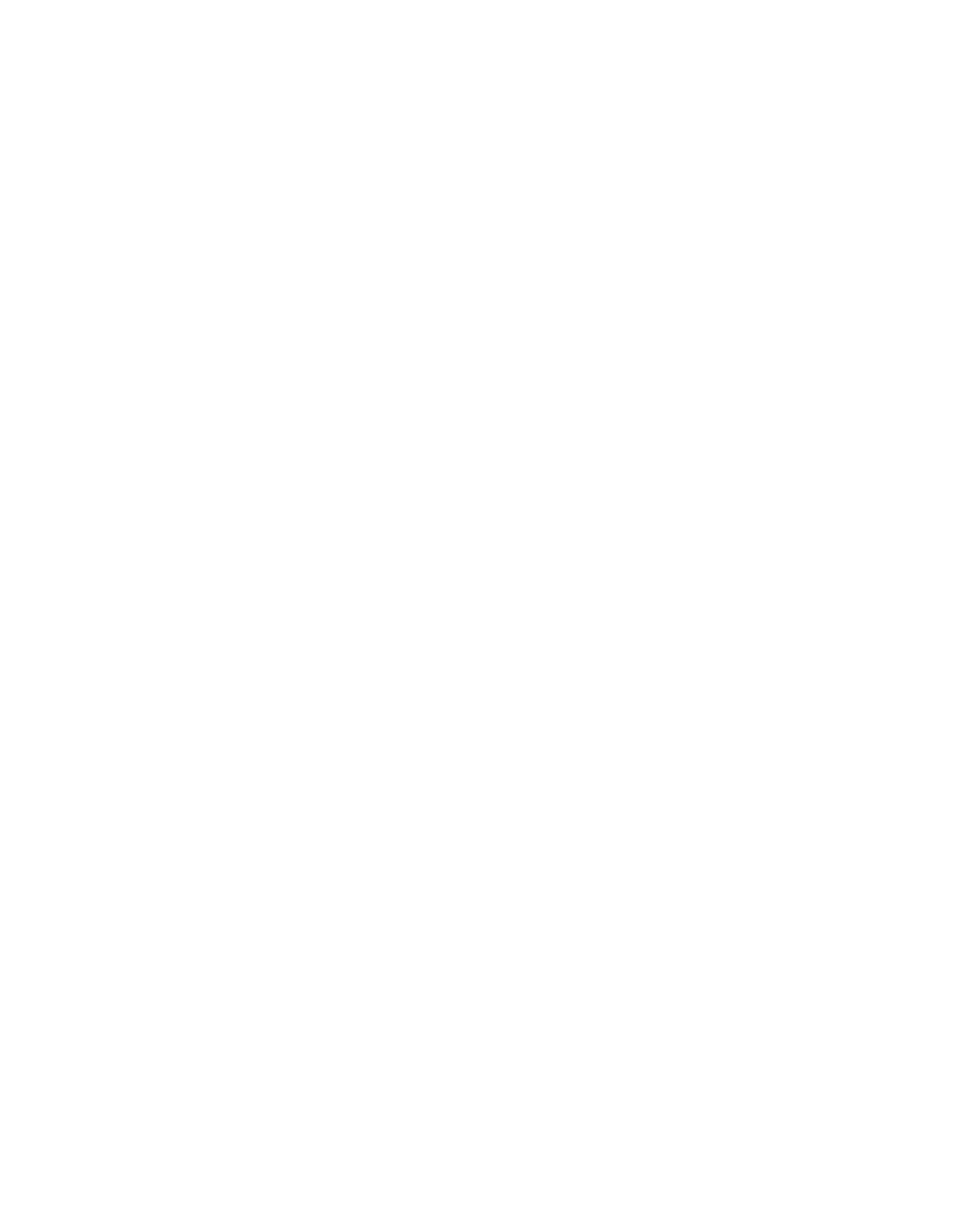# <span id="page-36-0"></span>**Annex**

## **1. COMPANY COMMITMENTS TO IMPROVING TENURE GOVERNANCE**

Some of the world's largest agribusiness companies have already made commitments to the VGGT and are working to improve land and forest tenure governance where they work. These include: Cargill, Illovo Sugar, Nestlé, PepsiCo, The Coca-Cola Company, and Unilever. The table below showcases highlights from company commitments. It does not reflect all commitments made nor does it evaluate whether the company has kept its commitments.

| <b>Company</b>       | <b>Commitment Highlights</b>                                                                                                                                                                                                                                                                                                                                                                                                                                                                                                                                                                                                                                                                                                 |
|----------------------|------------------------------------------------------------------------------------------------------------------------------------------------------------------------------------------------------------------------------------------------------------------------------------------------------------------------------------------------------------------------------------------------------------------------------------------------------------------------------------------------------------------------------------------------------------------------------------------------------------------------------------------------------------------------------------------------------------------------------|
| Cargill <sup>a</sup> | "Cargill supports government efforts around the world to clarify land tenure and property<br>rights, and promote good land governance as we believe this is critical to agricultural and rural<br>development and investment, all of which contributes to stability, poverty reduction and increased<br>food security."                                                                                                                                                                                                                                                                                                                                                                                                      |
|                      | "Cargill recently joined the efforts of leaders of the G8 and global organizations to lend its voice in<br>support of the VGGT on Responsible Tenure of Land, Fisheries and Forests."                                                                                                                                                                                                                                                                                                                                                                                                                                                                                                                                        |
|                      | "Cargill is committed to demonstrating its support for these VGGT in its global business<br>transactions."                                                                                                                                                                                                                                                                                                                                                                                                                                                                                                                                                                                                                   |
| Coca-Cola            | The Coca-Cola Company Commitment: Land Rights and Sugar <sup>b</sup><br>"Commit to zero tolerance for land grabbing.<br>$\rightarrow$<br>Will adhere to the principle of Free, Prior and Informed Consent across our operations (including<br>$\rightarrow$<br>bottling partners) and will require our suppliers to adhere to this principle.<br>Encourage the development of an industry-wide commitment within the next three years on<br>$\gg$<br>sustainable sugarcane.<br>Publicly advocate that food and beverage companies, traders, especially of soy, sugar, and<br>$\rightarrow$<br>palm oil, as well as sourcing country governments to endorse and implement the VGGTs and<br>commit to respecting land rights." |
|                      | Sustainable Agriculture Guiding Principles <sup>c</sup><br>"Recognize and safeguard the rights of communities and traditional peoples to maintain<br>$\gg$<br>access to land and natural resources.<br>Require respect for and prohibit the violation of the land rights of individuals and communities.<br>$\gg$<br>Maintain positive community relations and contribute to local economic development."<br>$\rightarrow$                                                                                                                                                                                                                                                                                                   |
|                      | In 2014, the company issued Supplier Guiding Principles <sup>d</sup> that includes guidance for suppliers on<br>land rights and FPIC.                                                                                                                                                                                                                                                                                                                                                                                                                                                                                                                                                                                        |

Annex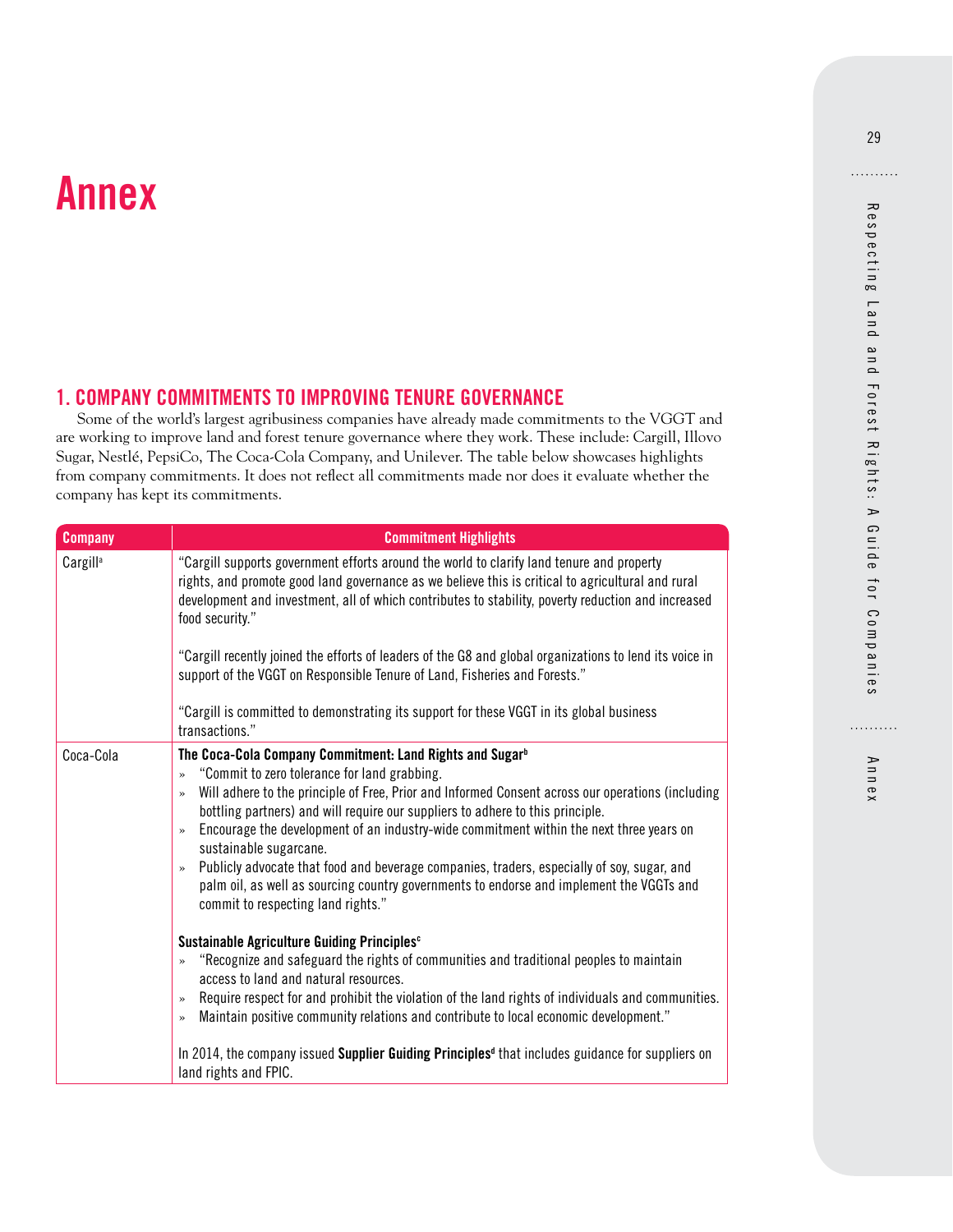| <b>Company</b> | <b>Commitment Highlights</b>                                                                                                                                                                                                                                                                                                                                                                                                                                                                                                                                                                                                                                                                                                                                                                                                                                                                                                                                                                                                                                                                                                                                                                                                                                                                                                                                                                                        |
|----------------|---------------------------------------------------------------------------------------------------------------------------------------------------------------------------------------------------------------------------------------------------------------------------------------------------------------------------------------------------------------------------------------------------------------------------------------------------------------------------------------------------------------------------------------------------------------------------------------------------------------------------------------------------------------------------------------------------------------------------------------------------------------------------------------------------------------------------------------------------------------------------------------------------------------------------------------------------------------------------------------------------------------------------------------------------------------------------------------------------------------------------------------------------------------------------------------------------------------------------------------------------------------------------------------------------------------------------------------------------------------------------------------------------------------------|
| Illovo Group   | Illovo Group Guidelines on Land and Land Rights <sup>e</sup><br>"The Illovo Group adopts a zero tolerance approach to land grabs and requires that all its<br>$\rightarrow$<br>Suppliers do likewise."<br>"We have implemented a process to identify, and on an on-going basis we will continue to<br>»<br>assess, through stakeholder engagement and other mechanisms, any negative impacts on land<br>and land rights in the areas in which we operate."<br>"In relation to small grower development and other projects involving the development of local<br>$\gg$<br>farm land, we will carry out a due diligence investigation in relation to land rights in order to<br>identify any competing land claims, or other land rights issues, and will seek to address these<br>insofar as possible."<br>"We will promote the adoption of responsible land rights practices (including those of the UNGC<br>$\gg$<br>and the UN VGGT on the Responsible Governance of Tenure of Land, Fisheries and Forests in the<br>Context of National Food Security) in our countries of operation."<br>"In line with our Code of Conduct, Illovo adheres to the principles of Free, Prior and Informed<br>$\gg$<br>Consent (FPIC) in relation to our dealings with our local communities. This requirement extends<br>to our Suppliers, who are also required to adopt a similar approach throughout their supply<br>chains." |
| Nestlé         | Nestlé Commitment on Land and Land Rights in Agricultural Supply Chains <sup>6</sup><br>"We will adopt the FAO's VGGT on the Responsible Governance of Tenure of Land, Fisheries and<br>$\gg$<br>Forests in the Context of National Food Security, and other relevant and accepted instruments<br>that codify the rights of communities in relation to their land and natural resources.<br>"[Include] specific commitments on land, natural resources and human rights in our<br>$\gg$<br>Responsible Sourcing Guideline for high risk commodities, including provisions by suppliers to<br>ensure that:<br>They have a zero tolerance for land grabs.<br>$\,$<br>They engage with and seek the support of those who could be affected by investment<br>$\,$<br>decisions prior to decisions being taken and respond to their contributions. They take into<br>account existing power imbalances and ensuring active, free, effective, meaningful and<br>informed participation of affected individuals and groups.<br>They seek Free, Prior and Informed Consent with regard to the rights of Indigenous Peoples.<br>$\,$<br>"[Work] with suppliers to implement actions to improve land rights wherever gaps are<br>$\gg$<br>identified.<br>"[Include] respect for land rights in our due diligence review in relation to acquisitions and joint<br>$\gg$<br>ventures that involve land acquisition."            |
| PepsiCo        | PepsiCo Land Policy <sup>®</sup><br>"When PepsiCo is acquiring land, engage in fair (based on effective grievance mechanisms<br>and processes) and legal negotiations on land transfers and acquisitions and utilize the IFC<br>Performance Standards to implement the Free, Prior and Informed Consent (FPIC) principles for<br>agricultural development, in developing countries."<br>"In countries from which PepsiCo sources raw commodities and where we do not believe<br>$\gg$<br>adequate land rights protections are in place that are consistent with the IFC Performance<br>Standards and the UN FAO VGGT on the Responsible Governance of Tenure of Land, Fisheries<br>and Forests in the Context of National Food Security (UN FAO Guidelines), advocate for the<br>national government to use and follow the IFC Performance Standards and UN FAO Guidelines."<br>"Engage with appropriate industry and other groups to positively impact and respect all<br>$\gg$<br>legitimate land tenure rights and the people who hold them."<br>"Utilize the PepsiCo Responsible Sourcing Guidelines as well as the PepsiCo Sustainability<br>$\gg$<br>Councils and processes to ensure continued engagement with and compliance by suppliers on<br>relevant land issues."                                                                                                                                      |

Annex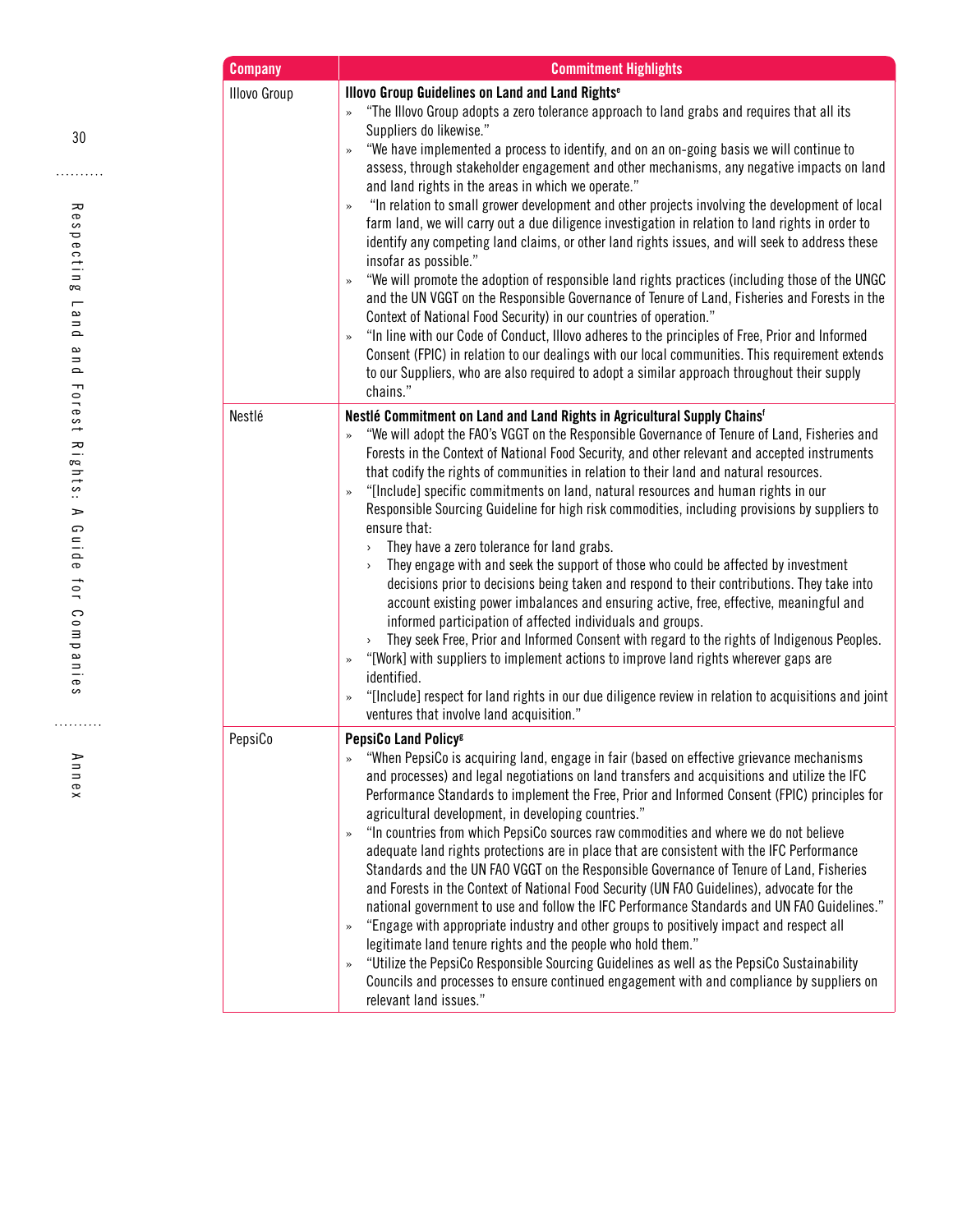<span id="page-38-0"></span>

| <b>Company</b> | <b>Commitment Highlights</b>                                                                                                                                                                                                                                                                                                                                                                                                                                                                                                                                                                                                                                                                                                                                                                                                                                                                                                                                                                                                                                                                                       |
|----------------|--------------------------------------------------------------------------------------------------------------------------------------------------------------------------------------------------------------------------------------------------------------------------------------------------------------------------------------------------------------------------------------------------------------------------------------------------------------------------------------------------------------------------------------------------------------------------------------------------------------------------------------------------------------------------------------------------------------------------------------------------------------------------------------------------------------------------------------------------------------------------------------------------------------------------------------------------------------------------------------------------------------------------------------------------------------------------------------------------------------------|
| Unilever       | Sustainable Sourcing Strategy <sup>h</sup><br>"Unilever recognises that the respect of land rights is critical for food security and for inclusive<br>$\rightarrow$<br>social and economic development. The practice of land grabbing does not drive sustainable<br>and equitable growth and must be stopped. We are committed to the principle of Free, Prior and<br>Informed Consent. This principle is included in the UN Declaration on the Rights of Indigenous<br>Peoples and the UN VGGT on the Responsible Governance of Tenure of Land, Fisheries & Forests<br>in the context of National Food Security. Unilever supports the implementation of these<br>guidelines by national authorities."<br>"We also recognise the right of women to land ownership and access to land. One of the<br>$\gg$<br>Fundamental Principles of Unilever's Responsible Sourcing Policy is that the land rights of<br>communities, including indigenous peoples, will be protected and promoted and a mandatory<br>requirement is that due diligence relating to established rights to property and land is<br>undertaken." |
|                | Responsible Sourcing Strategy <sup>i</sup><br>"Land rights of communities, including indigenous peoples, will be protected and promoted.<br>$\gg$<br>The rights and title to property and land of the individual, indigenous people and local<br>$\rightarrow$<br>communities are respected.<br>All negotiations with regard to their property or land, including the use of and transfers of<br>$\gg$<br>it, adhere to the principles of Free, Prior and Informed Consent, contract transparency and<br>disclosure."                                                                                                                                                                                                                                                                                                                                                                                                                                                                                                                                                                                              |

a. Cargill. 2014. Does Cargill support global standards that respect and strengthen local communities and farmers' rights to land? http://www.cargill.com/news/issues/agricultural-development/land-rights/index.jsp.

b. The Coca-Cola Company. 2013. The Coca-Cola Company Commitment: Land Rights and Sugar. http://assets.coca-colacompany.com/6b/65/7f0d386040fcb4872fa136f05c5c/proposal-to-oxfam-on-land-tenure-and-sugar.pdf.

c. The Coca-Cola Company. 2013. Sustainable Agricultural Guiding Principles. http://assets.coca-colacompany.com/bb/28/0d-592b834e9d8fd9afcccb1829b6/sustainable-agricultural-guiding-principles.pdf.

d. The Coca-Cola Company. 2014. Supplier Guiding Principles. http://assets.coca-colacompany.com/1b/d5/9c8554554fd-29678c97791e27c83/SGP\_Brochure\_ENG.pdf.

e. Illovo Group. 2015. Illovo Group Guidelines on Land and Land Rights. http://www.illovosugar.co.za/Group-Governance/Group-Guidelines-on-Land-and-Land-Rights.

f. Nestlé. 2014. Nestlé Commitment on Land & Land Rights in Agricultural Supply Chains. http://www.nestle.com/asset-library/ documents/library/documents/corporate\_social\_responsibility/nestle-commitment-land-rights-agriculture.pdf.

g. PepsiCo. 2014. Pepsico Land Policy. https://www.pepsico.com/Assets/Download/PepsiCo\_Land\_Policy.pdf.

h. Unilever. 2015. Sustainable Sourcing Strategy. http://www.unilever.com/sustainable-living-2014/reducing-environmental-impact/ sustainable-sourcing/our-strategy/.

i. Unilever. 2015. Responsible Sourcing Strategy. http://www.unilever.com/Images/sac-2015\_tcm244-427050\_1.pdf.

#### **2. THE VGGT AND OTHER INTERNATIONAL INSTRUMENTS**

While not legally binding, the VGGT rest upon international law and agreed norms regulating corporate responsibilities. The VGGT state:

"These Guidelines should be interpreted and applied consistent with existing obligations under national and international law, and with due regard to voluntary commitments under applicable regional and international instruments. They are complementary to, and support, national, regional and international initiatives that address human rights and provide secure tenure rights to land, fisheries and forests, and also initiatives to improve governance. Nothing in these Guidelines should be read as limiting or undermining any legal obligations to which a State may be subject under international law."(Article 2.2)

. . . . . . . . . .

Annex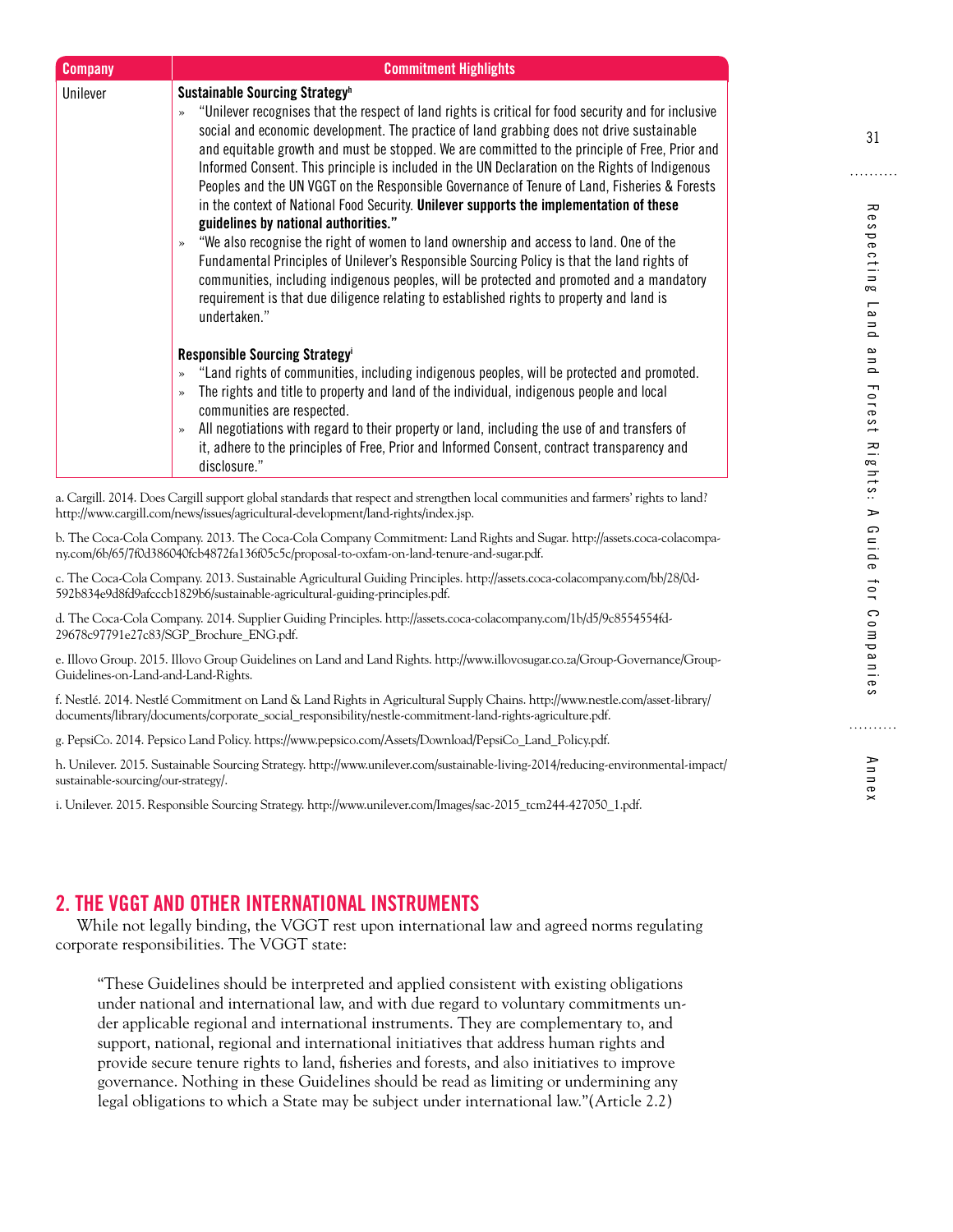Several international rights agreements recognize rights related directly and indirectly to land and forest tenure. It is a company's responsibility to understand and uphold its responsibilities under international law and agreements. Below are several of the most relevant to this Guide:

#### **United Nations Guiding Principles on Business and Human Rights (UNGPB)7**

"The responsibility of business enterprises to respect human rights applies to all enterprises regardless of their size, sector, operational context, ownership and structure." (UNGPB Article 14)

Companies must also abide by international human rights standards in the application of the VGGT. In particular, the United Nations Guiding Principles on Business and Human Rights (UNGPB) provide a framework that can help to understand how a company can act consistently with the intent of the VGGT. The framework establishes that states have a duty to protect the human rights in their jurisdiction, that companies have a responsibility to respect those human rights and that all citizens should have access to remedy in the case of a human rights violation.

Though tenure rights are not a human right, because of their importance to the realization of many human rights, companies have a responsibility to ensure that their land use (or that of their suppliers) does not abuse the human rights of their host communities. $8$ 

According to the United Nations High Commissioner for Human Rights:

"Business enterprises, which are often influential actors in the governance of land and other natural resources, including through market mechanisms, have human rights-related responsibilities. National and transnational companies involved in land deals, investments and extractive and other activities involving the acquisition, use or alteration of lands bear a responsibility not to infringe on the rights of other users and owners through their activities, and to address any adverse impact arising as a result of their actions."9

#### **The Universal Declaration of Human Rights10 and International Covenant on Economic,**  Social and Cultural Rights<sup>11</sup>

"Everyone has the right to own property alone as well as in association with others." (UNDHR Article 17.1)

"No one shall be arbitrarily deprived of his property." (UNDHR Article 17.2)

"Everyone has the right to a standard of living adequate for the health and well-being of himself and of his family, including food, clothing, housing and medical care and necessary social services, and the right to security in the event of unemployment, sickness, disability, widowhood, old age or other lack of livelihood in circumstances beyond his control." (UNDHR Article 25.1)

"The States Parties to the present Covenant recognize the right of everyone to an adequate standard of living for himself and his family, including adequate food, clothing and housing, and to the continuous improvement of living conditions." (ICESCR Article 11.1)

While not explicitly referencing land and forest tenure rights, the UN Declaration of Human Rights guarantees the right to food and housing. In most developing economies, food security and housing is directly linked to one's tenure rights. Moreover, the right to own property and not be arbitrarily deprived of property is relevant to communities and households with legitimate tenure

Annex

<sup>7</sup> UN-OHCHR. 2011. Guiding Principles on Business and Human Rights. [http://www.ohchr.org/Documents/Publications/Guiding](http://www.ohchr.org/Documents/Publications/GuidingPrinciplesBusinessHR_EN.pdf)  [PrinciplesBusinessHR\\_EN.pdf.](http://www.ohchr.org/Documents/Publications/GuidingPrinciplesBusinessHR_EN.pdf)

<sup>8</sup> See also: Human Rights Reporting and Assurance Frameworks Initiative. http://www.csrandthelaw.com/2015/03/10/u-n-guidingprinciples-reporting-framework-released-by-the-human-rights-reporting-and-assurance-frameworks-initiative/.

<sup>9</sup> OHCHR. 2014. Report of the United Nations High Commissioner for Human Rights on Land and Human Rights. http://www. un.org/ga/search/view\_doc.asp?symbol=E%2F2014%2F86.

<sup>10</sup> UN. 1948. Universal Declaration of Human Rights. [http://www.un.org/en/documents/udhr/index.shtml.](http://www.un.org/en/documents/udhr/index.shtml)

<sup>11</sup> UN. 1966. International Covenant on Economic, Social and Cultural Rights. [http://www.ohchr.org/EN/ProfessionalInterest/](http://www.ohchr.org/EN/ProfessionalInterest/Pages/CESCR.aspx)  [Pages/CESCR.aspx](http://www.ohchr.org/EN/ProfessionalInterest/Pages/CESCR.aspx).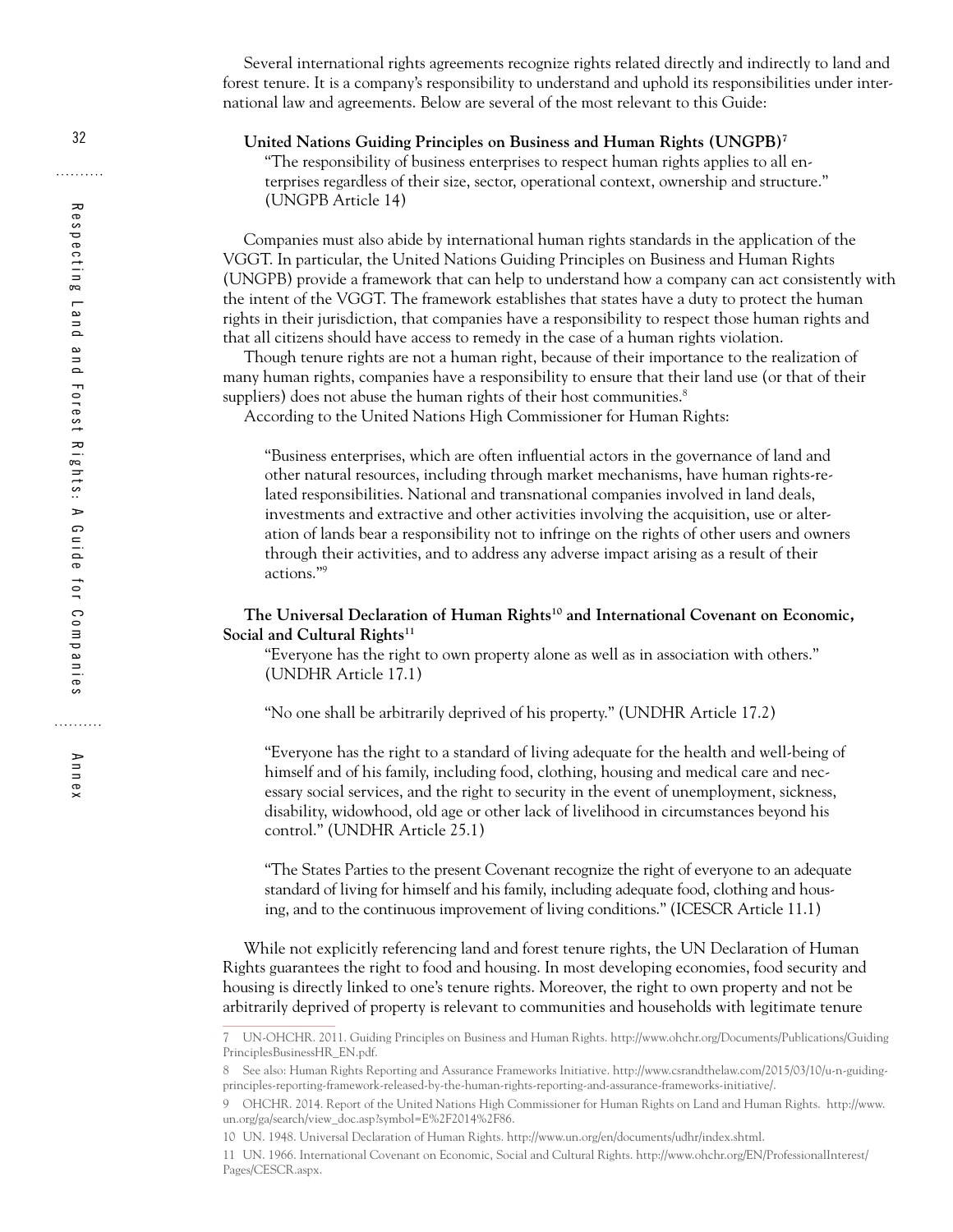rights where it has not been legally registered. In some places, a community or household's ability to formally register their land and forest tenure rights is impeded by high costs and bureaucratic complexities.

#### **UN Declaration on the Rights of Indigenous Peoples (UNDRIP)12**

"Indigenous peoples shall not be forcibly removed from their lands or territories. No relocation shall take place without the Free, Prior and Informed Consent of the indigenous peoples concerned and after agreement on just and fair compensation and, where possible, with the option of return." (UNDRIP Article 10)

"Indigenous peoples have the right to the lands, territories and resources which they have traditionally owned, occupied or otherwise used or acquired" (UNDRIP Article 26 1.)

"Indigenous peoples have the right to own, use, develop and control the lands, territories and resources that they possess by reason of traditional ownership or other traditional occupation or use, as well as those which they have otherwise acquired." (UNDRIP Article 26.2)

"States shall give legal recognition and protection to these lands, territories and resources. Such recognition shall be conducted with due respect to the customs, traditions and land tenure systems of the indigenous peoples concerned." (UNDRIP Article 26.3)

The tenure rights of Indigenous Peoples were recognized in 2007 through UNDRIP. The VGGT note that states and other parties must hold consultations and obtain the Free, Prior and Informed Consent of Indigenous Peoples before any project affecting their tenure rights may proceed. (Article 9.9)

#### ILO 169: Indigenous and Tribal Peoples Convention<sup>13</sup>

"The rights of ownership and possession of the peoples concerned over the lands which they traditionally occupy shall be recognised." (ILO Article 14.1)

"The rights of the peoples concerned to the natural resources pertaining to their lands shall be specially safeguarded." (ILO Article 15.1)

ILO 169 was one of the first international agreements that included provisions calling on states to recognize and protect the land rights of Indigenous Peoples and other tribal peoples. The VGGT make reference to ILO 169 as it pertains to a state's obligation. Companies operating in places with Indigenous Peoples that remain unprotected by national legislation have a responsibility to respect FPIC and the rights of the local Indigenous Peoples.

#### UN Basic principles and guidelines on development-based evictions and displacement<sup>14</sup>

"Transnational corporations and other business enterprises must respect the human right to adequate housing, including the prohibition on forced evictions, within their respective spheres of activity and influence." (Article 73)

The VGGT place the responsibility of protecting against forced evictions on states (Article 7.6). However, according to the VGGT, it is a company's responsibility to respect all human rights. If the company's planned operations are likely to cause the forced evictions of any community or individual, the company may be contributing to or inflicting human rights abuses.

Annex

<sup>12</sup> UN. 2007. United Nations Declaration on the Rights of Indigenous Peoples. [http://www.un.org/esa/socdev/unpfii/documents/](http://www.un.org/esa/socdev/unpfii/documents/DRIPS_en.pdf) [DRIPS\\_en.pdf.](http://www.un.org/esa/socdev/unpfii/documents/DRIPS_en.pdf)

<sup>13</sup> ILO. 1989. Indigenous and Tribal Peoples Convention. [http://www.ilo.org/dyn/normlex/en/f?p=NORMLEX-](http://www.ilo.org/dyn/normlex/en/f?p=NORMLEXPUB:12100:0::NO::P12100_ILO_CODE:C169)[PUB:12100:0::NO::P12100\\_ILO\\_CODE:C169.](http://www.ilo.org/dyn/normlex/en/f?p=NORMLEXPUB:12100:0::NO::P12100_ILO_CODE:C169)

<sup>14</sup> UN-OHCHR. Basic Principles and Guidelines on Development-based Evictions And Displacement: Annex 1 of the report of the Special Rapporteur on adequate housing as a component of the right to an adequate standard of living. A/HRC/4/18. http:// daccess-dds ny.un.org/doc/UNDOC/GEN/G07/106/28/PDF/G0710628.pdf?OpenElement.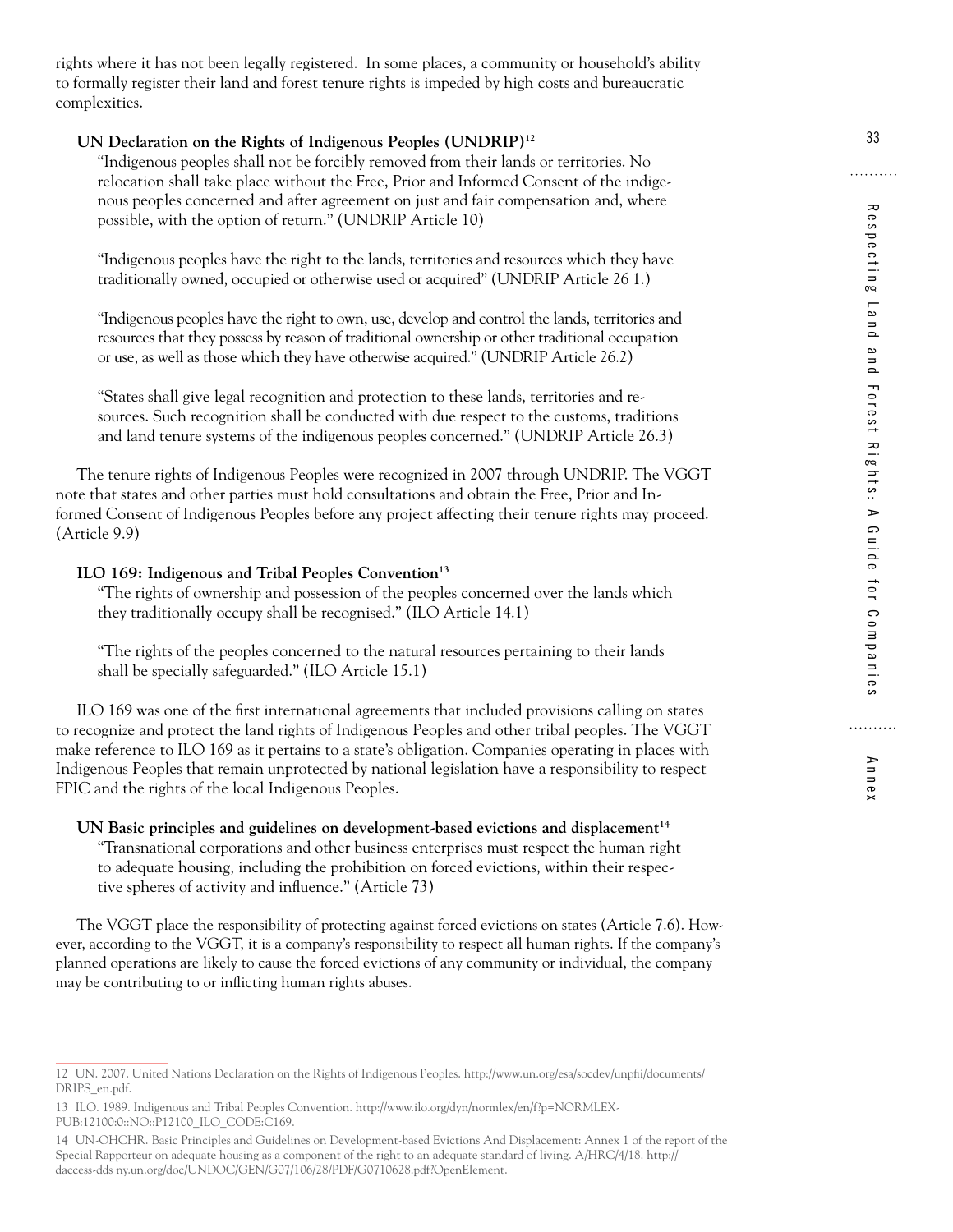#### <span id="page-41-0"></span>**3. ADDITIONAL RESOURCES TO INFORM COMPANY EFFORTS TO SUPPORT THE VGGT15**

Several international development agencies have been working to secure land rights of poor households and communities over the past several decades.<sup>16</sup> Some of these organizations are now translating their experience into guidance notes for companies and investors interested in responsible land-based investments. These guidance notes contain useful information for a company's operations and sustainability teams. For example, the USAID booklet provides detailed guidance on the procedures that land tenure experts might follow to understand tenure dynamics in a country and an investment site, including information on mapping and participatory processes. The AFD handbook, which is part of the French government's commitments to the VGGT, provides guidance for investment officers evaluating agribusiness projects. FAO has stewarded the VGGT process and is now producing several guidance notes for difference stakeholder groups, including investors.

Additionally, the International Finance Corporation Performance Standards on Environmental and Social Sustainability are frequently used by companies to guide their project design and consultations with host communities (particularly Performance Standards 1, 5, 6 and 7). Though the Performance Standards are not explicitly linked to the VGGT, the standards can provide useful information beyond the scope of this Guide.<sup>17</sup>

Companies can use these guides as a source of information and ideas to promote better tenure governance and improved smallholder agriculture in the areas that they operate. In addition, it must be emphasized that no guide can replace the official VGGT text. All companies with operations impacting land and forest rights should be aware of the complete VGGT and their responsibilities thereunder.

| Guide                                                                                          | <b>Highlights</b>                                                                                                                                                                                                                                                                                           |
|------------------------------------------------------------------------------------------------|-------------------------------------------------------------------------------------------------------------------------------------------------------------------------------------------------------------------------------------------------------------------------------------------------------------|
| <b>USAID Operational Guidelines</b><br>for Responsible Land-Based<br>Investment                | Detailed questions to ask during due diligence, consultation, and contract negotiation<br>phases. Organized chronologically along the project lifecycle.                                                                                                                                                    |
| AFD Guide to Due Diligence<br>of Agribusiness Projects That<br>Affect Land and Property Rights | Focuses on contracts between companies, the state, and communities. Identifies "red<br>lines" that would require a project to stop. The French government now requires any<br>company receiving French public funding, in the form of concessional lending for<br>example, to uphold the VGGT. <sup>a</sup> |
| FAO                                                                                            | VGGT Implementation Guides (gender, forestry, Indigenous Peoples, fisheries)<br>available now. Private sector guide available in early 2016.                                                                                                                                                                |
| <b>IFC Performance Standards</b>                                                               | Trusted by many companies and governments. Rather than a guide, the Performance<br>Standards present criteria to evaluate a proposed project's environmental and social<br>suitability. Particularly strong on the matters of displacement, Indigenous Peoples,<br>and bio-diversity.                       |
| New Alliance for Food Security<br>and Nutrition                                                | Will be published in mid-2015.                                                                                                                                                                                                                                                                              |

a. See French Ministry of Foreign Affairs. 2013. Supporting land policies. http://www.diplomatie.gouv.fr/en/french-foreign-policy-1/ governance/state-reform/article/supporting-land-policies-20296).

## **4. EXAMPLES OF KEY TENURE DISTINCTIONS BETWEEN AGRICULTURAL AND PLANTATION FORESTRY LAND**

While the Guidance provided here is applicable across all land-based sectors, special emphasis is given to land acquired for agribusiness and plantation forestry. Each of these sectors present special land and forest tenure considerations. Examples of such distinctions are presented below.

<sup>15</sup> These guides are cited for information purposes due to their prominence in the dialogue about responsible land-based investments. The Interlaken Group does not endorse any of these specific guidelines.

<sup>16</sup> For example: AFD, DFID. FAO. USAID, and the World Bank have all led or are funding international development programs aiming to secure land tenure rights.

<sup>17</sup> IFC. 2012. Performance Standards on Environmental and Social Sustainability. [http://www.ifc.org/wps/wcm/con](http://www.ifc.org/wps/wcm/connect/115482804a0255db96fbffd1a5d13d27/PS_English_2012_Full-Document.pdf?MOD=AJPERES)[nect/115482804a0255db96fbffd1a5d13d27/PS\\_English\\_2012\\_Full-Document.pdf?MOD=AJPERES](http://www.ifc.org/wps/wcm/connect/115482804a0255db96fbffd1a5d13d27/PS_English_2012_Full-Document.pdf?MOD=AJPERES)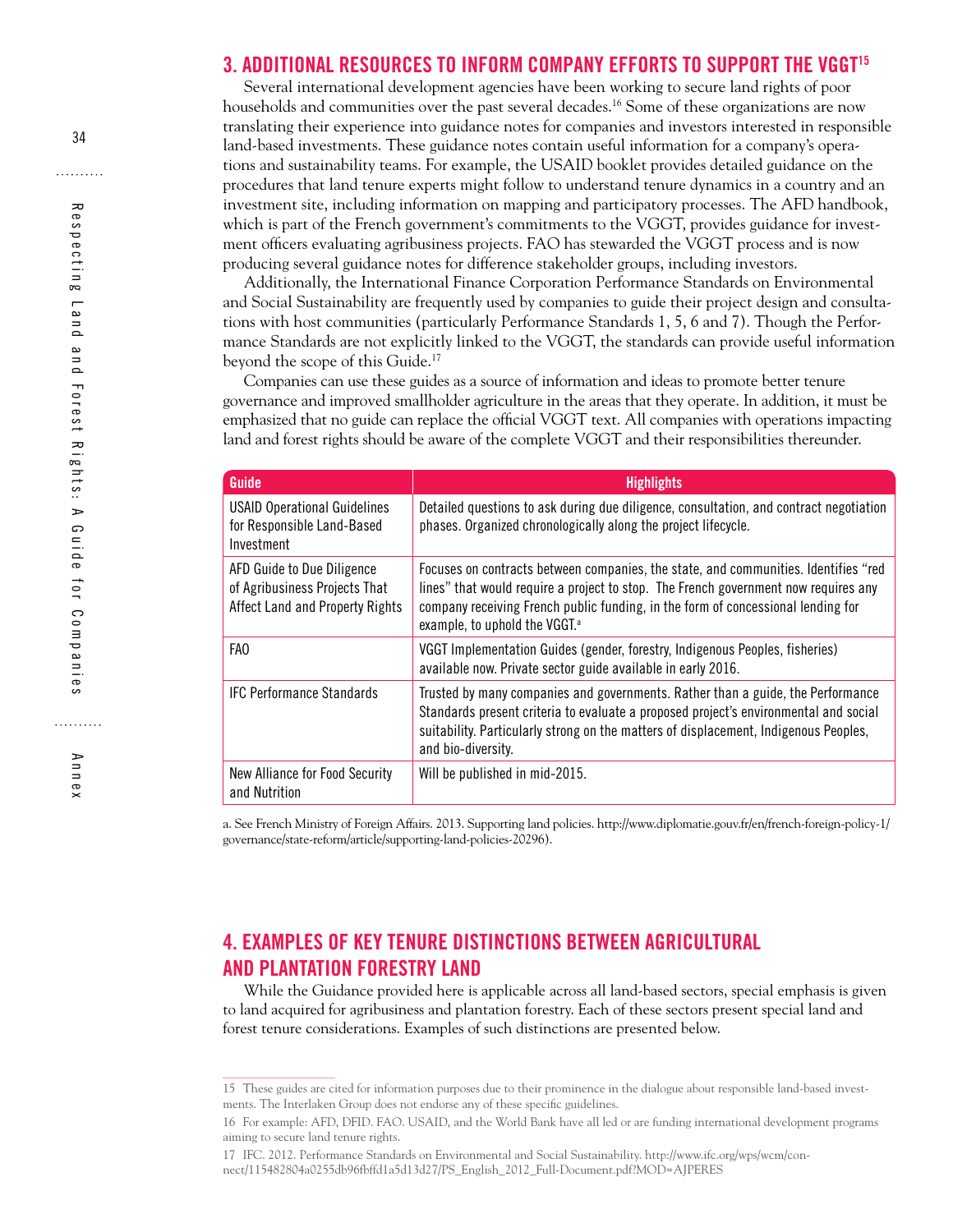<span id="page-42-0"></span>

| <b>Product</b>             | <b>Special characteristics</b>                                                                                                                                                                                                                                                                                                                                                                                                                                                                                                                                                                                                                                                                                                                                                                                                                                                                                                                                                                                                                                                                                                                                                                                                                                                                                             |
|----------------------------|----------------------------------------------------------------------------------------------------------------------------------------------------------------------------------------------------------------------------------------------------------------------------------------------------------------------------------------------------------------------------------------------------------------------------------------------------------------------------------------------------------------------------------------------------------------------------------------------------------------------------------------------------------------------------------------------------------------------------------------------------------------------------------------------------------------------------------------------------------------------------------------------------------------------------------------------------------------------------------------------------------------------------------------------------------------------------------------------------------------------------------------------------------------------------------------------------------------------------------------------------------------------------------------------------------------------------|
| Agricultural               | Tenure rights to agricultural land can include seasonal use rights for specific plots or<br>pasture coinciding with local weather patterns. Accommodating the rights of way held<br>by other communities $-$ for example nomadic groups $-$ can be particularly important<br>to reduce the risk of conflict over land access. Women's rights to land exist but<br>can often be obscured, despite their vital roles in performing agricultural work and<br>providing food for their households and communities. In cases where land rights are<br>formally registered, household plots are frequently only registered to the male head of<br>household.                                                                                                                                                                                                                                                                                                                                                                                                                                                                                                                                                                                                                                                                     |
|                            | Acquiring land for agricultural production provides a company with an opportunity<br>to support local economic development and food security. Rather than displace<br>communities, companies can engage them and support smallholder agriculture.<br>For example, enhancing smallholder productivity and the cold chain available<br>to community and household producers can help a company meet its production<br>goals while also supporting local producers to serve national and regional markets.<br>Additionally, companies committed to acting in accordance with the spirit of the VGGT<br>can engage national counterparts in processes to register the land rights of local<br>communities and households before finalizing land lease agreements.                                                                                                                                                                                                                                                                                                                                                                                                                                                                                                                                                              |
|                            | Thanks to the shorter rotation period of agricultural production compared to forestry<br>projects, companies, communities and households can benefit from more frequent<br>cash flow from harvesting and selling their products. This characteristic of agriculture<br>can imply that companies are able design their projects with shorter lease periods<br>than in forestry projects. Locking up agricultural land for very long time periods<br>can have a detrimental impact on local communities' future food security as the<br>population grows, which could lead to future conflicts between the company and<br>communities.                                                                                                                                                                                                                                                                                                                                                                                                                                                                                                                                                                                                                                                                                       |
| <b>Plantation forestry</b> | Plantation forestry requires large expanses of land to produce such crops as<br>timber, pulpwood, rubber, and palm oil. Where the land is suitable for agriculture,<br>communities living nearby may have seasonal use rights to parts of the land for<br>growing crops, gathering food, or for other purposes. Often plantation forestry is<br>practiced in areas unsuitable for agriculture (e.g., steep hillsides), where neighboring<br>communities might hunt or collect food. Moreover, communities living around<br>plantation areas are frequently the most marginalized in the country. Due to the<br>longer growing cycle of trees compared to agricultural crops, plantation forestry<br>companies will look for long-term land leases. Locking the land up for decades could<br>result in poor community relationships that can place the investment at risk. The<br>length and security of the lease is a key determinate of the value of the timber stand.<br>Companies will therefore have a strong interest in following FPIC norms and continual<br>community engagement to ensure that the operations are not damaging the rights of<br>the community or individuals. Where possible, plantation forestry companies should<br>plan outgrower schemes that respect community and household tenure rights. |

## **5. ASSESSING LAND AND FOREST TENURE GOVERNANCE IN THE AREAS WHERE A COMPANY OPERATES**

The risks posed by weak land and forest tenure governance to companies and communities can be difficult to quickly identify. Fortunately, there is a growing body of research and databases that provide information on land and forest governance in the developing world. While these sources of information can be useful to guide a company's research, they cannot replace careful, due diligence performed by a company's staff and the robust consultations required by the VGGT.

» **World Bank Land Governance Assessment Framework** (LGAF) provides detailed assessments of the land sector and the recognition of local tenure rights in more than 30 countries.<sup>18</sup> . . . . . . . . . .

Annex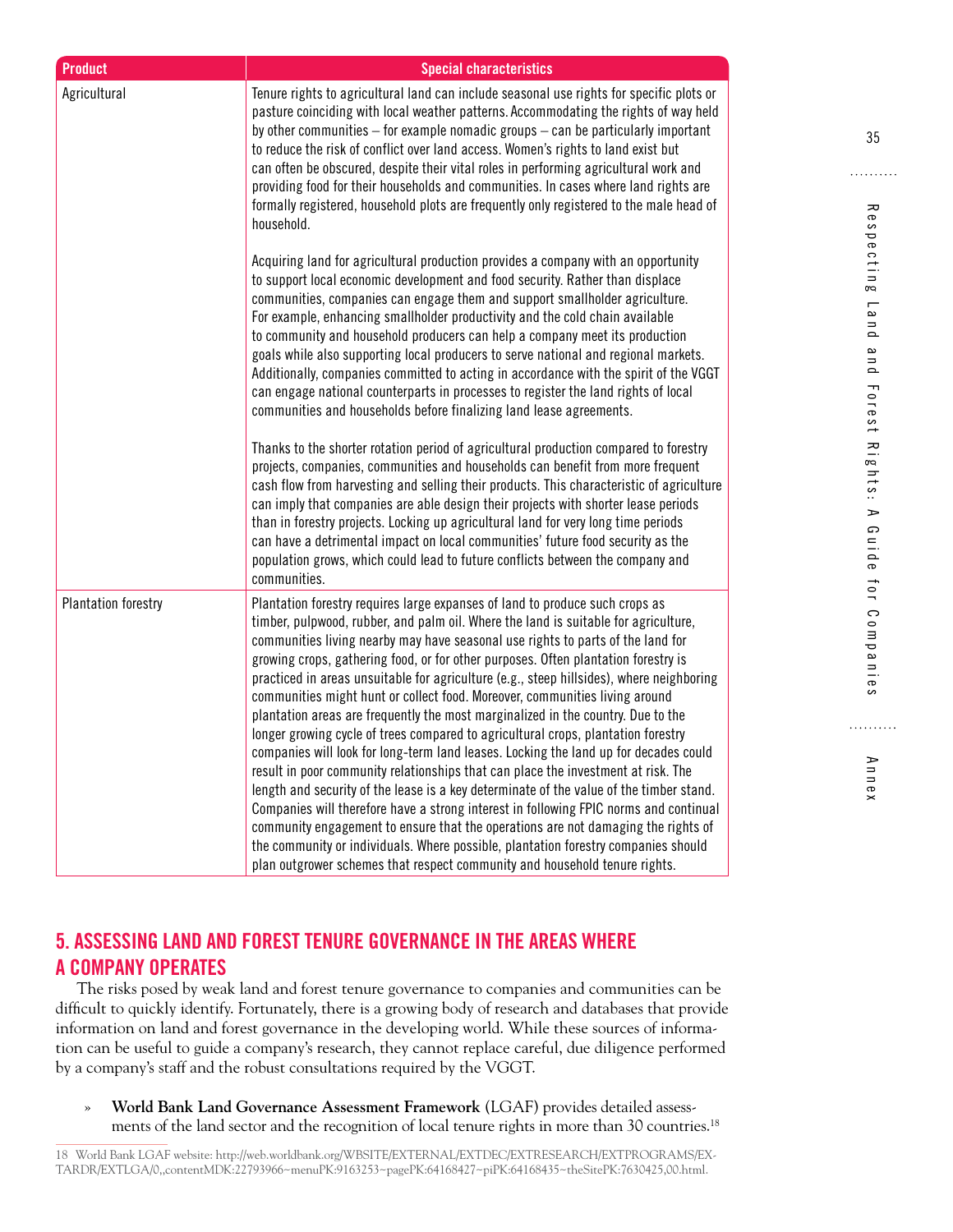- <span id="page-43-0"></span>» **Transparency International's Corruption Perception Index** can give a company insights into the level of corruption and government accountability in a country as part of your due diligence process. Corruption in the land sector can lead to forced evictions and human rights abuses.19
- » **Land Matrix** is an online platform monitoring land investments that can help a company mitigate risks and understand global trends in land acquisitions.<sup>20</sup>
- » **Rights and Resources Initiative (RRI)'s research on forest tenure** and community forestry will provide a company with up to date information on the current laws and tenure systems in countries where you might operate.<sup>21</sup>

## **6. ESSENTIAL READING FOR BUSINESSES AND INVESTORS: SELECTED ARTICLES FROM THE VGGT**

The following articles specify responsibilities held by companies or represent articles of particular relevance to the private sector. It must be remembered that the VGGT are indivisible; it is a company's responsibility to understand and consider how all the articles apply to a company's policies and operations.

#### *2. Nature and scope*

#### **Article 2.2**

These Guidelines should be interpreted and applied consistent with existing obligations under national and international law, and with due regard to voluntary commitments under applicable regional and international instruments. They are complementary to, and support, national, regional and international initiatives that address human rights and provide secure tenure rights to land, fisheries, and forests, and also initiatives to improve governance. Nothing in these Guidelines should be read as limiting or undermining any legal obligations to which a State may be subject under international law.

#### *3. Guiding principles of responsible tenure governance* **3A General principles**

**Article 3.1**  States should:

1. Recognize and respect all legitimate tenure right holders and their rights. They should take

- reasonable measures to identify, record and respect legitimate tenure right holders and their rights, whether formally recorded or not; to refrain from infringement of tenure rights of others; and to meet the duties associated with tenure rights.
- 2. Safeguard legitimate tenure rights against threats and infringements. They should protect tenure right holders against the arbitrary loss of their tenure rights, including forced evictions that are inconsistent with their existing obligations under national and international law.
- 3. Promote and facilitate the enjoyment of legitimate tenure rights. They should take active measures to promote and facilitate the full realization of tenure rights or the making of transactions with the rights, such as ensuring that services are accessible to all.
- 4. Provide access to justice to deal with infringements of legitimate tenure rights. They should provide effective and accessible means.

#### **Article 3.2**

Non-state actors including business enterprises have a responsibility to respect human rights and legitimate tenure rights. Business enterprises should act with due diligence to avoid infringing on the human rights and legitimate tenure rights of others. They should include appropriate risk management systems to prevent and address adverse impacts on human rights and legitimate tenure rights. Business enterprises should provide for and cooperate in non-judicial mechanisms to provide remedy, including effective operational-level grievance mechanisms, where appropriate, where they have caused or contributed to adverse impacts on human rights and legitimate tenure rights. Business enterprises should

Annex

<sup>19</sup> Transparency International website:<http://www.transparency.org/>.

<sup>20</sup> Land Matrix website: [http://www.landmatrix.org/en/.](http://www.landmatrix.org/en/)

<sup>21</sup> Rights and Resources Initiative Forest Tenure Data: [http://www.rightsandresources.org/resources/tenure-data/.](http://www.rightsandresources.org/resources/tenure-data/)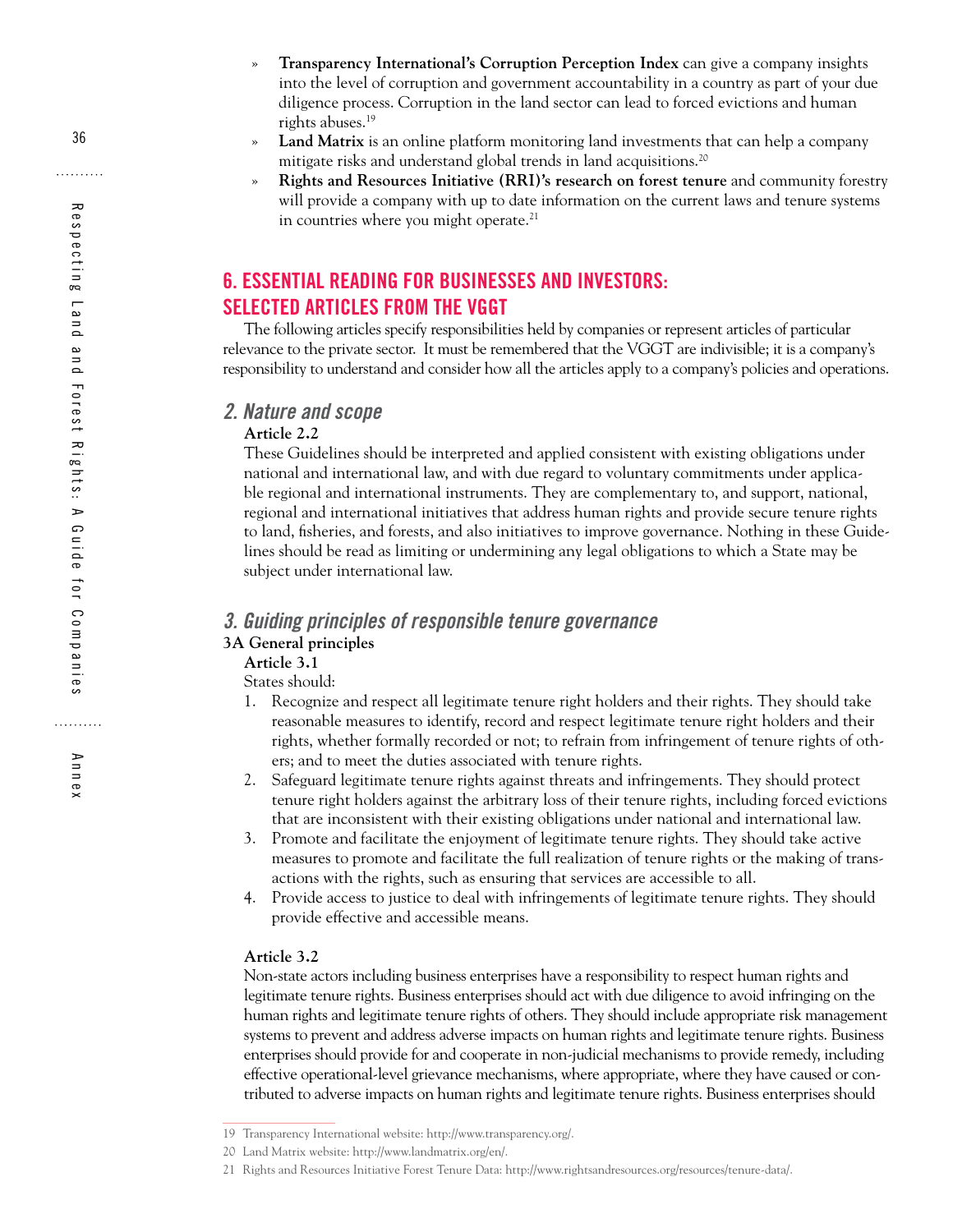identify and assess any actual or potential impacts on human rights and legitimate tenure rights in which they may be involved. States, in accordance with their international obligations, should provide access to effective judicial remedies for negative impacts on human rights and legitimate tenure rights by business enterprises. Where transnational corporations are involved, their home States have roles to play in assisting both those corporations and host States to ensure that businesses are not involved in abuse of human rights and legitimate tenure rights. States should take additional steps to protect against abuses of human rights and legitimate tenure rights by business enterprises that are owned or controlled by the State, or that receive substantial support and service from State agencies.

#### **3B Principles of implementation**

These principles of implementation are essential to contribute to responsible governance of tenure of land, fisheries and forests

- 4. Gender equality: Ensure the equal right of women and men to the enjoyment of all human rights, while acknowledging differences between women and men and taking specific measures aimed at accelerating de facto equality when necessary. States should ensure that women and girls have equal tenure rights and access to land, fisheries and forests independent of their civil and marital status.
- 6. …Consultation and participation: engaging with and seeking the support of those who, having legitimate tenure rights, could be affected by decisions, prior to decisions being taken, and responding to their contributions; taking into consideration existing power imbalances between different parties and ensuring active, free, effective, meaningful and informed participation of individuals and groups in associated decision-making processes.

## *4. Rights and responsibilities related to tenure*

#### **Article 4.4**

Based on an examination of tenure rights in line with national law, States should provide legal recognition for legitimate tenure rights not currently protected by law. Policies and laws that ensure tenure rights should be non-discriminatory and gender sensitive. Consistent with the principles of consultation and participation of these Guidelines, States should define through widely publicized rules the categories of rights that are considered legitimate. All forms of tenure should provide all persons with a degree of tenure security which guarantees legal protection against forced evictions that are inconsistent with States' existing obligations under national and international law, and against harassment and other threats.

#### **Article 4.5**

States should protect legitimate tenure rights, and ensure that people are not arbitrarily evicted and that their legitimate tenure risks are not otherwise extinguished or infringed.

#### **Article 4.8**

Given that all human rights are universal, indivisible, interdependent and interrelated, the governance of tenure of land, fisheries and forests should not only take into account rights that are directly linked to access and use of land, fisheries and forests, but also all civil, political, economic, social and cultural rights. In doing so, States should respect and protect the civil and political rights of defenders of human rights, including the human rights of peasants, indigenous peoples, fishers, pastoralists and rural workers, and should observe their human rights obligations when dealing with individuals and associations acting in defence of land, fisheries and forests.

#### *5. Policy, legal and organizational frameworks related to tenure* **Article 5.4**

States should consider the particular obstacles faced by women and girls with regard to tenure and associated tenure rights, and take measures to ensure that legal and policy frameworks provide adequate protection for women and that laws that recognize women's tenure rights are implemented and enforced. States should ensure that women can legally enter into contracts concerning tenure rights on the basis of equality with men and should strive to provide legal services and other assistance to enable women to defend their tenure interests.

Annex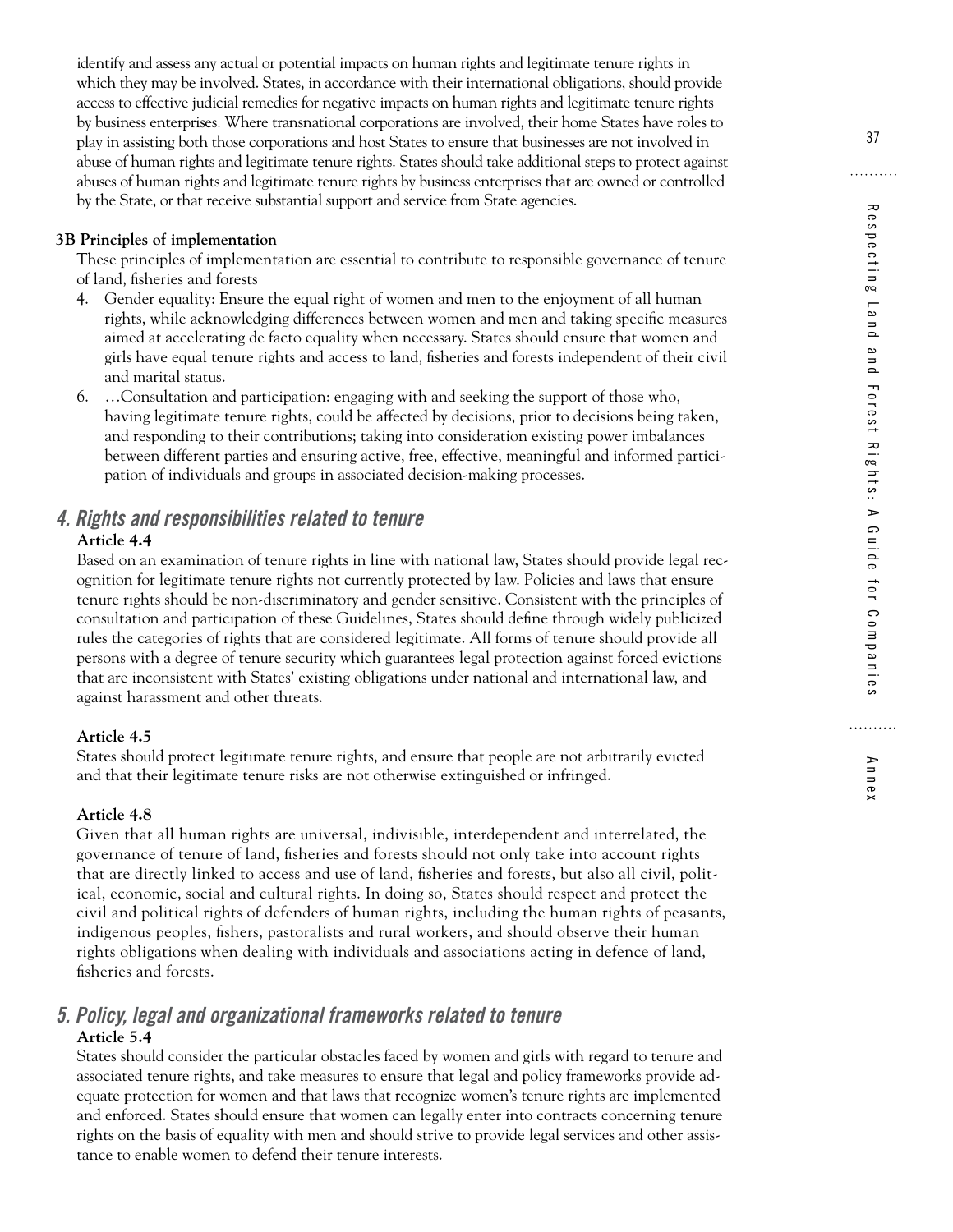#### *6. Delivery of services* **Article 6.6**

States and other parties should consider additional measures to support vulnerable or marginalized groups who could not otherwise access administrative and judicial services. These measures should include legal support, such as affordable legal aid, and may also include the provision of services of paralegals or parasurveyors, and mobile services for remote communities and mobile indigenous peoples.

#### **Article 6.9**

States and non-state actors should endeavour to prevent corruption with regard to tenure rights. States should do so particularly through consultation and participation, rule of law, transparency and accountability. States should adopt and enforce anti-corruption measures including applying checks and balances, limiting the arbitrary use of power, addressing conflicts of interest and adopting clear rules and regulations. States should provide for the administrative and/or judicial review of decisions of implementing agencies. Staff working on the administration of tenure should be held accountable for their actions. They should be provided with the means of conducting their duties effectively. They should be protected against interference in their duties and from retaliation for reporting acts of corruption.

#### *7. Safeguards*

#### **Article 7.1**

When States recognize or allocate tenure rights to land, fisheries and forests, they should establish, in accordance with national laws, safeguards to avoid infringing on or extinguishing tenure rights of others, including legitimate tenure rights that are not currently protected by law. In particular, safeguards should protect women and the vulnerable who hold subsidiary tenure rights, such as gathering rights.

## *8. Public land, fisheries and forests*

#### **Article 8.9**

States should allocate tenure rights and delegate tenure governance in transparent, participatory ways, using simple procedures that are clear, accessible and understandable to all, especially to indigenous peoples and other communities with customary tenure systems. Information in applicable languages should be provided to all potential participants, including through gender-sensitive messages. Where possible, States should ensure that newly allocated tenure rights are recorded with other tenure rights in a single recording system, or are linked by a common framework. States and non-state actors should further endeavour to prevent corruption in the allocation of tenure rights.

#### *9. Indigenous Peoples and other communities with customary tenure systems* **Article 9.9**

States and other parties should hold good faith consultation with indigenous peoples before initiating any project or before adopting and implementing legislative or administrative measures affecting the resources for which the communities hold rights. Such projects should be based on an effective and meaningful consultation with indigenous peoples, through their own representative institutions in order to obtain their Free, Prior and Informed Consent under the United Nations Declaration of Rights of Indigenous Peoples and with due regard for particular positions and understandings of individual States. Consultation and decision-making processes should be organized without intimidation and be conducted in a climate of trust. The principles of consultation and participation, as set out in paragraph 3B.6, should be applied in the case of other communities described in this section.

#### **Article 9.10**

State and non-state actors should strive, where necessary, together with representative institutions of affected communities and in cooperation with affected communities, to provide technical and legal assistance to affected communities to participate in the development of tenure policies, laws and projects in non-discriminatory and gender-sensitive ways.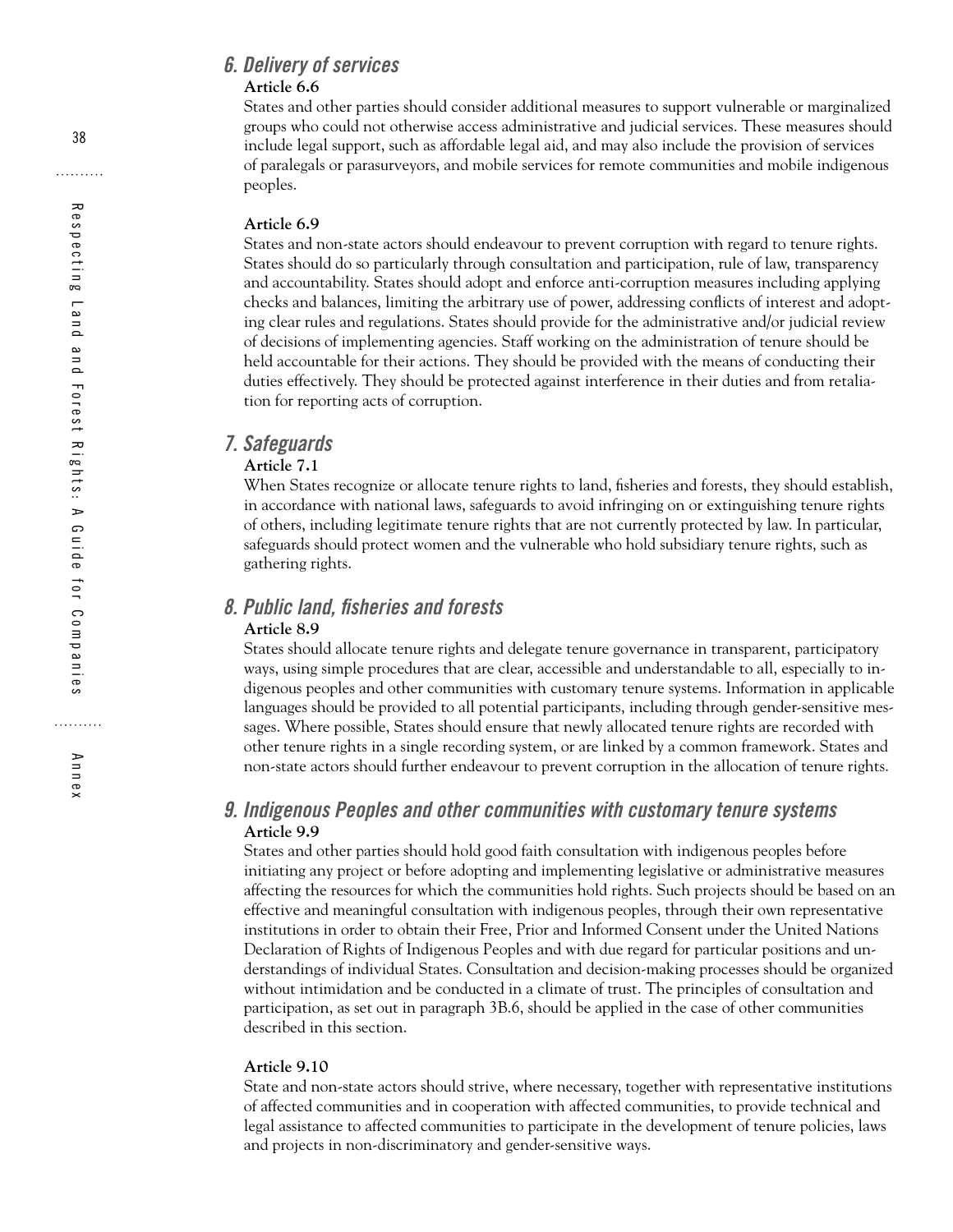#### *11. Markets*

#### **Article 11.2**

States should facilitate the operations of efficient and transparent markets to promote participation under equal conditions and opportunities for mutually beneficial transfers of tenure rights which lessen conflict and instability; promote the sustainable use of land, fisheries and forests and conservation of the environment; promote the fair and equitable use of genetic resources associated with land, fisheries and forests in accordance with applicable treaties; expand economic opportunities; and increase participation by the poor. States should take measures to prevent undesirable impacts on local communities, indigenous peoples and vulnerable groups that may arise from, inter alia, land speculation, land concentration and abuse of customary forms of tenure. States and other parties should recognize that values, such as social, cultural and environmental values, are not always well served by unregulated markets. States should protect the wider interests of societies through appropriate policies and laws on tenure.

#### **Article 11.4**

States and other parties should ensure that information on market transactions and information on market values are transparent and widely publicized, subject to privacy restrictions. States should monitor this information and take action where markets have adverse impacts or discourage wide and equitable market participation.

## *12. Investments*

#### **Article 12.1**

State and non-state actors should acknowledge that responsible public and private investments are essential to improve food security. Responsible governance of tenure of land, fisheries and forests encourages tenure right holders to make responsible investments in these resources, increasing sustainable agricultural production and generating higher incomes. States should promote and support responsible investments in land, fisheries and forests that support broader social, economic and environmental objectives under a variety of farming systems. States should ensure that all actions are consistent with their existing obligations under national and international law, and with due regard to voluntary commitments under applicable regional and international instruments.

#### **Article 12.2**

Considering that smallholder producers and their organizations in developing countries provide a major share of agricultural investments that contribute significantly to food security, nutrition, poverty eradication and environmental resilience, States should support investments by smallholders as well as public and private smallholder-sensitive investments.

#### **Article 12.3**

All forms of transactions in tenure rights as a result of investments in land, fisheries and forests should be done transparently in line with relevant national sectoral policies and be consistent with the objectives of social and economic growth and sustainable human development focusing on smallholders.

#### **Article 12.4**

Responsible investments should do no harm, safeguard against dispossession of legitimate tenure right holders and environmental damage, and should respect human rights. Such investments should be made working in partnership with relevant levels of government and local holders of tenure rights to land, fisheries and forests, respecting their legitimate tenure rights. They should strive to further contribute to policy objectives, such as poverty eradication; food security and sustainable use of land, fisheries and forests; support local communities; contribute to rural development; promote and secure local food production systems; enhance social and economic sustainable development; create employment; diversify livelihoods; provide benefits to the country and its people, including the poor and most vulnerable; and comply with national laws and international core labour standards as well as, when applicable, obligations related to standards of the International Labour Organization.

Annex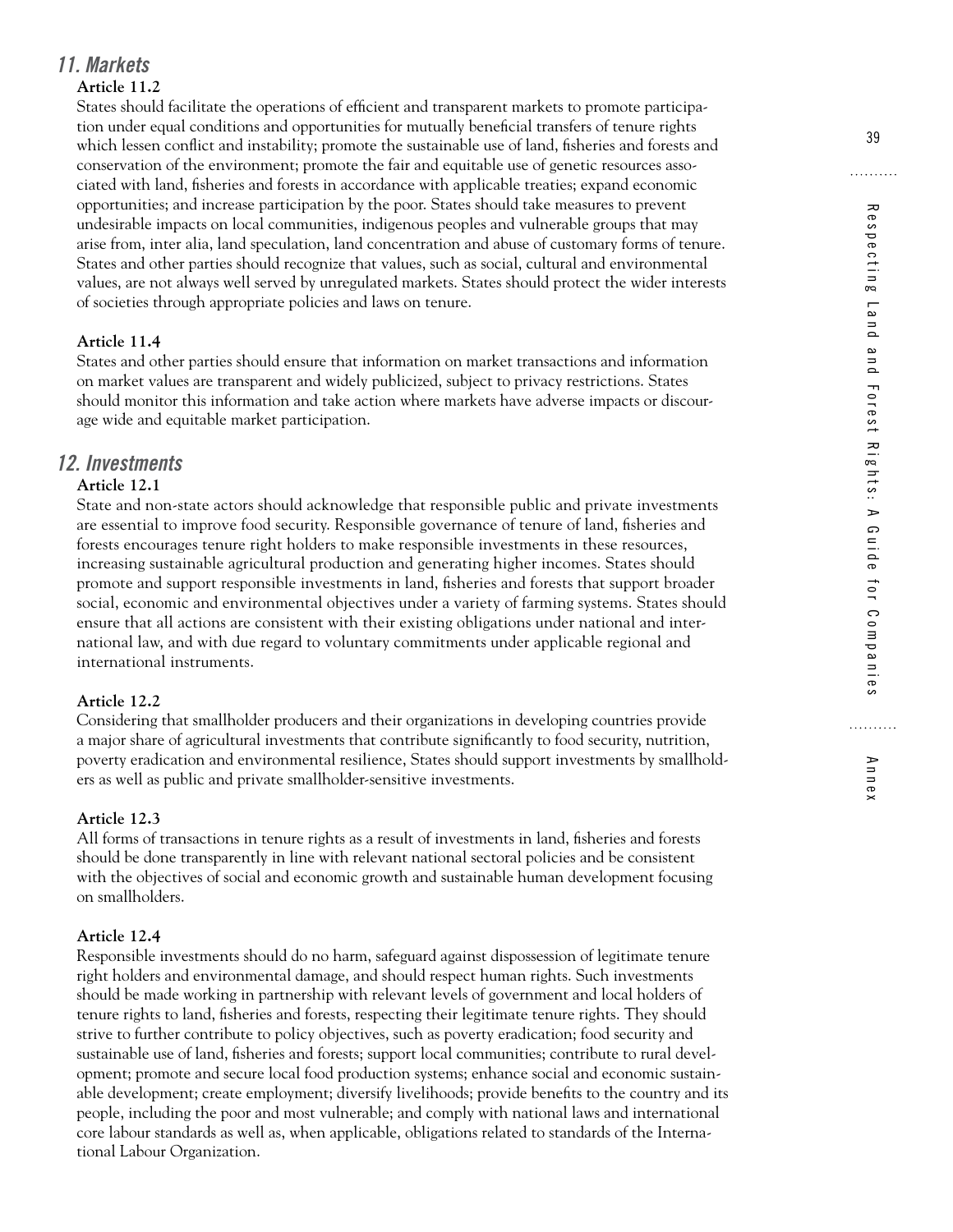#### **Article 12.5**

States should, with appropriate consultation and participation, provide transparent rules on the scale, scope and nature of allowable transactions in tenure rights and should define what constitutes large-scale transactions in tenure rights in their national context.

#### **Article 12.6**

States should provide safeguards to protect legitimate tenure rights, human rights, livelihoods, food security and the environment from risks that could arise from large-scale transactions in tenure rights. Such safeguards could include introducing ceilings on permissible land transactions and regulating how transfers exceeding a certain scale should be approved, such as by parliamentary approval. States should consider promoting a range of production and investment models that do not result in the large-scale transfer of tenure rights to investors, and should encourage partnerships with local tenure right holders.

#### **Article 12.7**

In the case of indigenous peoples and their communities, States should ensure that all actions are consistent with their existing obligations under national and international law, and with due regard to voluntary commitments under applicable regional and international instruments, including as appropriate from the International Labour Organization Convention (No 169) concerning Indigenous and Tribal Peoples in Independent Countries and the United Nations Declaration on the Rights of Indigenous Peoples. States and other parties should hold good faith consultation with indigenous peoples before initiating any investment project affecting the resources for which the communities hold rights. Such projects should be based on an effective and meaningful consultation with members of indigenous peoples as described in paragraph 9.9. The principles of consultation and participation of these Guidelines should be applied for investments that use the resources of other communities.

#### **Article 12.9**

States should make provision for investments involving all forms of transactions of tenure rights, including acquisitions and partnership agreements, to be consistent with the principles of consultation and participation of these Guidelines, with those whose tenure rights, including subsidiary rights, might be affected. States and other relevant parties should inform individuals, families and communities of their tenure rights, and assist to develop their capacity in consultations and participation, including providing professional assistance as required**.**

#### **Article 12.10**

When investments involving large-scale transactions of tenure rights, including acquisitions and partnership agreements, are being considered, States should strive to make provisions for different parties to conduct prior independent assessments on the potential positive and negative impacts that those investments could have on tenure rights, food security and the progressive realization of the right to adequate food, livelihoods and the environment. States should ensure that existing legitimate tenure rights and claims, including those of customary and informal tenure, are systematically and impartially identified, as well as the rights and livelihoods of other people also affected by the investment, such as small-scale producers. This process should be conducted through consultation with all affected parties consistent with the principles of consultation and participation of these Guidelines. States should ensure that existing legitimate tenure rights are not compromised by such investments.

#### **Article 12.11**

Contracting parties should provide comprehensive information to ensure that all relevant persons are engaged and informed in the negotiations, and should seek that the agreements are documented and understood by all who are affected. The negotiation process should be non-discriminatory and gender sensitive.

#### **Article 12.12**

Investors have the responsibility to respect national law and legislation and recognize and respect tenure rights of others and the rule of law in line with the general principle for non-state actors as contained in these Guidelines. Investments should not contribute to food insecurity and environmental degradation.

Annex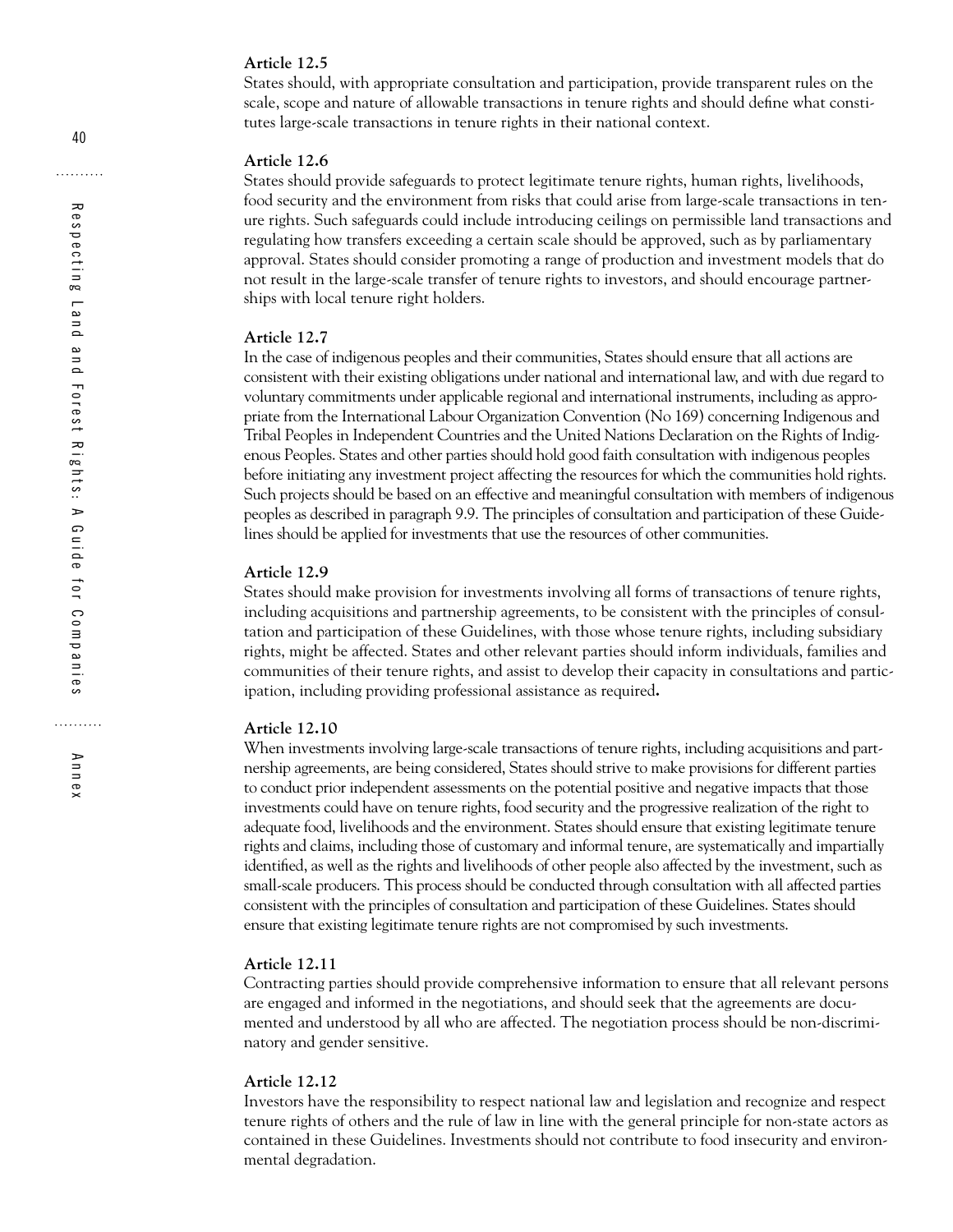#### **Article 12.14**

States and affected parties should contribute to the effective monitoring of the implementation and impacts of agreements involving large-scale transactions in tenure rights, including acquisitions and partnership agreements. States should take corrective action where necessary to enforce agreements and protect tenure and other rights and provide mechanisms whereby aggrieved parties can request such action.

#### *16. Expropriation and compensation*

#### **Article 16.1**

Subject to their national law and legislation and in accordance with national context, States should expropriate only where rights to land, fisheries or forests are required for a public purpose. States should clearly define the concept of public purpose in law, in order to allow for judicial review. States should ensure that all actions are consistent with their national law as well as their existing obligations under national and international law, and with due regard to voluntary commitments under applicable regional and international instruments. They should respect all legitimate tenure right holders, especially vulnerable and marginalized groups, by acquiring the minimum resources necessary and promptly providing just compensation in accordance with national law.

#### **Article 16.3**

States should ensure a fair valuation and prompt compensation in accordance with national law. Among other forms, the compensation may be, for example, in cash, rights to alternative areas, or a combination.

#### **Article 16.5**

Where the land, fisheries and forests are not needed due to changes of plans, States should give the original right holders the first opportunity to re-acquire these resources. In such a case the re-acquisition should take into consideration the amount of compensation received in return for the expropriation.

#### **Article 16.6**

All parties should endeavour to prevent corruption, particularly through use of objectively assessed values, transparent and decentralized processes and services, and a right to appeal.

#### **Article 16.7**

Where evictions are considered to be justified for a public purpose as a result of expropriation of land, fisheries and forests, States should conduct such evictions and treat all affected parties in a manner consistent with their relevant obligations to respect, protect, and fulfil human rights.

#### **Article 16.8**

States should, prior to eviction or shift in land use which could result in depriving individuals and communities from access to their productive resources, explore feasible alternatives in consultation with the affected parties, consistent with the principles of these Guidelines, with a view to avoiding, or at least minimizing, the need to resort to evictions.

#### **Article 16.9**

Evictions and relocations should not result in individuals being rendered homeless or vulnerable to the violation of human rights. Where those affected are unable to provide for themselves, States should, to the extent that resources permit, take appropriate measures to provide adequate alternative housing, resettlement or access to productive land, fisheries and forests, as the case may be.

#### *26. Promotion, implementation, monitoring and evaluation* **Article 26.5**

All parties, including civil society organizations and the private sector, are encouraged to use collaborative efforts to promote and implement these Guidelines in accordance with national priorities and contexts. All parties are encouraged to disseminate information on responsible tenure governance in order to improve practices.

Annex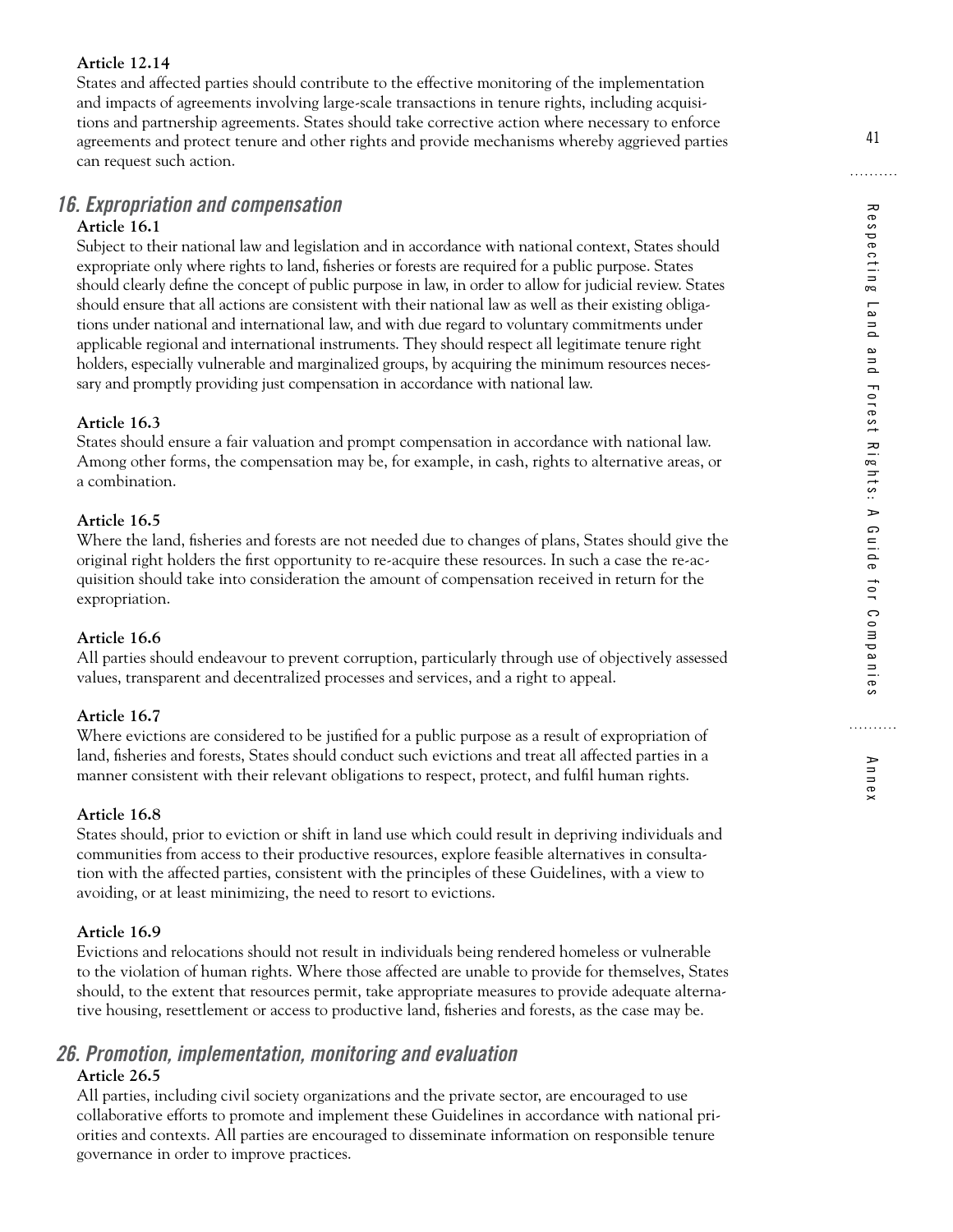#### About the Interlaken Group

The Interlaken Group is a multi-stakeholder forum composed of individuals from leading companies, investors, international organizations, and civil society groups. The group first convened in 2013 during the International Conference sponsored by RRI, Helvetas, Oxfam, and IUCN on Scaling-Up Strategies to Secure Community Land and Resource Rights. Their discussions focused on insecure land tenure in land acquisitions and the particular roles of companies and investors in addressing these challenges while protecting the rights and livelihoods of existing rights holders. The Interlaken Group has met regularly since this conference to identify practical ways that companies and their investors can support improved land governance and the land rights of rural populations.

The Interlaken Group is convened by the Rights and Resources Initiative (RRI). Representatives from the following organizations have participated in the Interlaken Group process: Nestlé, Stora Enso, Rio Tinto, Coca-Cola, Unilever, IFC, Rabobank, TMP Systems, Oxfam, Global Witness, RRI, ERM, The Forest Trust, Landesa, Forest Peoples Programme, Olam, Omidyar Network, and Dfid. The meetings are held under the Chatham House Rule.

#### THE RIGHTS AND RESOURCES INITIATIVE (RRI)

RRI is a global coalition of 13 Partners and over 150 international, regional, and community organizations advancing forest tenure, policy, and market reforms. RRI leverages the strategic collaboration and investment of its Partners and Collaborators around the world by working together on research, advocacy and convening strategic actors to catalyze change on the ground. RRI is coordinated by the Rights and Resources Group, a non-profit organization based in Washington, D.C. Learn more at www.rightsandresources.org.

The views presented here are those of the authors and are not necessarily shared by the agencies that have generously supported this work or all of the Partners of *the RRI Coalition. This work is licensed under a Creative Commons Attribution License CC BY 4.0.*